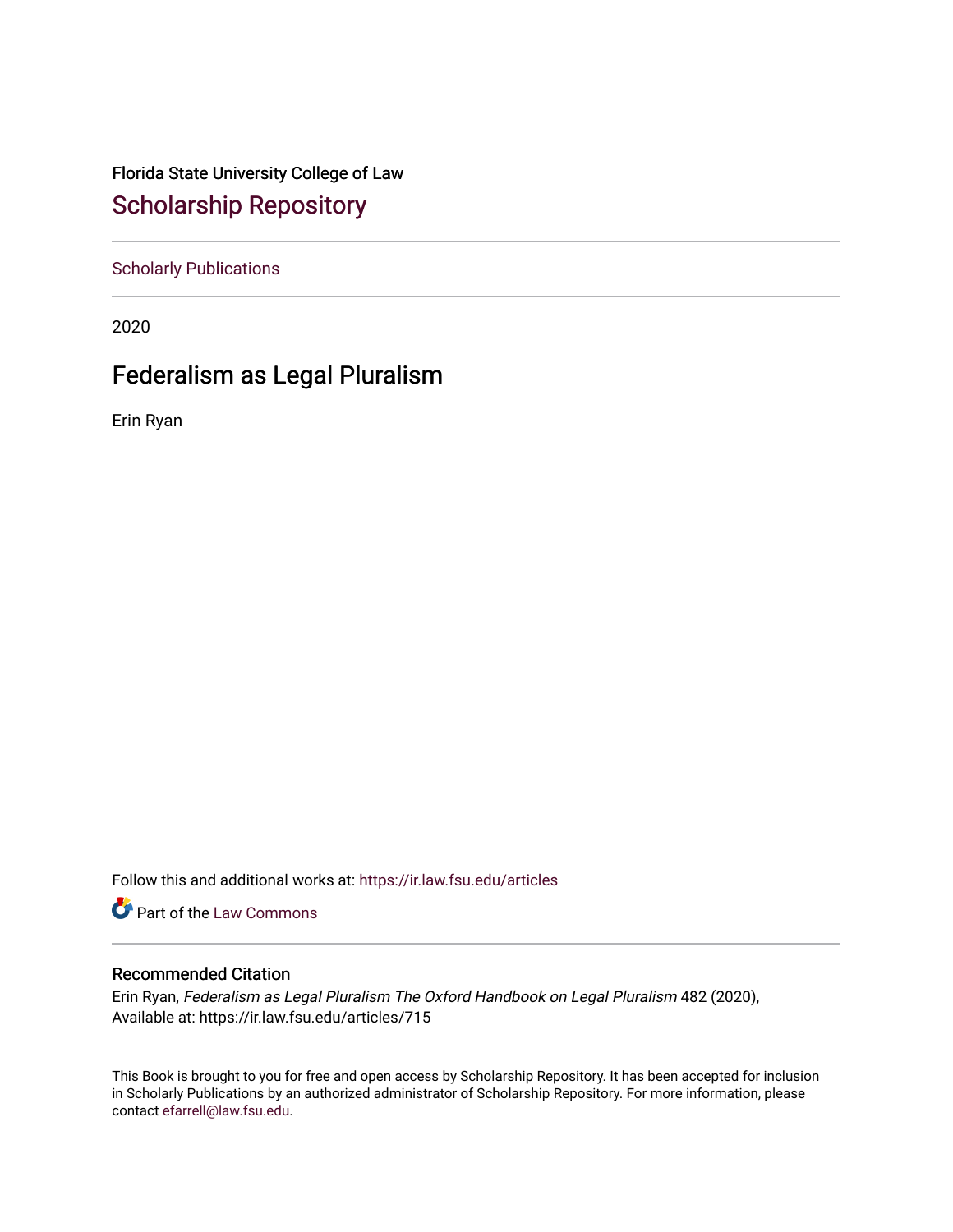↔

## CHAPTER 18

⊕

# Feder alism as Legal Pluralism

Erin Ryan<sup>ℑ</sup>

### **Table of Contents**

| 18.1. Introduction: The Legal Pluralism Critique of Monism | 1  |
|------------------------------------------------------------|----|
| 18.2. Federalism as Legal Pluralism                        | 7  |
| 18.2.1. Federalism as Dual Sovereignty.                    | 8  |
| 18.2.1.1. The American Model                               | 9  |
| 18.2.1.2. The European Model                               | 13 |
| 18.2.2. Federalism as Pluralism                            | 15 |
| 18.2.3. Dynamic Federalism as Legal Pluralism              | 17 |
| 18.3. The Shared Importance of Dialogic Process            | 19 |
| 18.3.1. Negotiated Federalism and Dialogic Process         | 19 |
| 18.3.2. The Benefits of Dialogic Governance                | 22 |
| 18.3.3. Consensus Process as Best Alternative              | 25 |
| 18.4. The Shared Rejection of Zero-Sum Governance          | 28 |
| 18.4.1. Disaggregating the Positive and the Normative      | 28 |
| 18.4.2. The Rejection of Zero-Sum Governance               | 30 |
| 18.4.2.1. Rejecting Zero-Sum Federalism                    | 30 |
| 18.4.2.2. Rejecting Statist Monism                         | 31 |
| 18.4.3. Contending with Zero-Sum Realities?                | 32 |
| 18.5. Conclusion                                           | 35 |

<sup>ℑ</sup> I am very thankful to Paul Berman, Maks Del Mar, and the participants of the Global Legal Pluralism Conference at Queen Mary University of London for inviting me into the Legal Pluralism discourse, to Barbara Kaplan for invaluable research support, and to Taylor Schock and Jill Bowen for their assistance preparing this project for publication.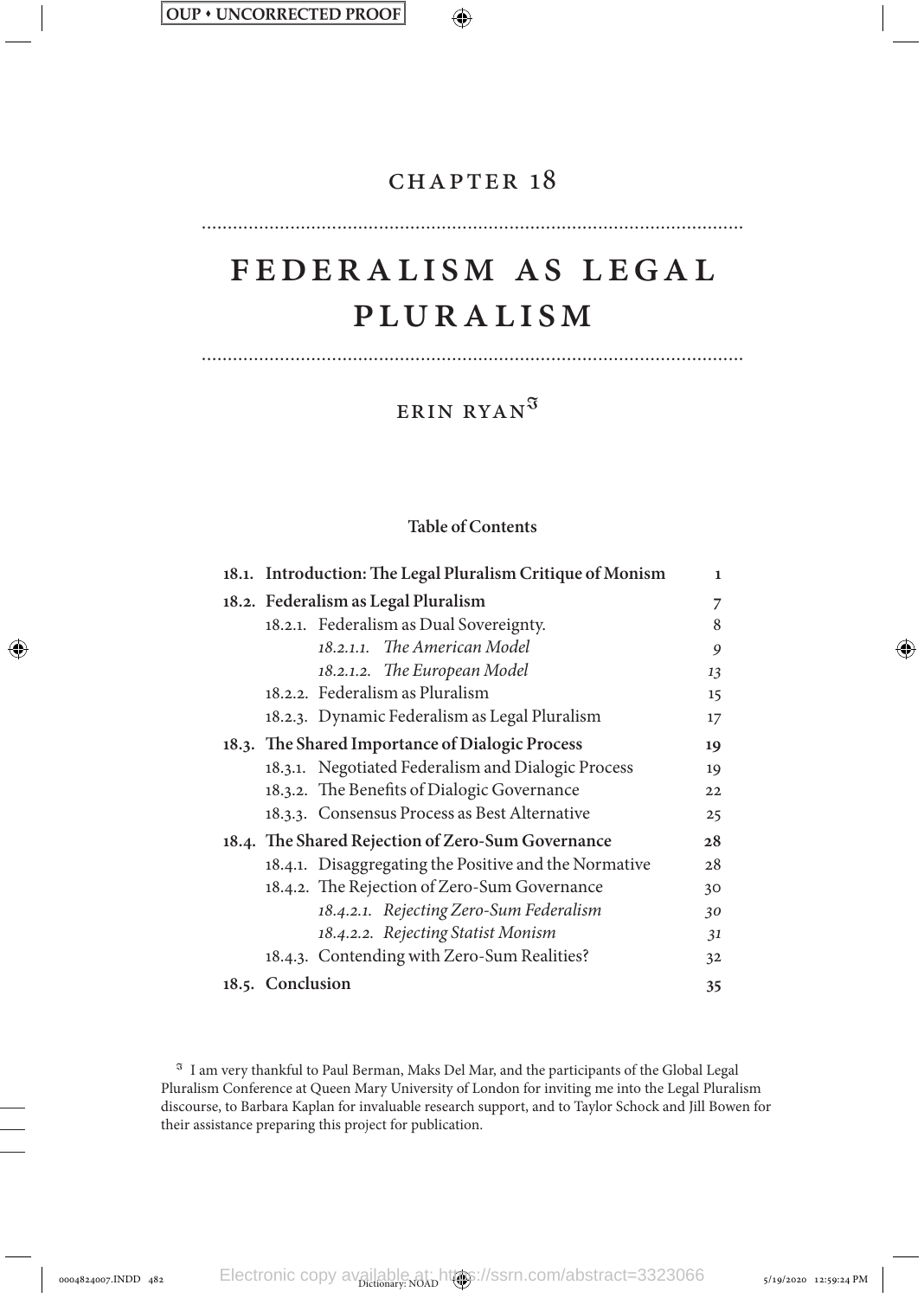# **18.1 Introduction: The Legal Pluralism Critique of Monism**

↔

This chapter uses the dynamic federalism model of constitutional dual sovereignty as an analytic window into the larger legal pluralism discourse that has emerged in recent decades. Legal pluralism explores the significance of the multiple sources of legal authority and identity with which individuals simultaneously engage.<sup>1</sup> These overlapping sources of normative authority range from local, national, and international institutions of government to private sources of "quasi-legal" norms generated by tribal, religious, commercial, professional, or other associations.<sup>2</sup> Scholarly advocates of legal pluralism challenge the tradition of legal monism—so entrenched that its presumptions often go unnoticed—which views legitimate legal authority as deriving only from an established source of sovereign or natural authority that unambiguously trumps all competing forces.<sup>3</sup>

The broadest conceptions of legal pluralism considers not only the authority rooted in formal state sovereignty but also normative forces deriving from international trade practice, indigenous law, religious norms, corporate social responsibility, private arbitral procedures, engineering standards, and others.<sup>4</sup> The growing overlap between them is a byproduct of the increasingly complex infrastructure of legal, political, and private norm generation within which we all operate.<sup>5</sup> Nevertheless, while the vocabulary of

1 Paul Schiff Berman, *Global Legal Pluralism: A Jurisprudence of Law Beyond Borders* (Cambridge: Cambridge University Press, 2012), 11–12 (arguing for a cosmopolitan pluralist approach, which recognizes that "we are all fundamentally members of multiple communities, both local and global, territorial and epistemic," and that "our conception of law must include more than just officially sanctioned governmental edicts or formal court documents" because "law does not reside in the coercive commands of a sovereign power. . .[but] is constantly constructed through the context of these various norm-generating communities.").

⊕

2 See generally John Griffiths, "What Is Legal Pluralism?," *Journal of Legal Pluralism and Unofficial Law* 24 (1986): 1–56; Sally Engle Merry, "Legal Pluralism," *Law and Society Review* 22, no. 5 (1988): 869–96, 872–73; Gunther Teubner, "The Two Faces of Janus: Rethinking Legal Pluralism," *Cardozo Law Review* 13 (1992): 1443–62; Berman, *Global Legal Pluralism*, *supra* note 1, at 168; Nico Krisch, "The Pluralism of Global Administrative Law," *European Journal of International Law* 17 (2006): 247–78; Nico Krisch, *Beyond Constitutionalism: The Pluralist Structure of Postnational Law* (Oxford: Oxford University Press, 2010); Judith Resnik, "Dependent Sovereigns: Indian Tribes, States, and the Federal Courts," *University of Chicago Law Review* 56, no. 2 (Spring 1989): 671–760.

3 See, e.g., Alexander Somek, "Monism: A Tale of the Undead?," in *Constitutional Pluralism in the European Union and Beyond*, eds. Matej Avbelj and Jan Komárek, 344 (Hart, Oxford, 2012) (defining "monism" as "the belief that there is only one legal system," while pronouncing it a dead concept). Martin Loughlin, "Constitutional Pluralism: An Oxymoron?," *Global Constitutionalism* 3 (Mar. 2014): 9, 11–14 (discussing the idea of monism in terms of the positivist model of modern public law and sovereignty, which holds that there can be no plurality or hierarchy of laws because the sovereign state is the sole and exclusive source of all law).

4 See *supra* note 1. See especially Berman, *Global Legal Pluralism*, *supra* note 1, at 13, 39, 163–66.

5 Berman, *Global Legal Pluralism*, *supra* note 1, at 5 (describing the normative influences from all forms of society that influence us and our legal structure).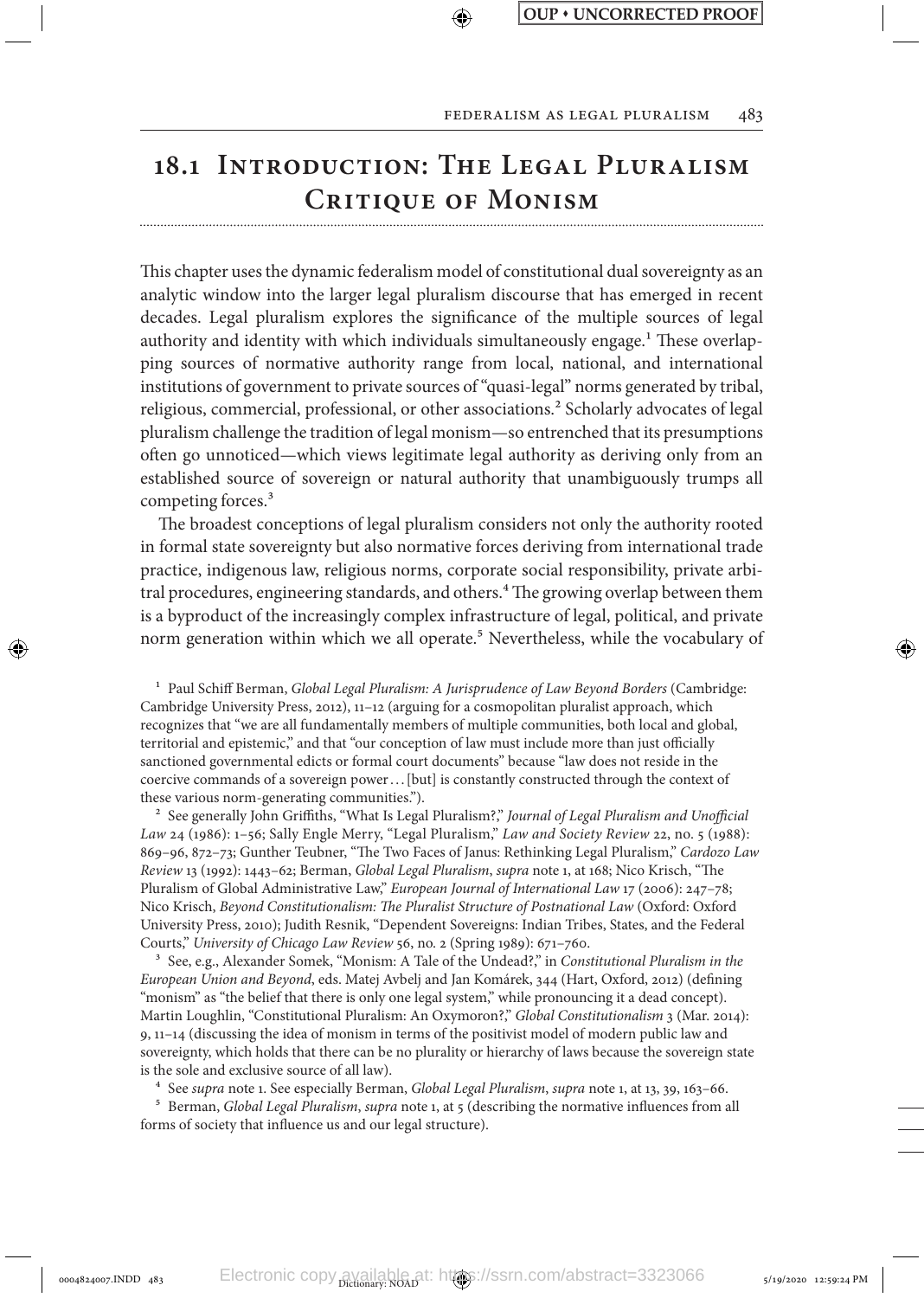⊕

#### 484 Part III Global Legal Pluralism and Constitutionalism

legal pluralism may be new, the analysis applies to normative overlap that has been with us for some time. For example, private commercial norms can rival the importance of international law in business and trade contexts, especially when conflicts undermine state-based legal infrastructure—as occurred after World War II, when the International Chamber of Commerce harmonized stranded international business transactions.<sup>6</sup> And for some groups, especially indigenous and religious minorities, the lived experience of many features associated with legal pluralism is long familiar.<sup>7</sup>

Constitutional federalism, also characterized by multiple sources of authority within a single geographical territory, reflects important features of legal pluralism's positive account, but avoids the more controversial features of legal pluralism's normative account. Indeed, since at least the 1980s, the legal pluralism discourse has generated considerable scholarly debate over both the positive and normative power of the model. As a descriptive matter, proponents contend that legal pluralism more accurately captures the full scope of political contest in pluralist societies, including that within federal systems,<sup>8</sup> and the full array of normative forces operating on individual actors.<sup>9</sup> Many also tout the normative value of legal pluralism, arguing that more purposefully

6 Gralf-Peter Calliess and Insa Stephanie Jarass, "Private Uniform Law and Global Legal Pluralism: The Case of ICC's Incoterms and the UCP," *TLI Think!* (2018), 12.

7 Jennifer Hendry and Melissa L. Tatum, "Justice for Native Nations: Insights from Legal Pluralism," *Arizona Law Review* 60 (Spring 2018): 91–114, 93; Resnik, "Dependent Sovereigns," *supra* note 2; Dalia Tsuk, "The New Deal Origins of American Legal Pluralism," *Florida State University Law Review* 29 (Fall 2001): 189–268; Moraes Godoy, "Globalism, State Law and Legal Pluralism in Brazil," *Journal of Legal Pluralism and Unofficial Law* 36, no. 50 (2004): 61–69, 67; Patrick Macklem, "The Constitutional Identity of Indigenous Peoples in Canada: Status Groups or Federal Actors?," in *Forms of Pluralism and Democratic Constitutionalism*, eds. Jean L. Cohen, Andrew Arato, and Astrid von Busekist (New York: Columbia University Press, 2018); Joel A. Nichols, "Religion, Family Law and Competing Norms," in *Negotiating State and Non-State Law: The Challenge of Global and Local Legal Pluralism*, ed. Michael A. Helfand (New York: Cambridge University Press, 2015), 197–214.

8 See, e.g., Paul Schiff Berman, "Federalism, International Law, and Legal Pluralism," *Missouri Law Review* 73, no. 4 (Fall 2008): 1149–84 (analyzing federalism through the lens of legal pluralism).

9 See, e.g., Griffiths, "What Is Legal Pluralism?," *supra* note 2 (describing legal pluralism as "the presence in a social field of more than one legal order"); Merry, *Legal Pluralism*, *supra* note 2, at 872–73 (noting that "plural normative orders are found in virtually all societies" in Europe and the United States and that "legal pluralism moves away from questions about the effect of law on society or even the effect of society on law toward conceptualizing a more complex and interactive relationship between official and unofficial forms of ordering"); Teubner, *supra* note 2 (noting that "legal pluralism rediscovers the subversive power of suppressed discourses," and advocating for institutions that "bind law to diverse social discourses... suggest[ing] a 'resonance' of law with civil society"). Turkuler Isiksel, "Global Legal Pluralism as Fact and Norm," *Global Constitutionalism* 2, no. 2 (July 2013): 160–95, 173–75 (describing "value pluralism," which acknowledges that diverse cultural, religious, and ethical values will not always fit under one normative framework); Paul Schiff Berman, "How Legal Pluralism Is and Is Not Distinct from Liberalism: A Response to Alexis Galán and Dennis Patterson," *International Journal of Constitutional Law* 11, no. 3 (July 2013): 801–808 (defending the claim that legal pluralism promotes legal discourse between multiple normative communities with hope of converting potential "enemies" into negotiable adversaries.").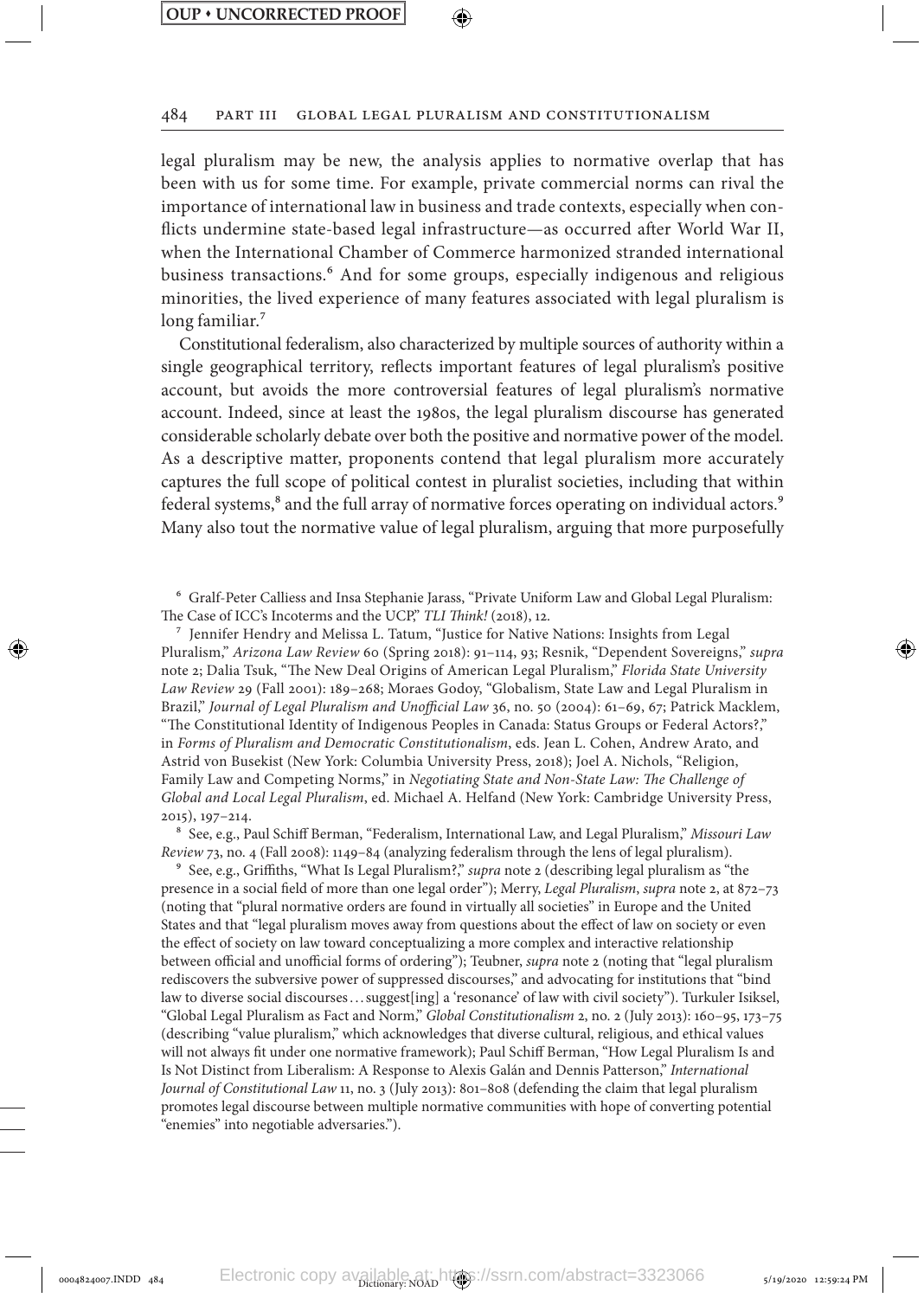#### FEDERALISM AS LEGAL PLURALISM 485

engaging these multiple sources of norm generation and legal identity will provide a better framework for inclusive and deliberative policymaking.<sup>10</sup>

Yet legal pluralism has also been met with robust opposition. Skeptics critique the concept for failing to provide a coherent definition of "law" that can distinguish between legitimate and illegitimate normative forces.11 They warn that the unresolved analytical foundations of legal pluralism will foment intractable political conflicts between irreconcilable underlying principles—especially when the liberal principles that undergird most western democracies collide with the illiberal principles of competing tribal or religious rules.<sup>12</sup> They argue that embracing legal pluralism will threaten the hardfought accomplishments of national and international institutions, by weakening the presumed prerogatives of nation-states.<sup>13</sup>

The legal pluralism literature is itself marked by a plurality of views about how best to operationalize its normative insights. For example, constitutional pluralism, an important subset of the wider pluralism discourse, sidesteps some anxiety about the threat pluralism may pose to statehood by focusing exclusively on the relationship between heterarchical sources of sovereign authority in realms of territorial overlap, especially the European Union.<sup>14</sup> Constitutional pluralism challenges legal monism less forcefully

<sup>10</sup> See, e.g., Berman, "How Legal Pluralism Is and Is Not Distinct," *supra* note 9, at 801 (recommending that state and nonstate communities "consciously consider designing procedural mechanisms, institutions, and discursive practices that at least attempt to maximize the opportunity for plural voices to be heard...provid[ing] more ports of entry for more alternative law-making communities."); Krisch, *Beyond Constitutionalism*, *supra* note 2 (proposing "to conceptualize and develop the postnational order in a pluralist vein, characterized by a multiplicity of legal sub-orders, not connected through an overarching frame but interacting in often political modes"); Krisch, *Pluralism of Global Administrative Law*, *supra* note 2.

<sup>11</sup> See, e.g., Brian Z. Tamanaha, "The Folly of the 'Social Scientific' Concept of Legal Pluralism," *Journal of Law and Society* 20, no. 2 (Summer 1993): 192–217, 192–93 (arguing that "the inability of legal pluralists to locate agreed definition of 'law'" leads to unstable theoretical foundations, because "no attempt to formulate a single scientific cross-cultural definition of law can succeed," and that this "fundamental ambiguity . . . cuts against legal pluralists' own expressed interests and concerns."); Brian Z. Tamanaha, "A Non-Essentialist Legal Pluralism," in *A General Jurisprudence of Law and Society*, ed. Brian Z. Tamanaha (Oxford: Oxford University Press, 2001) (criticizing the "essentialist approach to law" held by legal pluralism's primary supporters).

12 Brian Z. Tamanaha, "Understanding Legal Pluralism: Past to Present, Local to Global," *Sydney Law Review* 30, no. 3 (Sept. 2008): 375–411, 375 (critiquing the failure by the pluralism discourses to define "law" and articulating an alternative approach); Alexis Galán and Dennis Patterson, "The Limits of Normative Legal Pluralism: Review Paul Schiff Berman, Global Legal Pluralism: A Jurisprudence of Law Beyond Borders," *International Journal of Constitutional Law* 11, no. 3 (July 2013): 783–800 (critiquing the pluralism as disguised liberalism).

13 See Berman, "How Legal Pluralism Is and Is Not Distinct," *supra* note 9 (summarizing the critique of legal pluralism). The sources cited in notes 11–12, *supra*, provide further support.

14 See, e.g., Neil MacCormick, *Questioning Sovereignty: Law State, and Nation in the European Commonwealth* (Oxford: Oxford University Press, 1999) (introducing the term "constitutional pluralism" in his analysis of the European Union); William Twining, *Globalisation and Legal Theory* (Cambridge: Cambridge University Press, 2000), 139 (mapping the global law framework); Neil Walker, "The Idea of Constitutional Pluralism," *Modern Law Review* 65, no. 3 (May 2002): 317–59 (drawing on political theory to critique "constitutional fetishism" and its "liberal nationalist" bias in favor of a pluralist alternative); William Twining, "Normative and Legal Pluralism: A Global Perspective," *Duke*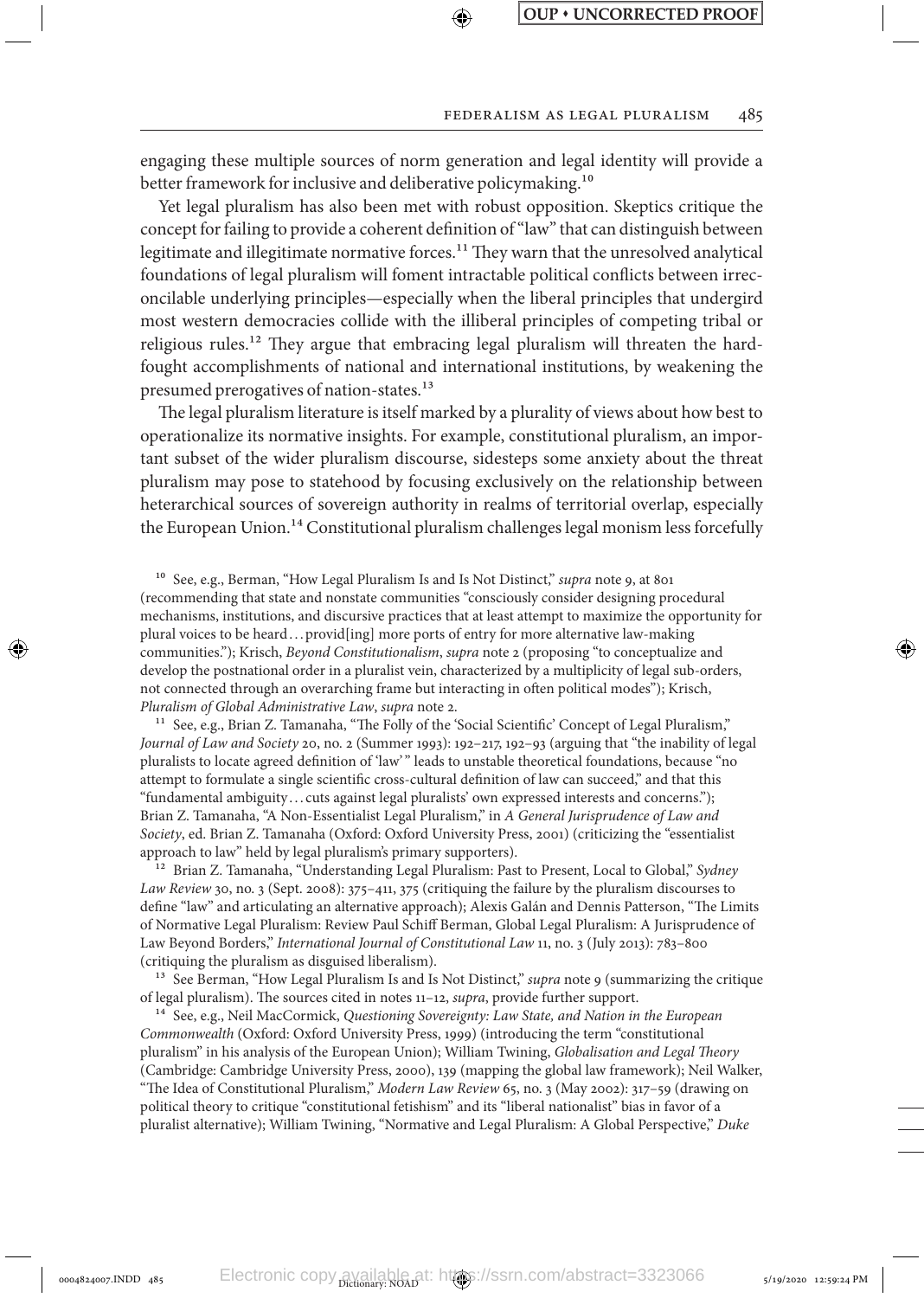⊕

↔

#### 486 Part III Global Legal Pluralism and Constitutionalism

than wider legal pluralism, because it is concerned only with sources of state-based, sovereign authority—avoiding thornier questions about commensurability between state-based and nonstate sources of law. Still, even constitutional pluralism remains subject to criticism by those skeptical of the mechanics of heterarchical legal pluralism in any form.

By each of these views, however, legal pluralism has framed a powerful critique of the hegemonic monist vision of law that provoked it. Even if the legal pluralists' normative proposals never satisfy their critics, they have indelibly reshaped the way that the scholarly community reflects on competing normative forces within society. Legal pluralism forces us to consider whether the traditional monist model is, at best, overly simplistic, and at worst, harmfully divorced from the intersecting personal and political dynamics that challenge the overall legal enterprise. While debate continues over the workability of nonhierarchical pluralism as a normative project, even legal pluralism skeptics have acknowledged that the pluralist critique provides an important descriptive account of the normative complexity within cosmopolitan societies.<sup>15</sup>

Without engaging the full debate over legal pluralism, this chapter explores the realm in which legal pluralism is least controversially and most undeniably made manifest constitutional federalism. Federal systems are founded on the premise that multiple sources of sovereign authority create simultaneous normative forces on the legal actors within them, including individuals, businesses, municipalities, and other associations. Just as constitutional pluralism is less fraught than wider legal pluralism, considering only sovereign authority, hierarchical systems of federalism are yet one step further removed from the fray, resolving some of the heterarchical uncertainty created by constitutional pluralism through the ordering device of federal supremacy.

For that reason, acknowledging the legal pluralism inherent within federal systems of government does not resolve legal pluralism's larger challenge to "statism" and the

*Journal of Comparative and International Law* 20, no. 3 (Spring 2010): 473–518, 505–506; Berman, *Global Legal Pluralism*, *supra* note 1 (arguing for a "cosmopolitan pluralist approach" for navigating global legal spaces); Loughlin, *supra* note 3, at 9 (examining the origins of the constitutional pluralism discourse, critically assessing its claims, and contending that it is ultimately an oxymoronic concept); Paul Schiff Berman, "Jurisgenerative Constitutionalism: Procedural Principles for Managing Global Pluralism," *Indiana Journal of Global Legal Studies* 20, no. 2 (2013): 665–96 (proposing a model of "jurisgenerative constitutionalism," a middle ground between strict territorialism and universalism, to "manage, without eliminating, the plural voices clamoring to be heard"); Neil Walker, "Constitutional Pluralism Revisited," *European Law Journal* 22, no. 3 (May 2016): 333–55 (arguing that constitutional pluralism offers a better account of the European Union than purely monist or federalist alternatives).

15 See, e.g., Berman, "How Legal Pluralism Is and Is Not Distinct," *supra* note 9 (in responding to Galán and Patterson's critique of his pluralism normative proposals, first noting the significance of the fact that they accepted his pluralism descriptive account). He writes: "Galán and Patterson, in their thoughtful review of the book, largely accept the [descriptive] first argument and reserve most of their critique for the [normative] second. . .treat[ing] this argument as sufficiently self-evident, or 'commonplace' (to use their word) that it does not even merit much discussion. That is remarkable in and of itself, and it represents a sea change from the status quo circa 2000 when. . .there were no mainstream international law scholars in the United States at that time advocating legal pluralism as a descriptive framework." Ibid., 801.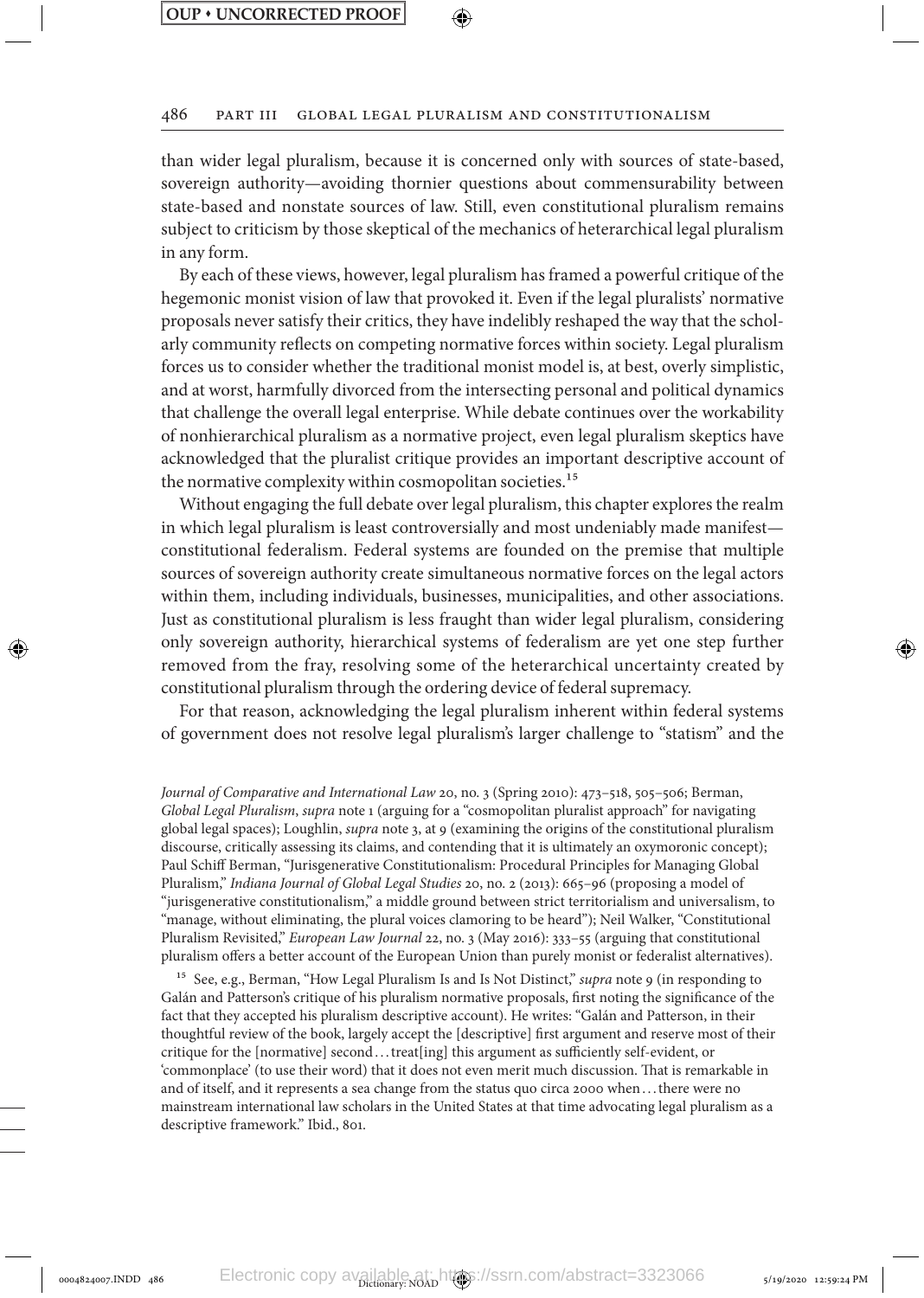#### FEDERALISM AS LEGAL PLURALISM 487

questions it raises about the relationship between state and nonstate sources of normative authority.<sup>16</sup> Nonetheless, the structural features of federalism can provide valuable platforms for cross-jurisdictional deliberation and policymaking that resonate with pluralist good-governance proposals. Normative legal pluralists argue that governance architects should endow institutions with more inclusive procedural mechanisms that encourage dialogue and engagement, providing multiple ports of entry for normative communities seeking to be heard.<sup>17</sup> When more normative interest groups are enabled to participate in rule generation, goes this argument, the resulting order will be more robust and representative of the overall society's concerns.

Many of these are the precise benefits touted by proponents of the dynamic model of federalism describing American governance,<sup>18</sup> where the mechanics of dual sovereignty

16 See, e.g., Walker, "Constitutional Pluralism Revisited," *supra* note 14, at 344 (noting the statist roots of federalism that distinguishes it from fuller pluralism).

17 See Berman, *Global Legal Pluralism*, *supra* note 1, at 237; Judith Resnik, "Law's Migration American Exceptionalism, Silent Dialogues, and Federalism's Multiple Ports of Entry," *Yale Law Journal* 115, no. 7 (May 2005): 1564–671, 1579 (referring to multiple ports of entry).

<sup>18</sup> See, e.g., Robert M. Cover, "The Uses of Jurisdictional Redundancy: Interest, Ideology, and Innovation," *William and Mary Law Review* 22, no. 4 (Summer 1981): 639–82 (discussing the benefits of jurisdictional overlap, including more robust error correction, norm articulation, and creative innovation). Indeed, the literature on American federalism has exploded in recent years with interesting new perspectives on dynamic and innovative federalism theory. While all sources are too numerous to list, a worthy tour of books would include: Erin Ryan, *Federalism and the Tug of War Within* (Oxford: Oxford University Press, 2012), 7–8; John D. Nugent, *Safeguarding Federalism: How States Protect Their Interests in National Policymaking* (Norman: University of Oklahoma Press, 2009); Robert A. Schapiro, *Polyphonic Federalism: Toward the Protection of Fundamental Rights* (Chicago: University of Chicago Press, 2009); Erwin Chemerinsky, *Enhancing Government: Federalism for the 21st Century* (Stanford, CA: Stanford University Press, 2008); Edward L. Rubin and Malcolm Feeley, *Federalism: Political Identity and Tragic Compromise* (Ann Arbor: University of Michigan Press, 2008); and Edward A. Purcell, Jr., *Originalism, Federalism, and the American Constitutionalism Enterprise: A Historical Inquiry* (New Haven: Yale University Press, 2007).

A similarly lengthy (though incomplete) tour of law review articles would include Heather K. Gerken, "Federalism as the New Nationalism: An Overview," *Yale Law Journal* 123, no. 6 (Apr. 2014): 1889–919; Richard H. Fallon, Jr., "Federalism as a Constitutional Concept," *Arizona State Law Journal* 49, no. 3 (Fall 2017): 961–84; Jessica Bulman-Pozen, "Partisan Federalism," *Harvard Law Review* 127, no. 4 (Feb. 2014): 1077–146; Jessica Bulman-Pozen and Heather Gerken, "Uncooperative Federalism," *Yale Law Journal* 118, no. 7 (May 2009): 1256–311, 1258–60; David E. Adelman and Kirsten H. Engel, "Adaptive Federalism: The Case Against Reallocating Environmental Regulatory Authority," *Minnesota Law Review* 92, no. 6 (June 2008): 1796–850 (rejecting the static optimization model of federalism for the emerging trend of dynamic federalism); William W. Buzbee, "Interaction's Promise: Preemption Policy Shifts, Risk Regulation, and Experimentalism Lessons," *Emory Law Journal* 57 (2007): 145–66; Kirsten H. Engel, "Harnessing the Benefits of Dynamic Federalism in Environmental Law," *Emory Law Journal* 56 (2006): 159–88; Heather K. Gerken, "The Supreme Court, 2009 Term— Foreword: Federalism All the Way Down," *Harvard Law Review* 124 (Nov. 2010): 4–74, 34–44; Abbe R. Gluck, "Our [National] Federalism," *Yale Law Journal* 123, no. 6 (Apr. 2014): 1996–2043; Judith Resnik, Joshua Civin, and Joseph B. Frueh, "Ratifying Kyoto at the Local Level: Sovereigntism, Federalism, and Translocal Organizations of Government Actors (TOGAs)," *Arizona Law Review* 50 (2008): 709–86; Hari M. Osofsky, Jessica Shadian, and Sara Fechtelkotter, "Arctic Energy Cooperation," *U.C. Davis Law Review* 49, no. 4 (Apr. 2016): 1431–510; Hannah Wiseman, "Moving Past Dual Federalism to Achieve Electric Grid Neutrality," *Iowa Law Review* 100 (2015): 97–108; Franita Tolson, "Election Law 'Federalism' and the Limits of the Antidiscrimination Framework," *William and Mary*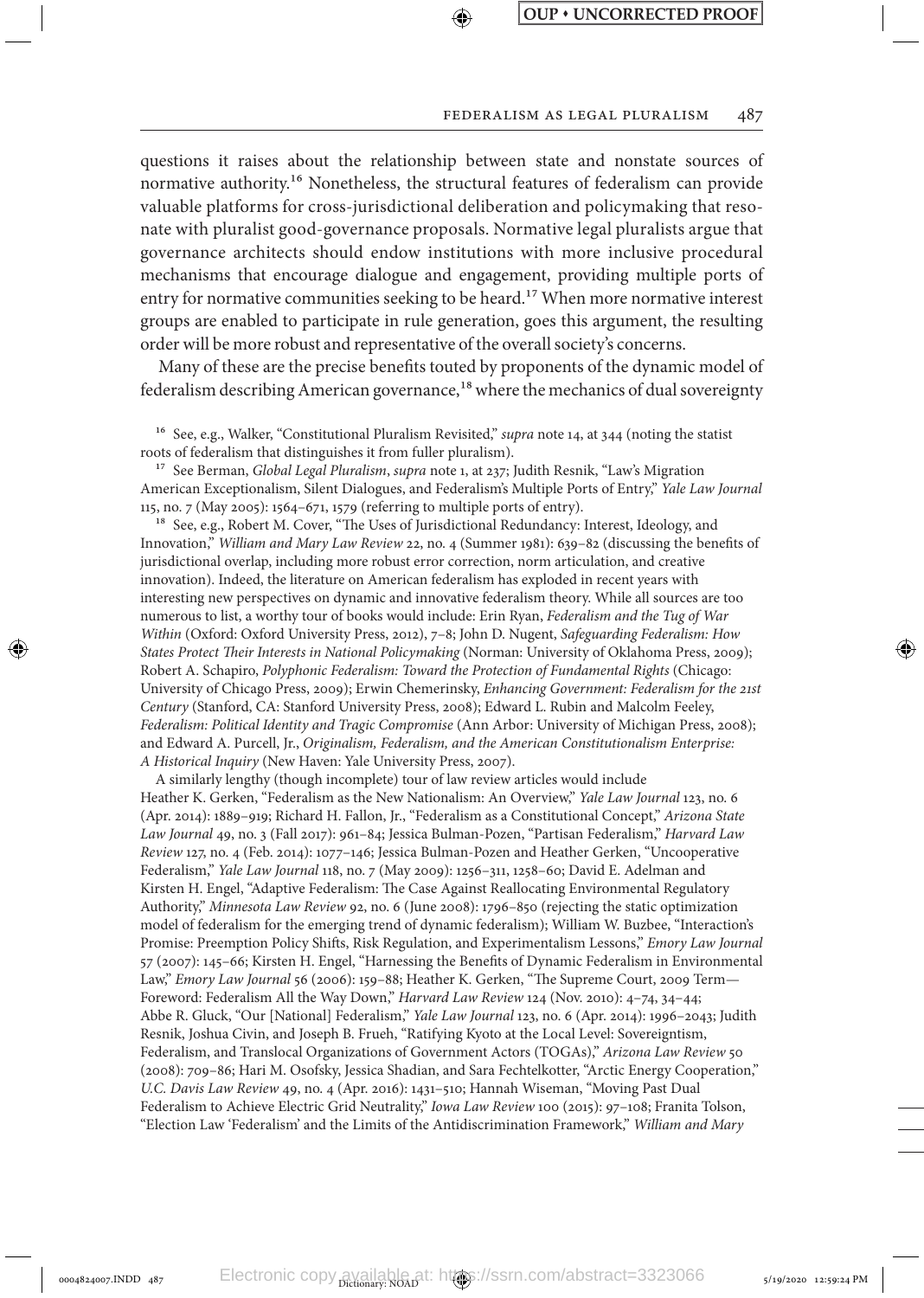⊕

↔

#### 488 Part III Global Legal Pluralism and Constitutionalism

provide multiple opportunities for interest groups and stakeholders to participate in legal policymaking at different points of jurisdictional scale.<sup>19</sup> These "multiple ports of entry," a hallmark of legal pluralism,<sup>20</sup> ensure that resulting legal policies are better informed by the full panoply of values and interests at stake than they could under a fully centralized (or monist) approach. Arguably inefficient and rife with uncertainty, federalism—like legal pluralism—nevertheless allows a creative space for contestation and dialogue, enabling the various tensions within the system to play themselves out within the structure of the system itself.

This chapter thus uses federalism as a lens to explore the pluralist critique and its proposals for inclusive norm generation. It presents federalism as a "vanilla" example of legal pluralism at work, so tame by comparison to full pluralism that it threatens to bore even the constitutional pluralists.<sup>21</sup> Even so, there are noteworthy parallels between the positive and normative claims of legal pluralism and federalism, especially the dynamic model federalism. Probed here, these include a shared emphasis on the creation of systemic spaces for dialogue, contestation, and negotiation between competing interest groups (normative interests in the case of pluralism, and jurisdictional interests in the case of federalism). Both models embrace procedural tools for generating consensus when substantive agreement is unforthcoming, and both reject the "zero-sum" models of governance that preceded them. The analogy between dynamic federalism and legal pluralism also raises interesting questions about the wider relationship between statebased law and nonstate normative authority.

*Law Review* 59, no. 5 (Apr. 2018): 2211–84; Hari M. Osofsky and Hannah Wiseman, "Dynamic Energy Federalism," *Maryland Law Review* 72, no. 3 (2013): 773–843; Hari M. Osofsky, "Diagonal Federalism and Climate Change: Implications for the Obama Administration," *Alabama Law Review* 62, no. 2 (2011): 237–304; and many others.

More traditional and historical perspectives are also an important part of the recent federalism discourse. See, e.g., Jenna Bednar, *The Robust Federation: Principles of Design* (Cambridge: Cambridge University Press, 2009); Michael S. Greve, *The Upside-Down Constitution* (Cambridge, MA: Harvard University Press, 2012); Ernest A. Young, "Federalism as a Check on Executive Authority: State Public Litigation, Executive Authority, and Political Polarization," *Texas Review of Law and Politics* 22, no. 2 (Winter 2017–2018): 305–16; and equally many others as well.

<sup>19</sup> Much of my own federalism scholarship has been devoted to this point. See generally Ryan, *Federalism and the Tug of War*, *supra* note 18; Erin Ryan, "Secession and Federalism," *Oregon Law Review* 96 (2017): 123–84; Erin Ryan, "Negotiating Federalism," *Boston College Law Review* 52 (Jan. 2011): 1–136; Erin Ryan, "Federalism at the Cathedral: Property Rules, Liability Rules, and Inalienability Rules in Tenth Amendment Infrastructure," *University of Colorado Law Review* 81 (2010): 1–96; Erin Ryan, "Federalism and the Tug of War Within: Seeking Checks and Balance in the Interjurisdictional Gray Area," *Maryland Law Review* 66, no. 3 (2007): 503–667. See also Erin Ryan, "Environmental Federalism's Tug of War Within," in *Law and Policy of Environmental Federalism: A Comparative Analysis*, ed. Kaylani Robbins (Cheltenham, UK: Edward Elgar Publishing, 2015), 355–418; Erin Ryan, "The Once and Future Challenges of American Federalism: The Tug of War Within," in *The Ways of Federalism in Western Countries and the Horizons of Territorial Autonomy in Spain*, eds. Alberto López Basaguren and Leire Escajedo San Epifanio, vol. 1 (Heidelberg, Germany: Springer, 2013), 267–302.

- 20 See Resnik, *supra* note 17; Berman, *supra* note 1.
- <sup>21</sup> Walker, "Constitutional Pluralism Revisited," *supra* note 14, at 342.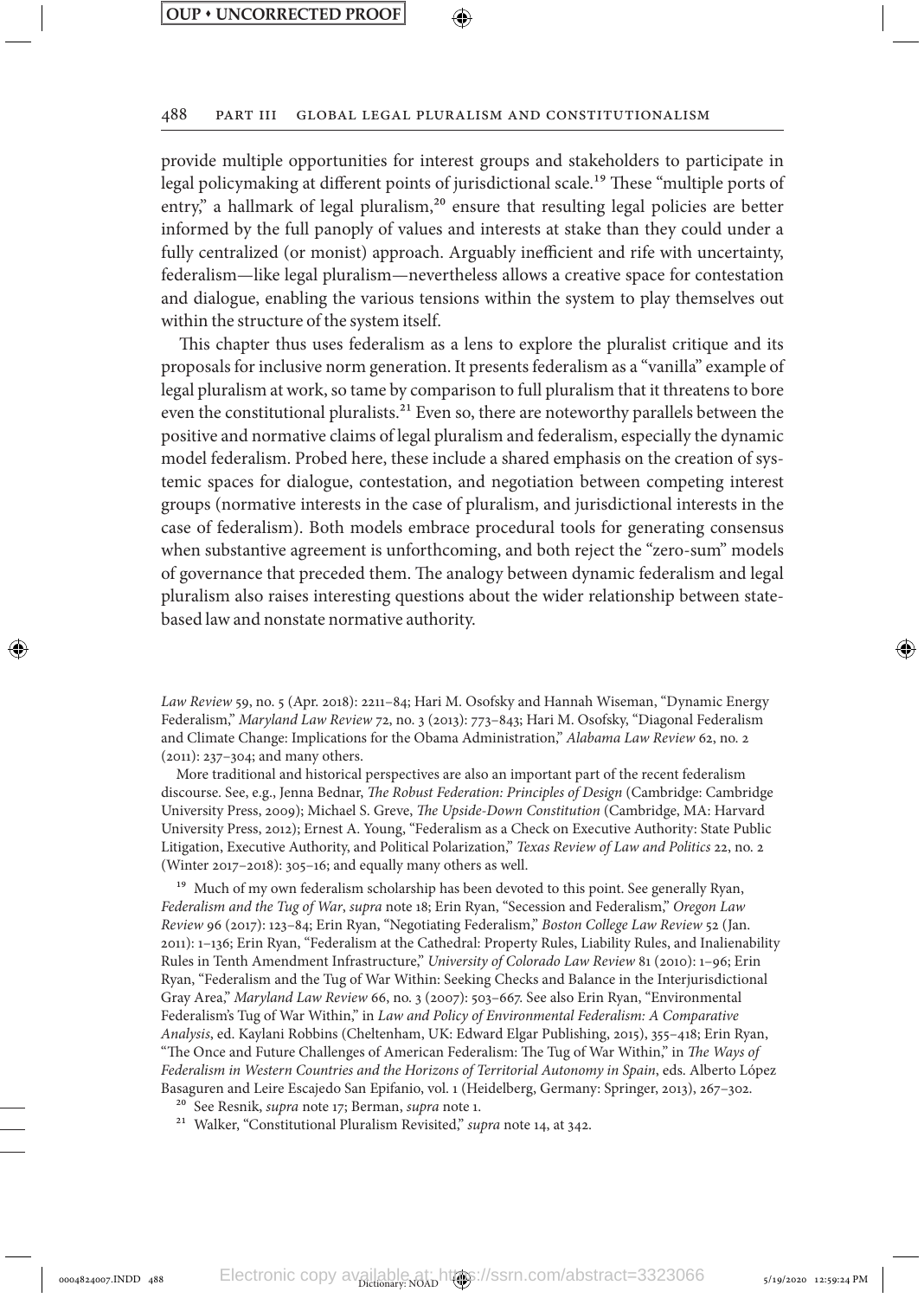#### Federalism as Legal Pluralism 489

The analysis proceeds as follows. Section 18.2 introduces federalism as system of dual sovereignty, briefly reviewing the American and European models. It presents federalism as an example of simple pluralism, characterized by overlapping sources of sovereign authority, and explores the convergence between normative legal pluralism and dynamic federalism. Section 18.3 considers examples of negotiated governance in American federalism to assess the claims by normative pluralism for more inclusive dialogic governance. After cataloging various forms of negotiated federalism in the United States, it considers the benefits that dialogic processes can confer on governance and explores the legitimizing values of bargained-for consensus as a procedural impasse tool. Finally, section 18.4 considers three meta-phenomena shared by legal pluralism and dynamic federalism: their disaggregable positive and normative accounts, their rejection of the categorical zero-sum assumptions that weakened their predecessors, and the challenges they each face contending with circumstances in which the zero-sum analysis may hold currency.

⊕

## **18.2 Federalism as Legal Pluralism**

Federalism provides a working model of legal pluralism in its simplest form, one that seems as uncontroversial as it is incontrovertible. Pioneered in the United States and evolved in the European Union and other nations around the world, $^{22}$  federalism is a system of government that divides power between a central administration and regional subunits, each with separate authority to directly regulate their mutual citizens.<sup>23</sup>

In the late eighteenth century, the American invention of dual sovereignty represented a revolutionary break with the monist, monarchical norms of the contemporary European powers and other monist orders around the world, such as the great dynastic reigns of East Asia.<sup>24</sup> At the time, the possibility that multiple sovereigns could operate within the same geographic territory was a truly radical idea.<sup>25</sup> Hundreds of years later, the contemporary federalism discourse mirrors the newer legal pluralism discourse in important ways, especially regarding the emerging model of dynamic federalism.

This section reviews federalism as system of dual sovereignty, briefly exploring the American and European models. It presents federalism as an example of simple pluralism, characterized by multiple sources of sovereign authority. It then explores the convergence between normative legal pluralism and dynamic federalism, especially revealed in their shared emphasis on dialogic processes and negotiation as a path toward good governance.

↔

<sup>22</sup> "Countries," Forum of Federations, http://www.forumfed.org/countries/ (accessed Mar. 30, 2019).

<sup>23</sup> Ryan, *Federalism and the Tug of War*, *supra* note 18, at 7.

<sup>24</sup> See generally Alison L. Lacroix, *The Ideological Origins of American Federalism* (Cambridge, MA: Harvard University Press, 2010); Purcell, *supra* note 18.

<sup>25</sup> See Lacroix, *supra* note 24.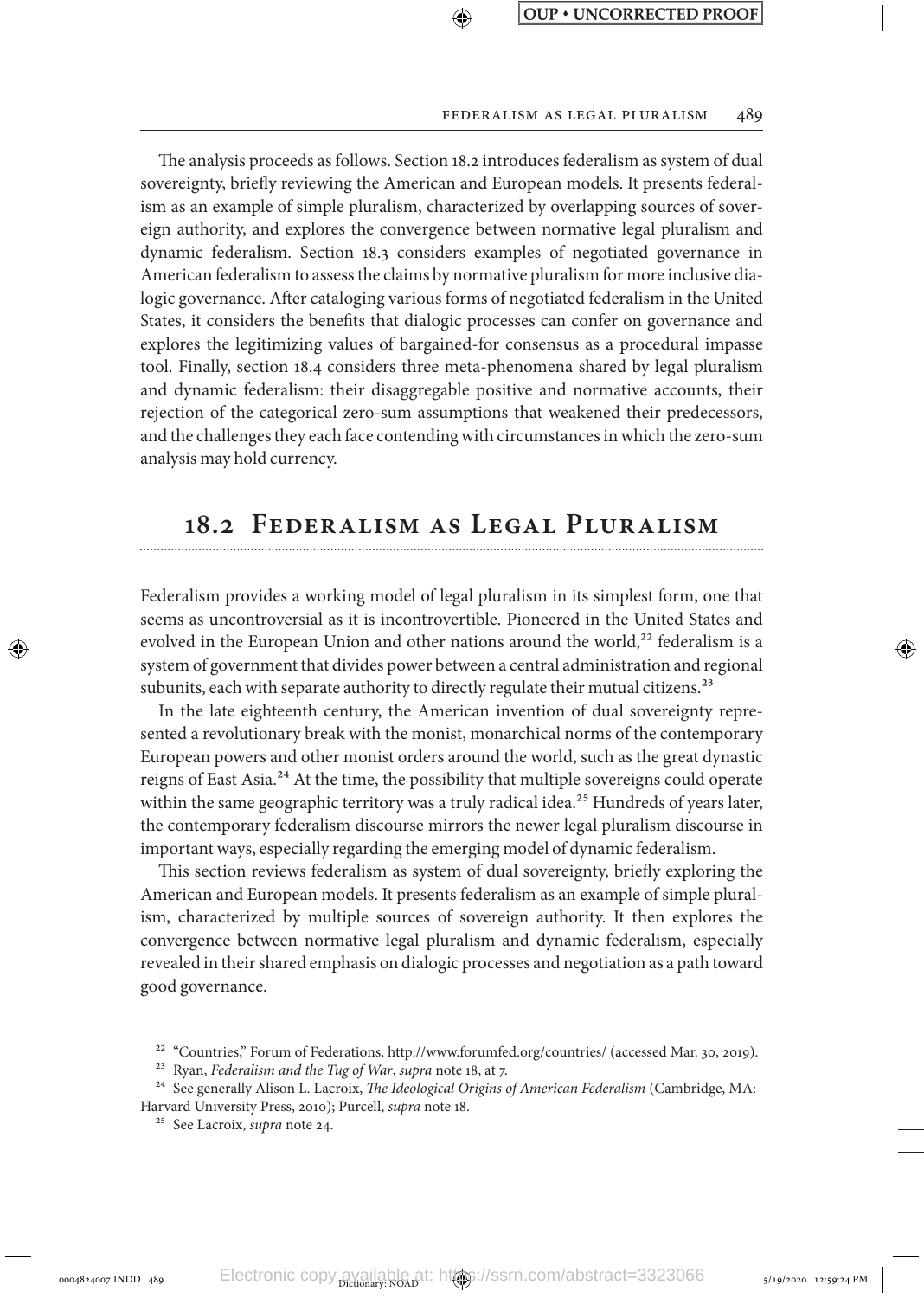## **18.2.1 Federalism as Dual Sovereignty**

At its heart, federalism provides a mechanism for allocating authority that assesses which kinds of policies should be set centrally—yielding the same answer throughout the federation, and which should be decided more locally—enabling different answers in different parts of the federation.<sup>26</sup> Accordingly, the basic inquiry in federalism is usually: who should get to decide?<sup>27</sup> Should the local<sup>28</sup> or central government be entitled to make a final policy decision?<sup>29</sup> (Or indeed, some level between or beyond the two?) Dual sovereignty focuses constitutional attention on the local and national levels, and this duality gave rise to the traditional model of "dual federalism," which views the two levels of government as working in relative isolation.<sup>30</sup> However, this separationist model has been challenged by a newer, "dynamic federalism" model that recognizes the many ways in which the agents of multiscalar governance cross porous jurisdictional boundaries to collaborate, compete, and negotiate for influence over the direction of shared policy concerns.<sup>31</sup>

Today, twenty-five nations containing some 40 percent of the world's population have crafted domestic systems of governance based on the principles of federalism.<sup>32</sup> Other nations, some of them with their own domestic federal systems, also participate in transnational federations, such as the twenty-eight nations that are currently member states within the European Union.<sup>33</sup> Every system of federalism developed in response to unique historical circumstances, so no federalism is the same as any other.<sup>34</sup>

26 Erin Ryan, "Negotiating Environmental Federalism: Dynamic Federalism as a Strategy for Good Governance," *Wisconsin Law Review Forward* 2017: 17–39.

27 Ryan, *Federalism and the Tug of War*, *supra* note 18, at xi–xii.

<sup>28</sup> In this broad discussion of federal, I frequently use "local" to refer to the constitutionally subfederal units, and "central" or "national" to refer to the federation. In the United States, the local units are the fifty states, whereas in the European Union, they are the twenty-eight member nations. There are often even more local levels of government within the local units of a federal system, such as municipal or regional governments (or even the nested subfederal units of an EU member state with domestic federalism, such as the sixteen German *Laender*), but I group them together for the purposes of this discussion, as they are not usually endowed with separate sovereign authority cognizable under the larger federation.

<sup>29</sup> And by extension, who should get to decide that? The judiciary? The legislature? Someone else? In the United States, the federalism safeguards debate continues to probe this question at length. See Ryan, *Federalism and the Tug of War*, *supra* note 18, at 273–76; Ryan, "Negotiating Federalism," *supra* note 19, at 14–19.

30 Ryan, *Federalism and the Tug of War*, *supra* note 18, at 109–44.

<sup>31</sup> Ibid., xxvi-xxvii (discussing the emergence of the dynamic federalism model); Erin Ryan, "Negotiating Environmental Federalism," *supra* note 26, at 37 (discussing the entrenchment of dynamic federalism model). See also sources cited *supra* note 18. Dynamic federalism is further discussed later, *infra* notes 83–91.

32 "Countries," Forum of Federations, http://www.forumfed.org/countries/ (accessed Mar. 30, 2019).

<sup>33</sup> "European Union," Citizens Information, https://www.citizensinformation.ie/en/government\_in\_ ireland/european\_government/european\_union/european\_union.html(accessed Mar. 30, 2019).

34 Douglas Laycock, "Protecting Liberty in a Federal System: The U.S. Experience," in *Patterns of Regionalism and Federalism: Lessons for the UK*, eds. Jörg Fedtke and Basil S. Markesinis (Oxford, UK: Hart Publishing, 2006), 119–48, 119.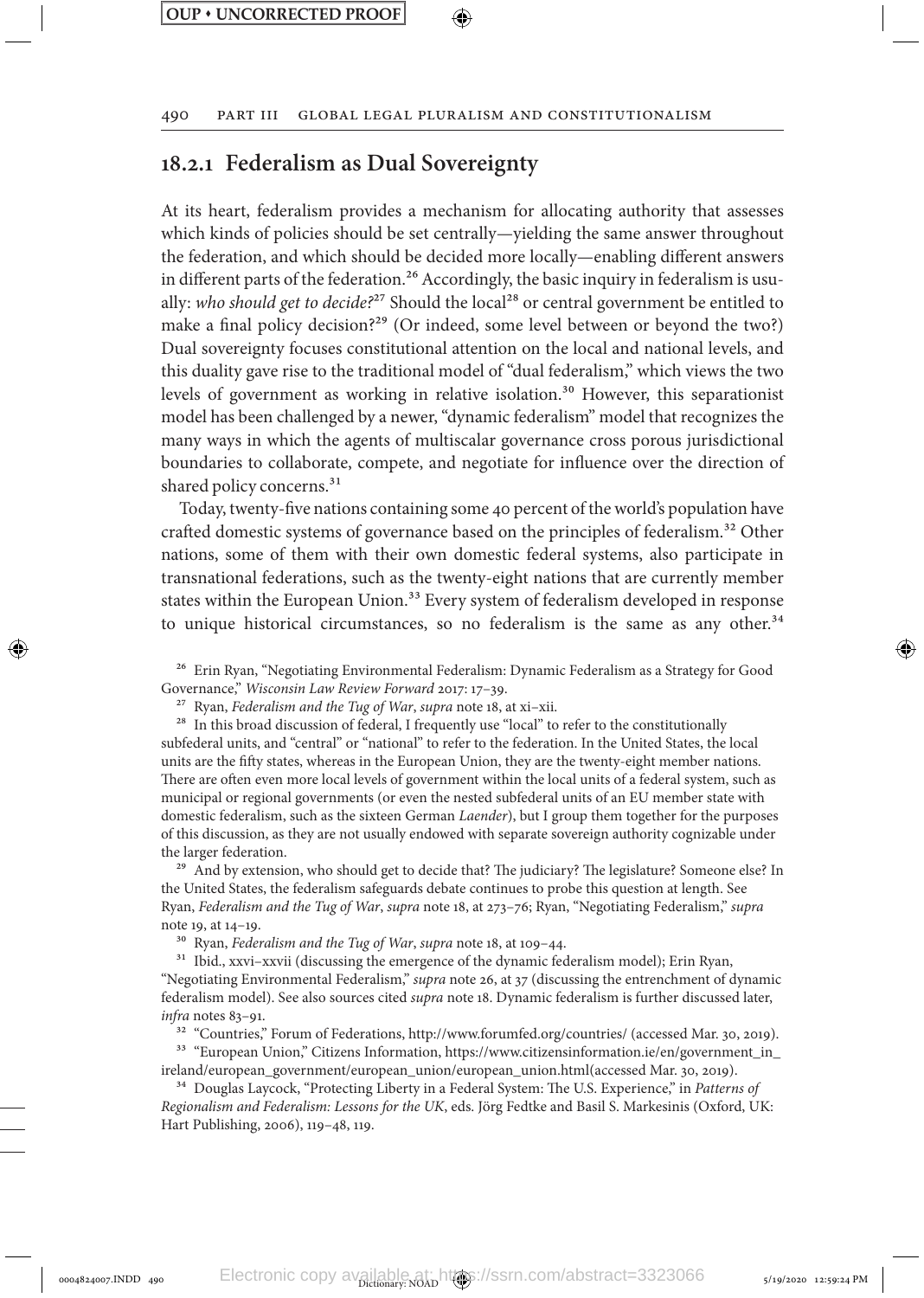Accordingly, while this chapter focuses on the American system with which I am most familiar, important distinctions prevent it from serving as a representative for European federalism, or that of any other nation.<sup>35</sup> Still, most federal systems are similarly characterized by the presence of multiple levels of government empowered with distinct sources of sovereign power, such that none can fully displace the others within their specifically designated realms of authority.<sup>36</sup>

↔

### 18.2.1.1 *The American Model*

In the United States, for example, separately sourced authority is vested in the national government and fifty regional states. As I have described in previous work,<sup>37</sup> the U.S. Constitution confers a set of sovereign powers on the national government, while reserving to the states the residual sovereign authority associated with their preconstitutional police powers to regulate for the public health, safety, and welfare.<sup>38</sup> The list of "enumerated" powers delegated to the central administration includes both specific powers (such as those over postal roads, copyrights, and war)<sup>39</sup> and comparatively open-ended powers (to tax and spend for the public welfare, to regulate interstate commerce, and to regulate as "necessary and proper" for carrying out other enumerated powers).40

Where legitimate national governance conflicts with state or local law, the central (or "federal") law has preemptive force under the Constitution's Supremacy Clause.<sup>41</sup> However, the Constitution's Tenth Amendment clarifies that those powers not delegated to the national government are reserved to the states (or to the people), indicating their retention of this separately sourced sovereign authority.<sup>42</sup> The dividing line between local and national authority is not always clear,<sup>43</sup> nodding toward the uncertainties of constitutional pluralism.44 Accordingly, American federalism is sometimes portrayed as a brute force contest between state and federal power, but it is better characterized as

35 Ryan, "Secession and Federalism," *supra* note 19, at 163–64 (noting the limitations of an analysis of American federalism as a model for other federalisms).

36 See, e.g., ibid., 149–51 (discussing the American model of federalism).

<sup>37</sup> The following summary of American federalism first appeared in Erin Ryan, "Secession and Federalism," *supra* note 19, at 149.

<sup>38</sup> Ibid. "The states further disseminate their power locally among municipal agencies, and occasionally laterally, in partnerships with other states by constitutionally permissible interstate compacts." Ibid., 50.

39 U.S. Const. art. I, § 8, cl. 7, 8, 11.

⊕

40 Ibid. cl. 1, 3, 18. See also Ryan, *Federalism and the Tug of War*, *supra* note 18, at 8–10.

 $41$  U.S. Const. art. VI, cl. 2.

43 Ryan, *Federalism and the Tug of War*, *supra* note 18, at 145–80.

44 Leonardo Pierdominici, "The Theory of EU Constitutional Pluralism: A Crisis in a Crisis?," *Perspectives on Federalism* 9, no. 2 (2017): 119–53, 127 (noting that "in a system of constitutional pluralism 'it is possible that each [constitutional order] acknowledge the legitimacy of every other within its own sphere, while none asserts or acknowledges the constitutional superiority over another' ") (quoting Neil MacCormick, *Questioning Sovereignty: Law, State and Nation in the European Commonwealth* (Oxford: Oxford University Press, 1999), 102).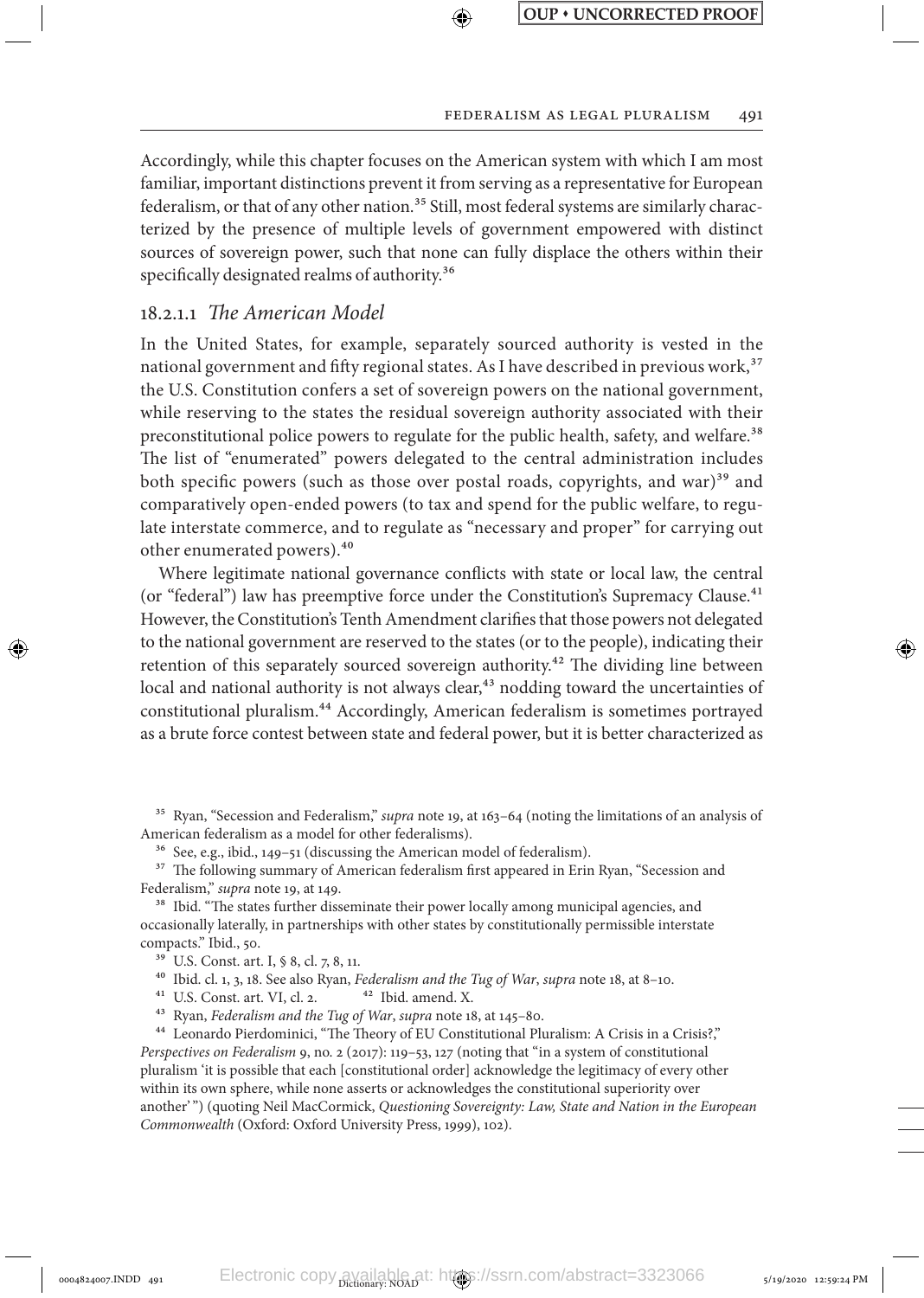⊕

#### 492 Part III Global Legal Pluralism and Constitutionalism

"a site of negotiation in which political actors at various levels of government work out a continually shifting balance between competing good governance values."45

In previous work, I have argued that the interpretive touchstone for allocating contested authority in zones of jurisdictional overlap should be the advancement of the good-governance principles that undergird federalism,<sup>46</sup> such as maintaining checks and balances, fostering transparency and accountability, balancing autonomy and interdependence, and harnessing distinctly local and national governing capacity:

Federalism is, at its heart, a strategy for good governance—based on a set of clear values that we hope federalism will help us accomplish[:] the maintenance of (1) checks and balances between opposing centers of power that protect individuals, (2) governmental accountability and transparency that enhance democratic participation, (3) local autonomy that enables interjurisdictional innovation and competition, (4) centralized authority to manage collective action problems and vindicate core constitutional promises, and finally (5) the regulatory problem-solving synergy that federalism enables between the unique governance capacities of local and national actors for coping with problems that neither can resolve alone.<sup>47</sup>

Governance in pursuit of these values channels the normative forces of competing sovereign authority toward worthy ends. Hewing closely to these directives, good governance:

advances individual dignity within healthy communities. It enhances democratic governance principles of self-determination while recognizing the responsibilities that group members hold toward one another. It creates a laboratory for innovations in governance from multiple possible sources and facilitates multiple planes of negotiation among competing interests and interest groups. It appropriately honors both sides of the subsidiarity principle—the directive to solve problems at the most local level possible—which notably couples its preference for local autonomy in governance with the expectation of effective regulatory problem-solving (and by implication, at whatever level will achieve it).<sup>48</sup>

That said, good governance values can conflict in a given instance,<sup>49</sup> opening possibilities for multiple sovereign decision makers to reach different conclusions about how

45 See Ryan, "Secession and Federalism," *supra* note 19, at 153–54.

46 Ryan, *Federalism and the Tug of War*, *supra* note 18, at xxvi–xxvii, 34–67 (specifically detailing the values of checks, transparency, localism, and synergy and dealing more holistically with the nationalism values necessarily implied by a federal system).

47 Ryan, "Secession and Federalism," *supra* note 19, at 154 (summarizing the values outlined in Ryan, *Federalism and the Tug of War*, *supra* note 18, and explicitly adding the value of centralized authority).

48 Ryan, "Secession and Federalism," *supra* note 19, at 154.

49 Ibid., 155–56 ("Nevertheless, identifying what federalism is designed to accomplish is only the first part of the puzzle. The harder task is figuring out how these goals fit together. The core federalism values are doubtlessly all good things in and of themselves, and American governance has long aspired to realize each of them independently. Yet our success has been complicated by the fact that each individual value is suspended in a web of tensions with the others. No matter how we may try, the hard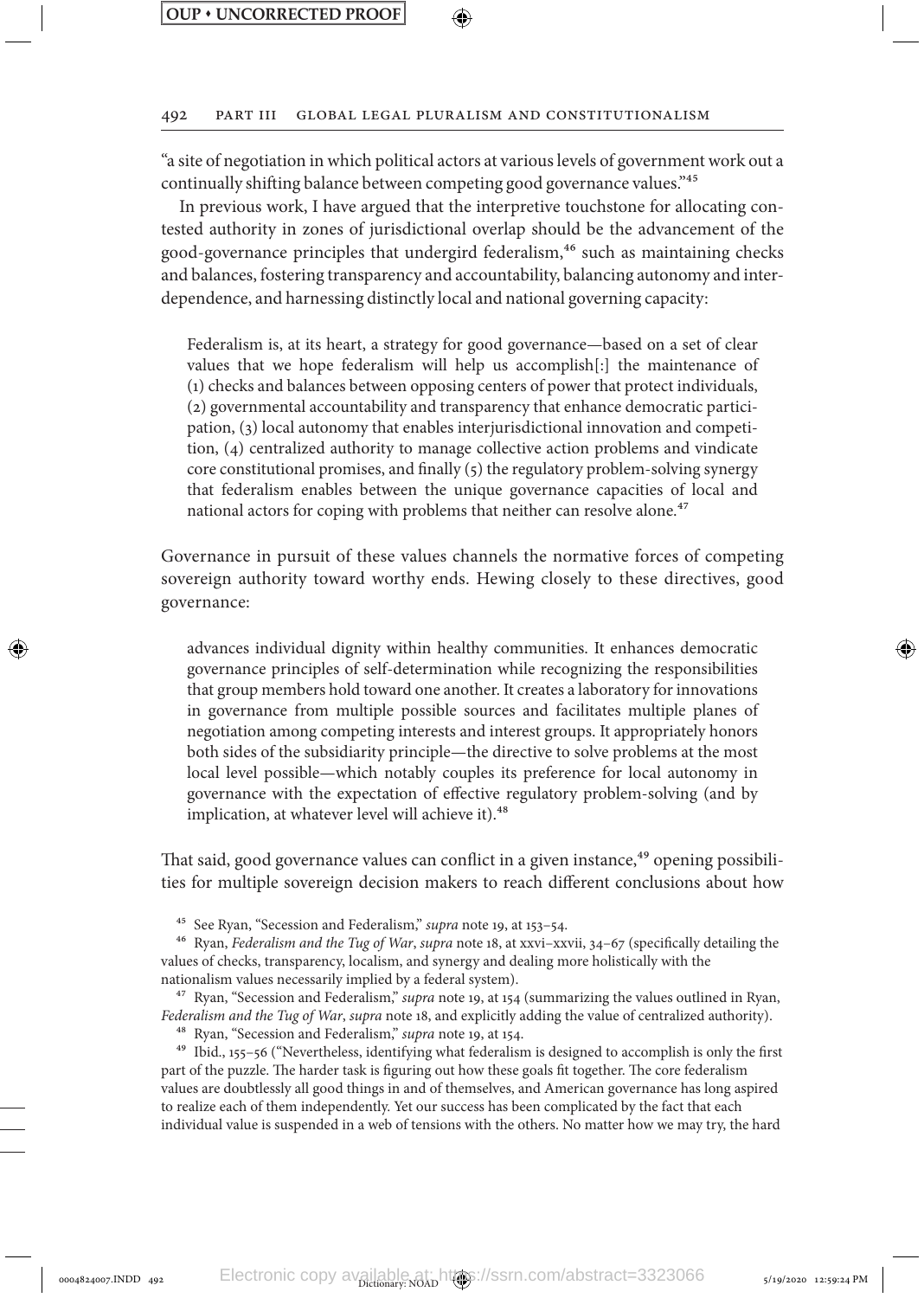#### Federalism as Legal Pluralism 493

best to move forward. Productively navigating conflicts among different good-faith interpretations of what good governance demands is the greatest challenge for all multilevel systems of government.

↔

Nevertheless, the unbridled constitutional pluralism that federalism might unleash is tempered in nations like the United States by use of a hierarchical preemption directive—here, the U.S. Constitution's Supremacy Clause—to regulate jurisdictional overlap. A preemption directive is a constitutional ordering device that explicitly privileges the authority of one sovereign authority over another in a potential zone of jurisdictional conflict. For example, in the United States, most state and municipal government authority extends broadly to whatever is required to protect the public welfare, while the national government may act only to specifically enumerated powers.<sup>50</sup> However, the U.S. Constitution's Supremacy Clause gives priority to legitimately exercised national power over state or municipal authority where they conflict.<sup>51</sup> Thus, in realms of legitimate jurisdictional overlap, the federal decision maker may hierarchically override conflicting decisions by a state or local authority.

Preemption directives cut against the heterarchy of pure constitutional pluralism, but they affirm the essential legal pluralism inherent within federalism by anticipating the conflicts that will arise by the simultaneous operation of distinct sources of sovereign authority. They are designed to mitigate the difficulties that arise when competing sovereign agents come to contrasting conclusions about how to use their authority in shared regulatory arenas, a problem that has grown in tandem with the expansion of shared regulatory arenas.<sup>52</sup> These controversies have intensified as growing national (and international) interdependence widens the scope of jurisdictional overlap,<sup>53</sup> together with increasing regulatory competition from sources of normative authority that lack constitutional parity in places like the United States, such municipal governance, regional partnerships between states,<sup>54</sup> and separately sovereign indigenous peoples.<sup>55</sup>

truth is that they all cannot always be satisfied simultaneously in any given context. The regulatory choices we make inevitably involve tradeoffs, in which one value may partially eclipse another.").

50 See Ryan, "Environmental Federalism's Tug of War Within," *supra* note 19, at 387–88 (observing the origins of state power in the traditional police powers of government to protect the public health, safety, and welfare); Ryan, *Federalism and the Tug of War*, *supra* note 18, at 8–10 (discussing constitutionally enumerated federal powers).

<sup>51</sup> U.S. Const. art. IV ("This Constitution, and the laws of the United States which shall be made in pursuance thereof; and all treaties made, or which shall be made, under the authority of the United States, shall be the supreme law of the land; and the judges in every state shall be bound thereby, anything in the Constitution or laws of any State to the contrary notwithstanding.").

52 See Ryan, "Secession and Federalism," *supra* note 19, at 151–52.

53 See Ryan, *Federalism and the Tug of War*, *supra* note 18, at 355–57. This zone of overlap, an "interjurisdictional gray area," arises whenever both the local and national levels of government have simultaneous interests or obligations. Ibid., 145–80.

54 See, e.g., Gerken, "Federalism All the Way Down," *supra* note 18, at 34–44 (discussing the dynamics of jurisdictional overlap at multiple levels); Resnik, Civin, and Frueh, "Ratifying Kyoto," *supra* note 18; Hari M. Osofsky, "Diagonal Federalism and Climate Change: Implications for the Obama Administration," *Alabama Law Review* 62, no. 2 (2011): 237–304.

<sup>55</sup> Indeed, unresolved aspects of the relationship between the sovereign authority of the United States and Canada and that of the Native American tribal nations that preceded them have prompted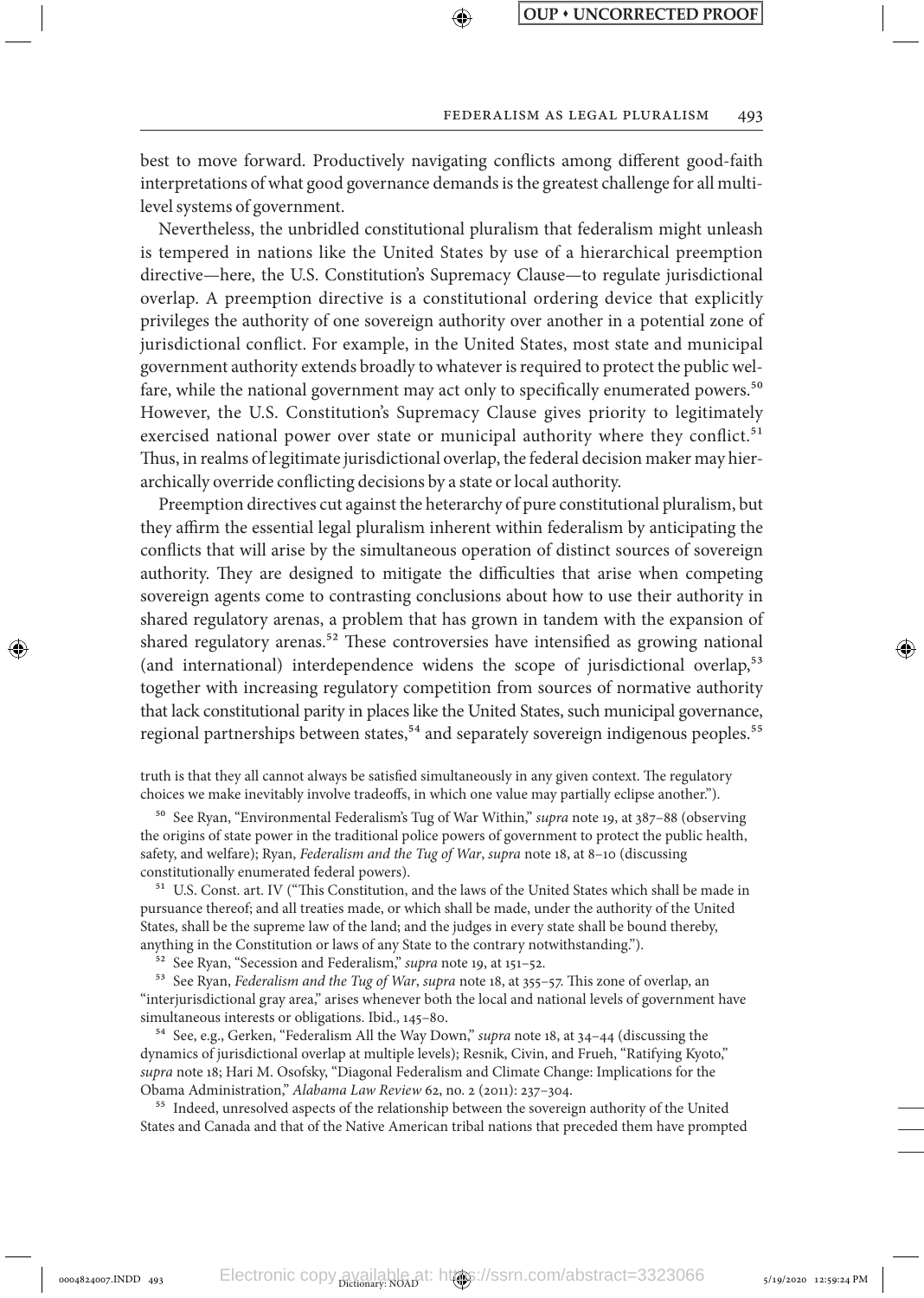⊕

⇔

#### 494 Part III Global Legal Pluralism and Constitutionalism

Yet expanding overlap does not necessarily imply more preemption, as the benefiting sovereign often yields its constitutional privilege for political or prudential reasons. In the United States, for example, federal regulators routinely cede authority to state or local partners within programs of cooperative federalism,<sup>56</sup> and federal courts routinely yield their supremacy to state courts under various abstention and preclusion doctrines.<sup>57</sup>

Moreover, although the Supremacy Clause favors national authority where there are legitimate conflicts, the structure of American dual sovereignty ensures that no level of government possesses absolute power, so neither the national nor local level can fully displace the other. In congruence with the principle of subsidiarity, regulatory matters are generally governed at the most local level with capacity to resolve them.58 In the United States, the constitutional enumeration of powers tracks those regulatory arenas in which central governance is presumed necessary, and leaves other matters to the competence of state or local governance.<sup>59</sup> As such, the fifty American states deal separately with issues that fall within their exclusive regulatory purviews (for example, most issues of family law, education, land use, healthcare, and criminal law), and they variously engage with the national government and one another to cope with issues that straddle jurisdictional boundaries (often including environmental law, public health, national security, and many aspects of commercial law).<sup>60</sup>

the most important legal pluralism movements in North America. See Resnik, "Dependent Sovereigns," *supra* note 2; Hendry and Tatum, *supra* note 7, at 92; Tsuk, *supra* note 7, at 199; Frank Pommerscheim, "'Our Federalism' in the Context of Federal Courts and Tribal Courts: An Open Letter to the Federal Courts' Teaching and Scholarly Community," *University of Colorado Law Review* 71 (2000): 123–90, 134–35.

56 See Ryan, "Environmental Federalism's Tug of War Within," *supra* note 19, at 393 ("The Constitution's Supremacy Clause affirms that the legitimate exercise of federal authority can always trump conflicting state law, but federal law often leaves purposeful space for local participation even when Congress could theoretically preempt an entire regulatory field—especially in environmental law. Notwithstanding enumerated federal authority over commerce and the channels of interstate commerce, international treaties and foreign relations, federal property, military readiness, national security, and others, Congress usually leaves space for local participation to engage regulatory expertise or capacity that local governments have, but the federal government does not. For that reason, the more difficult preemption question in these contexts is not whether the federal government could preempt, but whether (and to what degree) it should.").

57 Mathew D. Staver, "The Abstention Doctrines: Balancing Comity with Federal Court Intervention," *Seton Hall Law Review* 28, no. 4 (1998): 1102–54, 1115 n.84; David L. Shapiro, "Jurisdiction and Discretion," *New York University Law Review* 60, no. 4 (Oct. 1985): 543–89, 549–50, 581 (noting that Younger is "[t]he present-day heir" to a tradition in which "comity concerns. . . led English courts to refuse to enjoin proceedings in Scotland, even though Scottish and English courts are tribunals of the same sovereign").

<sup>58</sup> Ryan, *Federalism and the Tug of War*, *supra* note 18, at 59–60. <sup>59</sup> Ibid., 61–63.

60 See ibid., xii–xvi (discussing jurisdictional overlap in the United States); ibid, 265–70 (discussing various ways that state and federal actors negotiate their way through the tangle of jurisdictional overlap).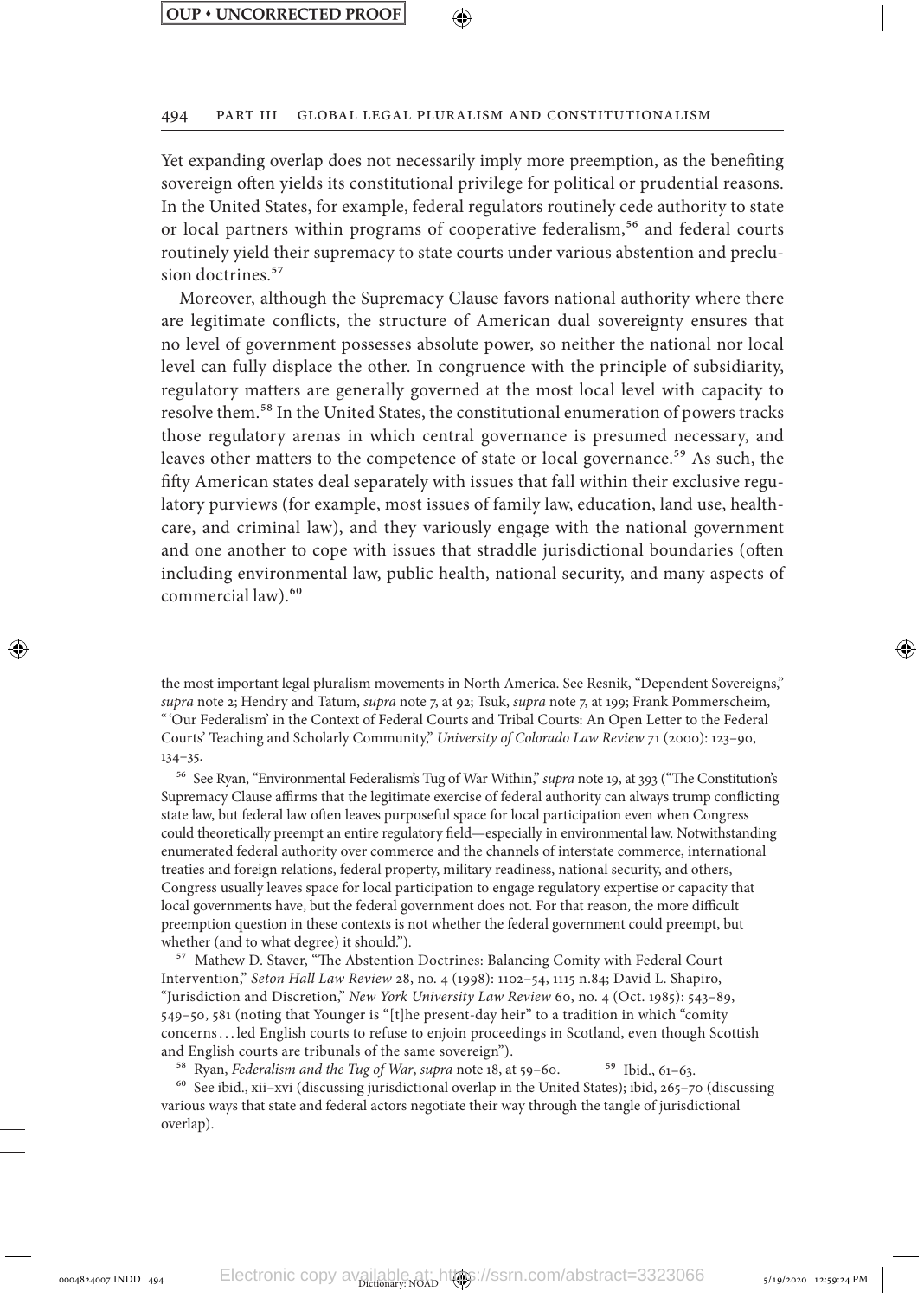### 18.2.1.2 *The European Model*

⊕

There are similarities in the allocation of central and regional authority within the European Union, $61$  but also important differences from the American model. To begin with, it operates from a less settled constitutional order, and from a far less settled theory of federal hierarchy (or heterarchy, as the case may be).<sup>62</sup> The constitutional pluralism discourse first arose in response to the problem of defining and defending the operation of the European Union in the absence of a fully theorized account of the relationship between its legal system and that of its individual member states—especially after the jurisdiction of the Union was expanded in the early 1990s under the Maastricht Treaty.<sup>63</sup> For example, Germany is one of the primary champions of the European Union, but the German Constitutional Court has sparred with the EU Court of Justice in resisting the preemptive force of EU institutions when efforts to protect the fiscal health of the union conflicted with German economic sovereignty.<sup>64</sup>

↔

As Professor Neil Walker has explained, the very nature of the EU federation remains contested among legal theorists.<sup>65</sup> While most commentators are satisfied to categorize the European Union as a federal system, given its defining characteristics as a central administration with regional subunits possessed of separate authority,<sup>66</sup> other theorists point to unresolved problems with the federal designation—including the muddiness of the federal constitution,<sup>67</sup> the unresolved preemptive force of its legal system,<sup>68</sup> and the

61 "FAQ on the EU Competences and the European Commission Powers," The European Citizens' Initiative, https://ec.europa.eu/citizens-initiative/public/competences/faq (accessed Mar. 30, 2019).

<sup>62</sup> See Walker, "Constitutional Pluralism Revisited," *supra* note 14. <sup>63</sup> Ibid., 339-40.

64 See Brunner v. European Union Treaty, [1994] 1 C.M.L.R. 57 (Ger.) (decision by the German Constitutional Court demonstrating that even where it accepts the preemptive force of EU law, it will continue to review the actions of European institutions to ensure they remain within the proper limits of their authority); but see the German Constitutional Court on the German Ratification of the Lisbon Treaty, BVerfG, Judgment of the Second Senate of 30 June 2009–2 BvE 2/08 (decision by the German Constitutional Court finding no constitutional objections to the Lisbon Treaty, which affirmed and clarified the scope of EU authority by amending the two treaties that form its constitutional basis). More recently, see Case C-62/14, Gauweiler v. Deutscher Bundestag, 2015 (in the first ever case referred to the European Court of Justice by the German Constitutional Court, holding that an EU agency was authorized to selectively purchase Eurozone government bonds in secondary markets). See also Walker, "Constitutional Pluralism Revisited," *supra* note 14 (discussing these difficulties); Daniel Kelemen, "On the Unsustainability of Constitutional Pluralism: European Supremacy and the Survival of the Eurozone," *Maastricht Journal of European and Comparative Law* 23 (2016): 136–50.

<sup>65</sup> See Walker, "Constitutional Pluralism Revisited," *supra* note 14, at 342-47. <sup>67</sup> At present, EU authority arises from a series of treaties that, taken together, serve as a constitution. In 2004, the EU parliament attempted to consolidate the constitution in a single document, the Treaty Establishing a Constitution for Europe, but only eighteen of the twenty-five member states at the time ratified it. After voters in France and the Netherlands rejected the Constitutional Treaty, the remaining states canceled their referenda. In 2007, the Lisbon Treaty entered force, including many of the changes sought by the Constitutional Treaty, but formulated as amendments to the existing treaties. Stephen Weatherill, *Cases and Materials on EU Law*, 12th ed. (Oxford: Oxford University Press, 2016), 18–19 (describing the history of the treaties that made up the Constitutional makeup of the European Union, concluding with the Lisbon Treaty that amended the two prior treaties forming the constitutional basis for the European Union after the failure of the proposed Constitutional Treaty).

68 Walker, "Constitutional Pluralism Revisited," *supra* note 14, at 348 (discussing EU preemption conflicts in Germany).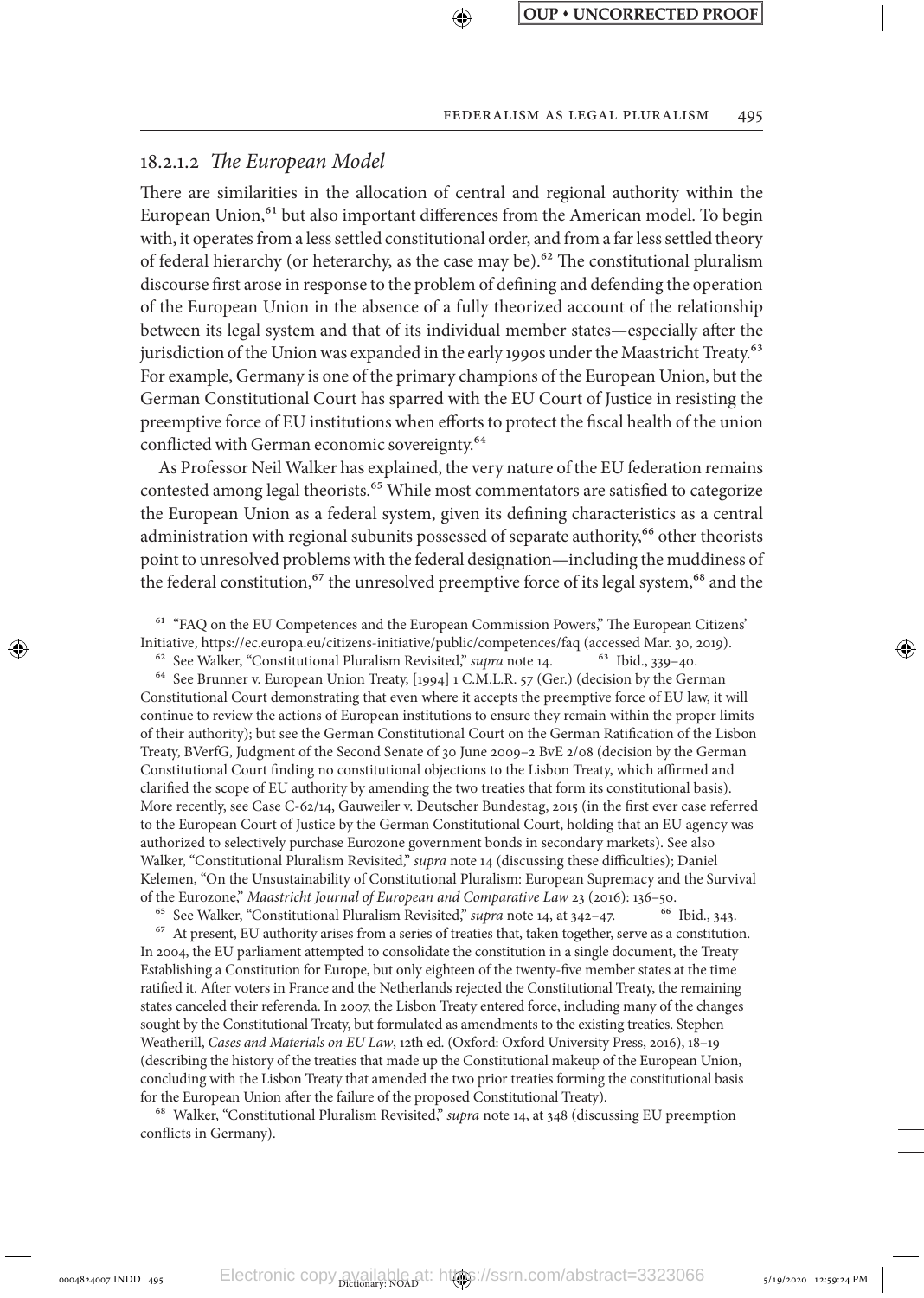↔

496 Part III Global Legal Pluralism and Constitutionalism

lack of a consistent consensus among key constituencies to identify as a federal union.<sup>69</sup> European pluralists argue that a more heterarchical brand of constitutional pluralism better describes the European Union today, one that emphasizes the separate constitutional integrity of the member states and the federation, without asserting the constitutional superiority of one over the other.<sup>70</sup>

Walker observes that successful constitutional pluralism in Europe requires a heavier theoretical lift than most pluralists have thus far provided, but he makes a credible attempt. Comparing it to a purely federal model, he reflects on two critical features that an EU pluralist constitutional order must achieve: "Like the federal solution, its settlement should enjoy a deeper and wider endorsement across its various constituencies; yet unlike the federal solution, that endorsement should not be such as to undermine the order's basic condition of duality."71 The constitutional pluralism that Walker aspires to on behalf of the European Union contrasts with the U.S. model of federalism in restraining federal supremacy but reflects it in recognizing that jurisdictional overlap can strengthen the operation of independent sovereign authorities, rather than undermine them.72

## **18.2.2 Federalism as Pluralism**

While federalism departs from pure legal pluralism and even constitutional pluralism in important ways, $\frac{73}{3}$  its endemic pluralism is most apparent in the overlapping jurisdictional reach of the local, national, and even international institutions within which its denizens function—and the multiple legal identities such jurisdictional overlap creates for them. For example, an American living in Houston is, at the bare minimum, both a Texan and an American (and as any Texan will tell you, there is plenty of friction

69 Ibid., 343, 345–47.

↔

70 Ibid., 352. See also Pierdominici, *supra* note 44, at 127 ("[N]ot only does the question of final constitutional authority remain open in the EU, but it ought to be left open, since heterarchy . . .is superior to hierarchy as a normative ideal in circumstances of competing constitutional claims of ultimate authority . . .for here the fact is that the recognition of the legitimacy of the EU constitutional claim, and the idea that competing constitutional claims such as the supranational and the national ones are of equal legitimacy or, at least, cannot be balanced against each other once and for all. As MacCormick put it, in a system of constitutional pluralism 'it is possible that each [constitutional order] acknowledge the legitimacy of every other within its own sphere, while none asserts or acknowledges the constitutional superiority over another.' ").

71 Walker, "Constitutional Pluralism Revisited," *supra* note 14, at 346.

72 Ibid., 352 ("While any new constitutional settlement cannot be a constitution of the whole without seeming to beckon a full-blown federal state, unless that new settlement nevertheless succeeds in standing autonomously from the state constitutions within its own common sphere of competence, and so on an equal footing with these state constitutions, the authoritative sense and commitment of its being an independent act of collective authorship by the European people acting together is lost. And in this way, we can finally envisage how the overlap of heterarchically related constitutional authorities of the common part and the local parts, rather than undermining or eroding the legitimacy of each such authority, becomes a condition of legitimacy of the combined whole.").

73 Ibid., 342–46.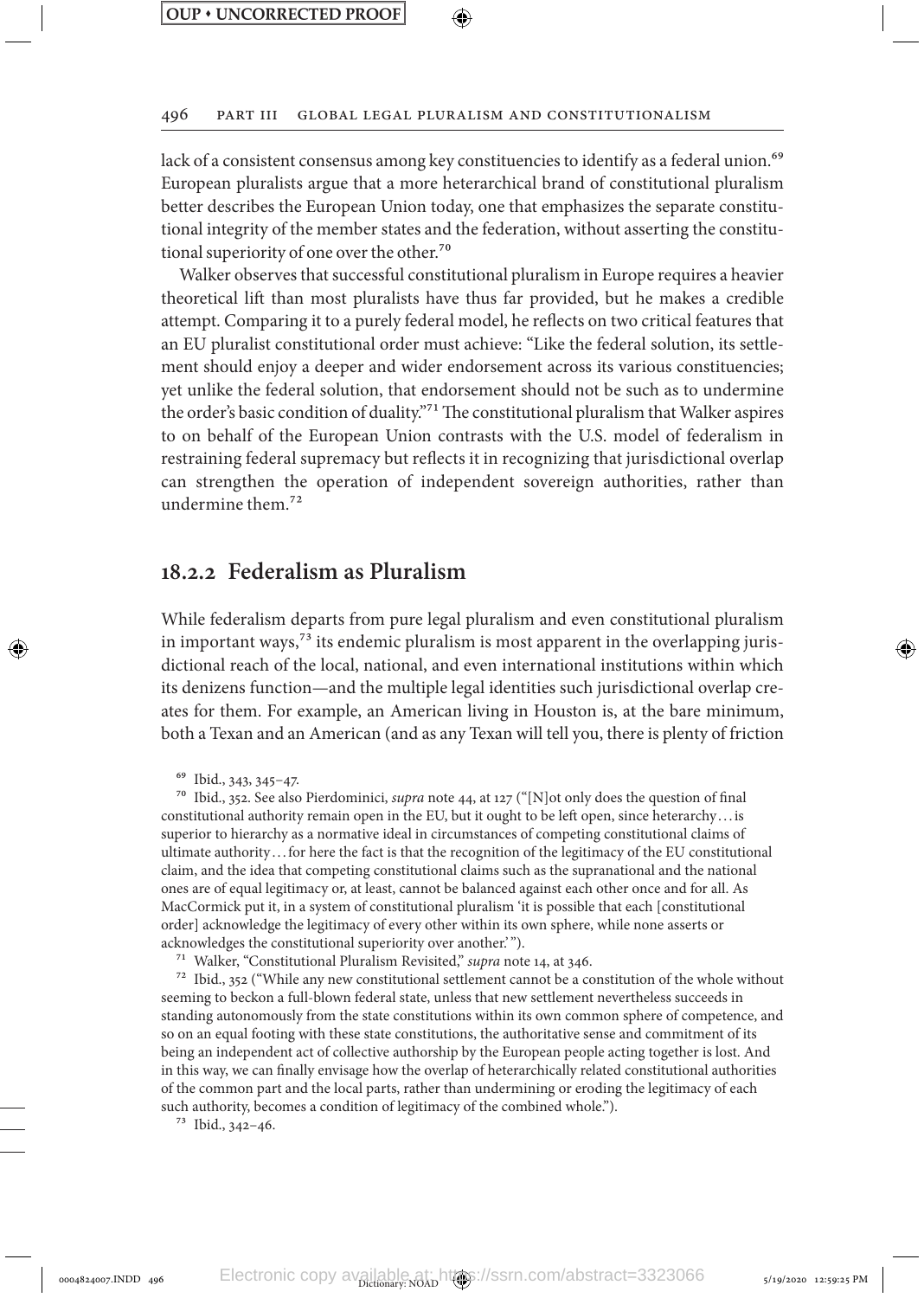#### Federalism as Legal Pluralism 497

between those two legal identities).<sup>74</sup> At a minimum, a German citizen of Munich is simultaneously Bavarian, German, a member of the European Union, subject to the NATO Alliance, and under the jurisdiction of the International Criminal Court.

↔

As federalism scholars have noted, these overlapping legal identities become constitutive factors for individuals within federal systems.<sup>75</sup> They impel citizens in complex, sometimes conflicting, often confusing directions—as for the Scottish citizens who overwhelmingly opposed Brexit, but must prepare to leave the European Union with the rest of the United Kingdom.<sup>76</sup> However, complex legal identities can also be enlightening. They promote cosmopolitanism, enabling those engaged with them to better appreciate the breadth of conflicting values so often at stake in difficult policy contexts.77 As Professor Jean Leclair has described in the Canadian context, "In Canada, federalism makes it possible for citizens, who so desire, to refuse to be instrumentalized by nationalist programs, all of which have the common denominator of flattening the teeming complexity of their lives; it can be used to undo the clasps of the cultural straightjackets that people are forced into."78

Other aspects of federalism cut against pluralism.<sup>79</sup> As noted, strong federal supremacy in the American model moderates the challenges of heterarchical pluralism by subjecting jurisdictional conflicts to a hierarchy that privileges national authority. National preemption is a feature of many federal systems that cuts against both the advantages and disadvantages of full pluralism. When national authority reflexively preempts conflicting local authority, any benefits of the dialogic process touted by pluralists will be lost. Nevertheless, enabling preemption also resolves some of the uncertainty created by pluralism that its skeptics assail. Preemption appropriately curbs potential excesses of pluralism in contexts where the need for decisive action perhaps to respond in an emergency or to resolve unsurmountable collective action

74 Cf. Ryan, "Secession and Federalism," *supra* note 19, at 132–33 (discussing the semi-regular, mostly rhetorical calls for Texas to secede from the United States).

75 See Jean Leclair, "Federalism as Rejection of Nationalist Monisms," in *The Trust/Distrust Dynamic in Multinational Democracies: Canada in Comparative Perspective*, eds. Dimitrios Karmis and François Rocher (Montreal and Kingston: McGill-Queen's University Press, 2018), 210–47, 217 (arguing that legal monism, compellingly framed as "methodological nationalism," obscures the way in which "Canadian federalism is—and always has been—the place of confrontations between two mutually exclusive nationalist programs" and political identities).

76 "EU Referendum: Northern Ireland Votes to Remain," *BBC*, June 24, 2016, https://www.bbc.com/ news/uk-northern-ireland-36614443 (reporting that 62 percent of Scotland voted to remain). The conflict between these legal identities on this point may yet produce a divorce. "Brexit Could Sway Scottish Voters toward Independence from UK: Poll," *Reuters*, Sept. 2, 2018, https://www.reuters.com/ article/us-britain-eu-scotland/

brexit-could-sway-scottish-voters-toward-independence-from-uk-poll-idUSKCN1LI0UK.

77 Cf. Nuraan Davids and Yusef Waghid, "Cosmopolitanism, Tolerance and Educational Encounters," in *Tolerance and Dissent within Education: On Cultivating Debate and Understanding*, eds. Nuraan Davids and Yusef Waghid (Cham, Switzerland: Palgrave Macmillan, 2017), 151–66; Jacques Derrida, *On Cosmopolitanism and Forgiveness* (London: Routledge, 2001).

78 Id. at 233–34.

⊕

79 But see Berman, "Federalism, International Law, and Legal Pluralism," *supra* note 8, at 1153 (analyzing federalism and international law through a pluralist rather than a sovereigntist lens).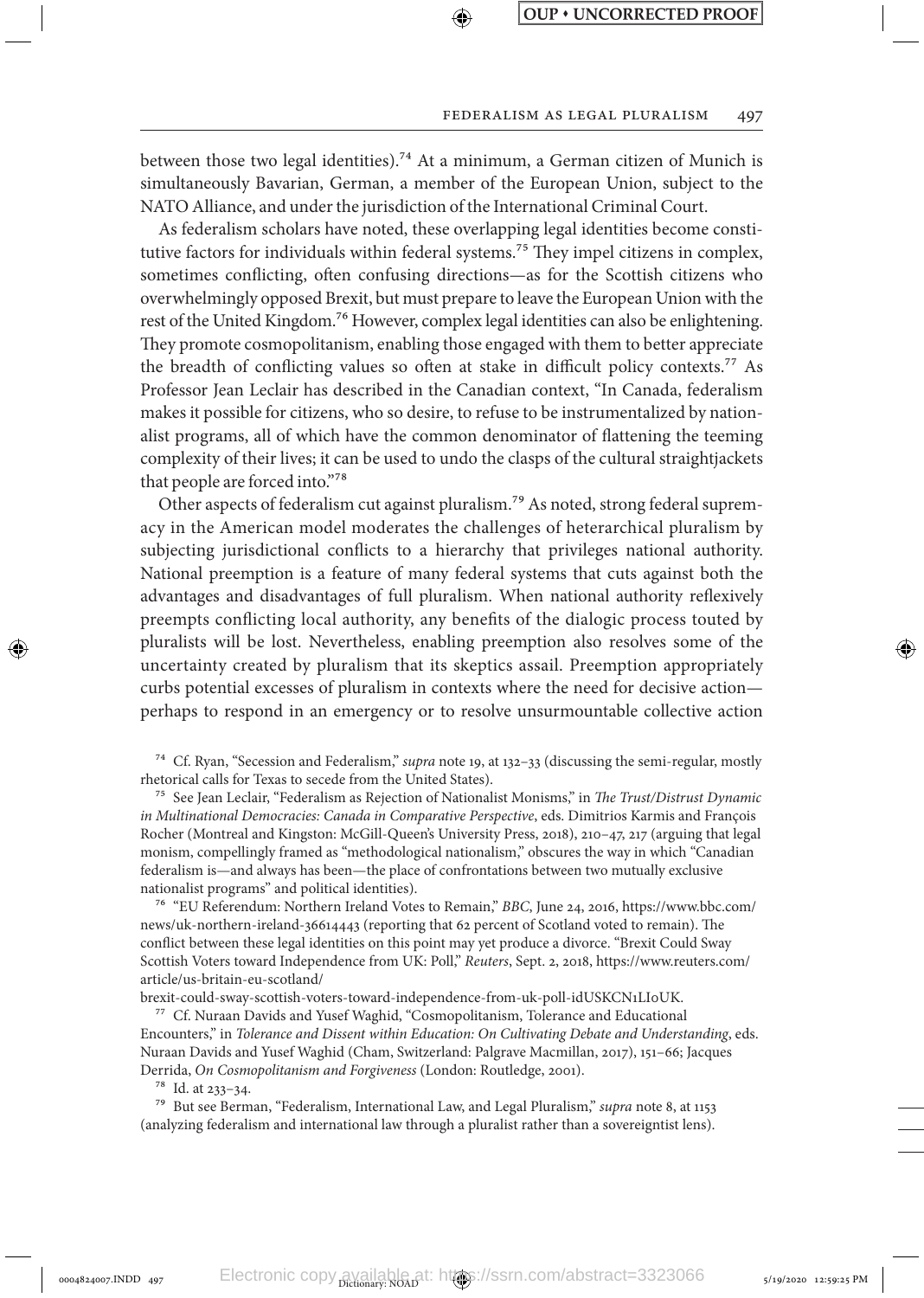### 498 Part III Global Legal Pluralism and Constitutionalism

problems—outweighs the need for additional deliberation.<sup>80</sup> From the perspective of most federal nations, it is a worthwhile trade-off in most contexts.

Moreover, other features within federalism moderate the dialogic costs of preemption by facilitating local input to federal policymaking. For example, most federal legislatures are composed of local representatives, providing a straightforward path for local input into national deliberation.<sup>81</sup> The American model further enables agents at all levels of government to wield significant influence in the making of interjurisdictionally relevant policy, even where local authority is validly subject to federal preemption.<sup>82</sup> As I have previously observed, "many of the most interesting preemption debates in the United States have shifted from questions about whether the national government *could* preempt local involvement to whether it *should* preempt," given the many benefits of engaging multiscalar input.<sup>83</sup> The relationship between multiple sources of sovereign authority in the European Union are even more complex, given that member states have taken inconsistent positions on nature of the hierarchy between EU legal authority and the conflicting domestic authority of the member states.<sup>84</sup>

### **18.2.3 Dynamic Federalism as Legal Pluralism**

Synergy between the ideals of pluralism and the practice of federalism are especially salient in federal systems characterized by the dynamic model of federalism that has disrupted the American discourse in recent years.<sup>85</sup>

Dynamic federalism emphasizes fluidity and overlap between multiple sources of authority in advancing the good-governance principles that undergird federalism.<sup>86</sup> As noted, the new model departs from its separationist predecessor, dual federalism, which guards an idealized boundary between distinct spheres of local and national jurisdiction, minimizing overlap and cross-fertilization in policymaking. $87$  Yet just as

80 Ryan, "Secession and Federalism," *supra* note 19, at 152–53; Edward Millican, *One United People: The Federalist Papers and the National Idea* (Lexington: University Press of Kentucky, 1990).

<sup>81</sup> These "political safeguards" of federalism have been copiously digested by the Federalism Safeguards literature. See Ryan, *Federalism and the Tug of War*, *supra* note 18, at 273–76; Ryan, "Negotiating Federalism," *supra* note 19, at 14–19; Herbert Wechsler, "The Political Safeguards of Federalism: The Role of the States in the Composition and Selection of the National Government," *Columbia Law Review* 54, no. 4 (Apr. 1954): 543–60, 588.

82 See Ryan, "Negotiating Federalism," *supra* note 19; Ryan, *Federalism and the Tug of War*, *supra* note 18, at 265–338. The interjurisdictional dynamics American governance are also reviewed in many of the sources cited *supra* in note 18.

83 See Ryan, "Negotiating Federalism," *supra* note 19, at 26–27; Ryan, *Federalism and the Tug of War*, *supra* note 18, at 387–98 (untangling jurisdictional separation and overlap).

<sup>84</sup> See *supra* note 64 and accompanying text (describing conflicts between the German Constitutional Court and EU Court of Justice over the scope of federal preemption in economic contexts).

85 See *supra* note 31.

⊕

86 See *supra* notes 46–47 (discussing the good governance principles underlying federalism).

87 Ryan, *Federalism and the Tug of War*, *supra* note 18, at 109–44.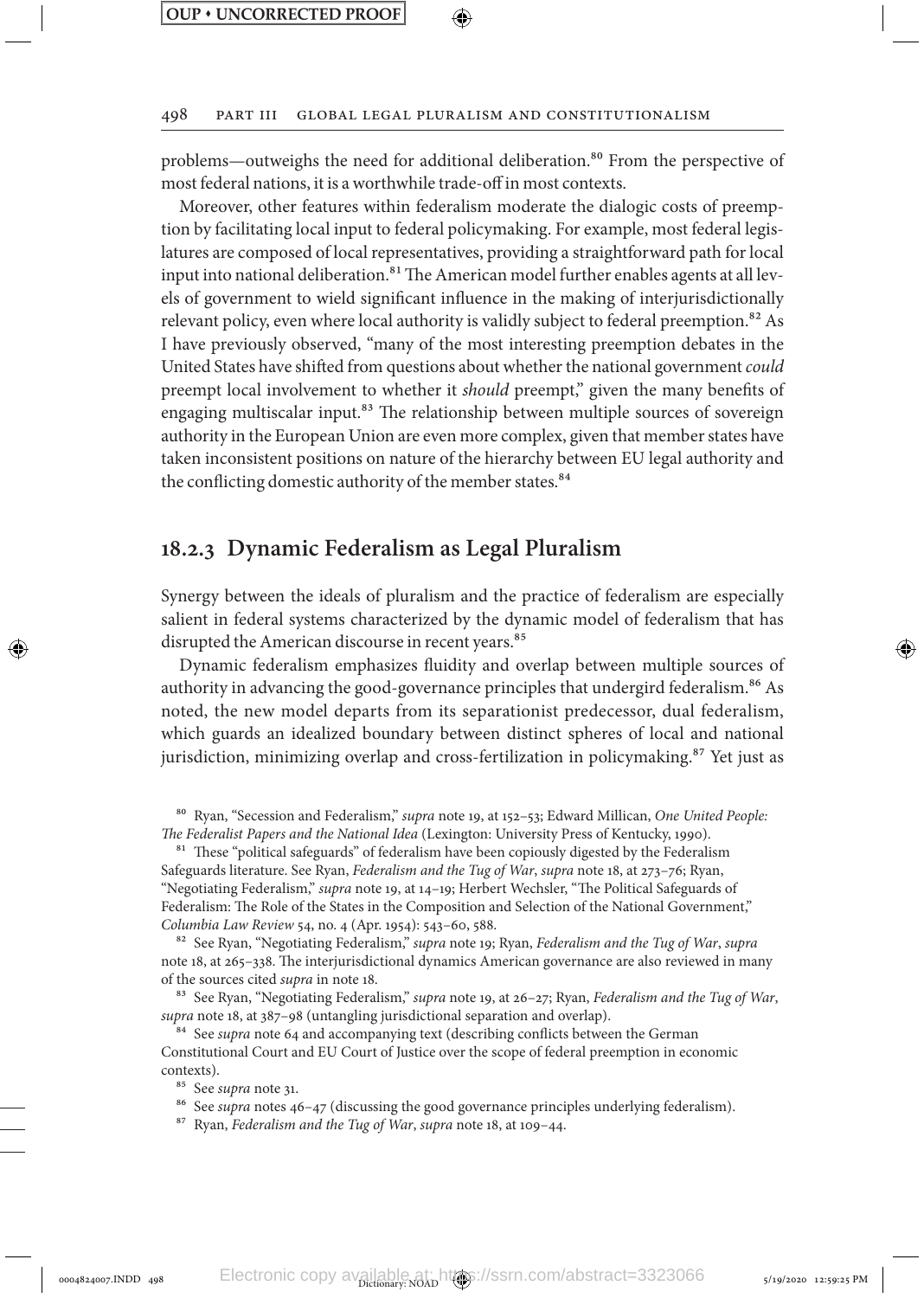#### Federalism as Legal Pluralism 499

traditional monist assumptions have come under assault by the pluralist critique, American federalism scholars and participants have increasingly recognized that the enterprise is marked more by competitive and collaborative dynamics than the mutually exclusive tracks of the old model.<sup>88</sup> Analogous to the positive account of pluralism, the dynamic model describes a federalism thick with exchange among multiple stakeholders whose values and interests become more salient at different points of jurisdictional scale.<sup>89</sup> And analogous to the normative account of pluralism, dynamic federalism affirmatively recognizes the value of this rich, multiscalar exchange.<sup>90</sup>

⊕

Systems of dynamic federalism converge with the more normative visions of pluralism at the structural level, by enabling multiple platforms in governance for competing interest groups to vie for influence over the direction of policymaking.<sup>91</sup> In creating multiple ports of entry for deliberative policymaking at different levels of government, federalism increases valuable opportunities for participation, exchange, and negotiated policymaking between competing interests and values—just as the normative pluralism proponents advocate.<sup>92</sup> Moreover, claims in support of both dynamic federalism and legal pluralism contend that consensus-based dialogic processes are often the best available option for shepherding sustainable governance outcomes in the absence of substantive agreement.<sup>93</sup>

A key assumption shared by the proponents of pluralism and federalism is that governance proceeds best when decisions are taken with the benefit of as much stakeholder input as is feasible. For example, Professor Paul Schiff Berman has argued that providing alternative lawmaking communities more formal access to policymaking deliberations will lead not only to more informed substantive decisions but to greater tolerance, inclusion, and respect for governance outcomes by participants who will feel that

88 See, e.g., Morton Grodzins, *The American System: A New View of Government in the United States*, ed. Daniel J. Elazar (New Brunswick, NJ: Transaction Books, 1984), 8, 60–153 (famously rejecting the separationist "layer cake" model of American federalism for a "marble cake" model, with entangled swirls of interlocking local and national input).

<sup>89</sup> See sources cited *supra* note 18. <sup>90</sup> Ibid.

91 Berman, *Global Legal Pluralism*, *supra* note 1, at 8, 237 (arguing "that pluralism provides a helpful framework for understanding a hybrid world where normative assertions of multiple entities—both state and nonstate—compete for primacy" with reference to Judith Resnick's claim that federalism creates multiple ports of entry for participation by various legal actors). See also Berman, "How Legal Pluralism Is and Is Not Distinct," *supra* note 9, at 803 ("As such, successful mechanisms, institutions, or practices will be those that simultaneously celebrate both local variation and international order, and recognize the importance of preserving both multiple sites for contestation and an interlocking system of reciprocity and exchange.").

92 Berman, *Global Legal Pluralism*, *supra* note 1, at 294 ("for both state-to-state disputes and disputes among state and nonstate communities, a cosmopolitan pluralist approach permits a more direct engagement with the issues of jurisdictional overlap and a far more nuanced and explicit effort to negotiate among normative communities. Thus, the choice-of-law inquiry can itself become a mechanism for managing, without eliminating, hybridity.").

<sup>93</sup> Ibid., 11 (calling for spaces to promote productive interaction among multiple, overlapping legal systems by developing procedural mechanisms and institutions that aim to manage legal pluralism, which would facilitate recognition of the interests of multiple communities and agreement among competing norms); Ryan, *Federalism and the Tug of War*, *supra* note 18, at 339–76; Ryan, "Negotiating Federalism," *supra* note 19, at 102–27. See *infra* section 18.3.2. (discussing the use of procedural consensus tools to overcome the lack of substantive consensus).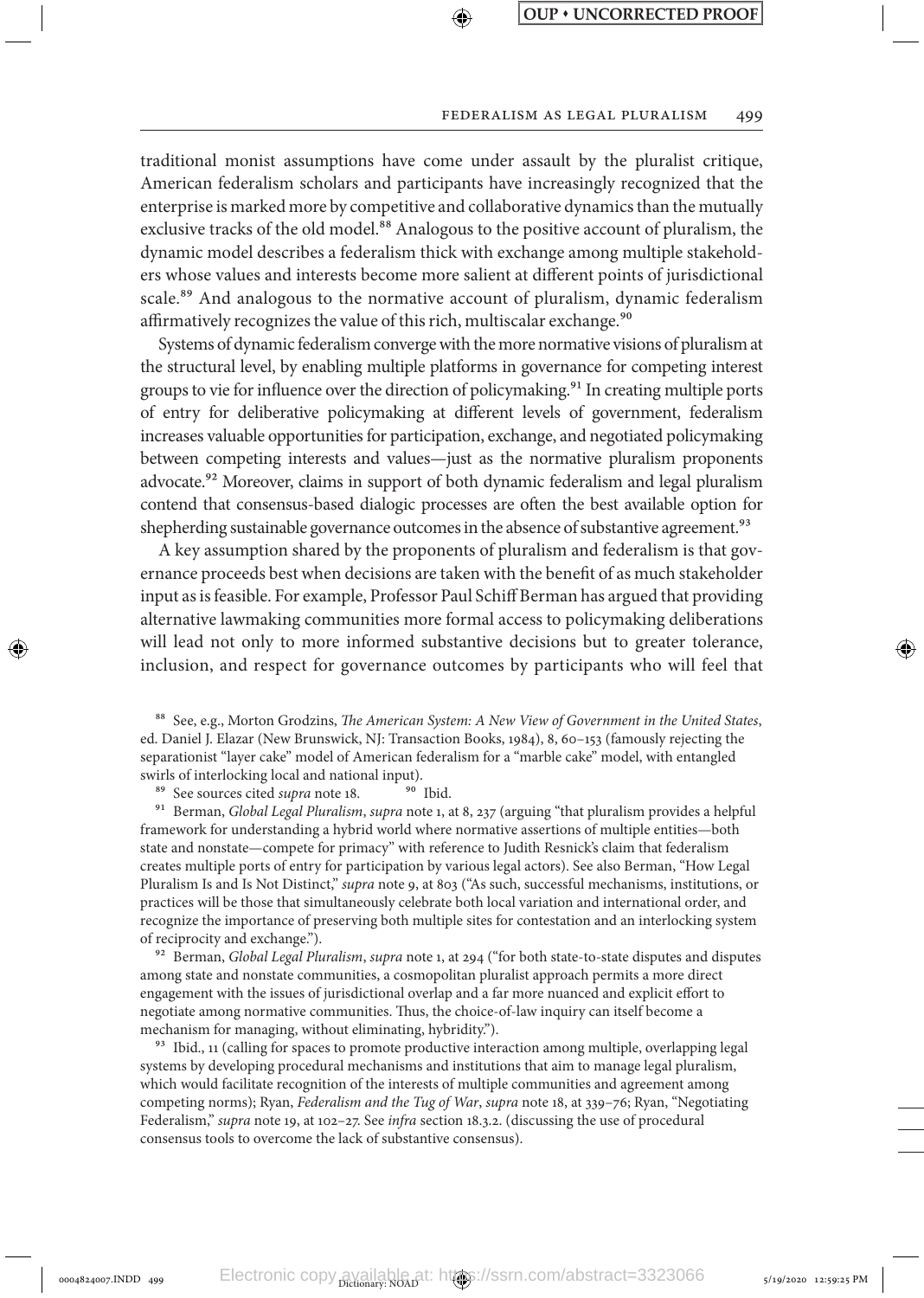500 Part III Global Legal Pluralism and Constitutionalism

their concerns have been taken seriously—even when their own views did not prevail.<sup>94</sup> He advocates for the conscious design of "jurisgenerative" procedural mechanisms, institutions, and discursive practices that maximize the opportunity for plural voices to participate in societal decision-making.95

Such calls for dialogic processes as a means of good governance resonate profoundly with the benefits touted by the champions of dynamic federalism, who make similar claims in support of federal systems that encourage intersovereign dialogue and negotiation.96 For example, I used remarkably similar language to describe the promise of dynamic federalism for improving governance in pluralist societies, pointing to the mechanisms it enables for fostering negotiation, balancing stakeholder input, and navigating the contested values that so often underlie governance conflicts.<sup>97</sup> Federalism enables "multiple sites for political contest and innovation," which have fortified the United States against the forces of pluralist fragmentation, "effectively rechannel[ing] regional frustration away from calls for secession and into a more cohesive fabric of vibrant multilevel governance."98 Discussed further in section 18.3, much of this exchange takes place through various forms of intergovernmental bargaining by agents from competing sources of sovereign authority.

# **18.3 The Shared Importance of Dialogic Process**

Paralleling claims by the proponents of dynamic federalism,<sup>99</sup> the proponents of normative pluralism maintain that redesigning governance to account for multiple sources of legal identity and authority will improve pluralist governance by creating shared deliberative spaces that can more effectively channel normative conflict.<sup>100</sup> Distilled, the shared argument is that widening the circle of participation in negotiated decisionmaking will better account for key differences of perspective among citizens—which may ultimately lead to better substantive decision-making and will at least encourage greater investment by participants in the outcome.<sup>101</sup>

94 Berman, "Jurisgenerative Constitutionalism," *supra* note 14, at 669 ("Yet, we may find that the added norms, viewpoints, and participants produce better decision-making, better adherence to those decisions by participants and nonparticipants alike, and ultimately better real-world outcomes.").

<sup>95</sup> Ibid. (offering "principles that would undergird a more jurisgenerative constitutionalism, one that seeks to manage, without eliminating, the plural voices clamoring to be heard").

96 See *supra* notes 17–18.

⊕

97 E.g., Ryan, *Federalism and the Tug of War*, *supra* note 18, at 368; Ryan, "Secession and Federalism," *supra* note 19, at 153–68; Ryan, "Negotiating Federalism," *supra* note 19, at 3–11.

98 Ryan, "Secession and Federalism," *supra* note 19, at 150, 162–69.

99 See sources cited supra note 18 and text accompanying supra notes 89–90.

100 See sources cited *supra* notes 1-2 and text accompanying *supra* note 17.

101 Berman, "Jurisgenerative Constitutionalism," *supra* note 14, at 669 ("Yet, we may find that the added norms, viewpoints, and participants produce better decision-making, better adherence to those decisions by participants and nonparticipants alike, and ultimately better real-world outcomes.").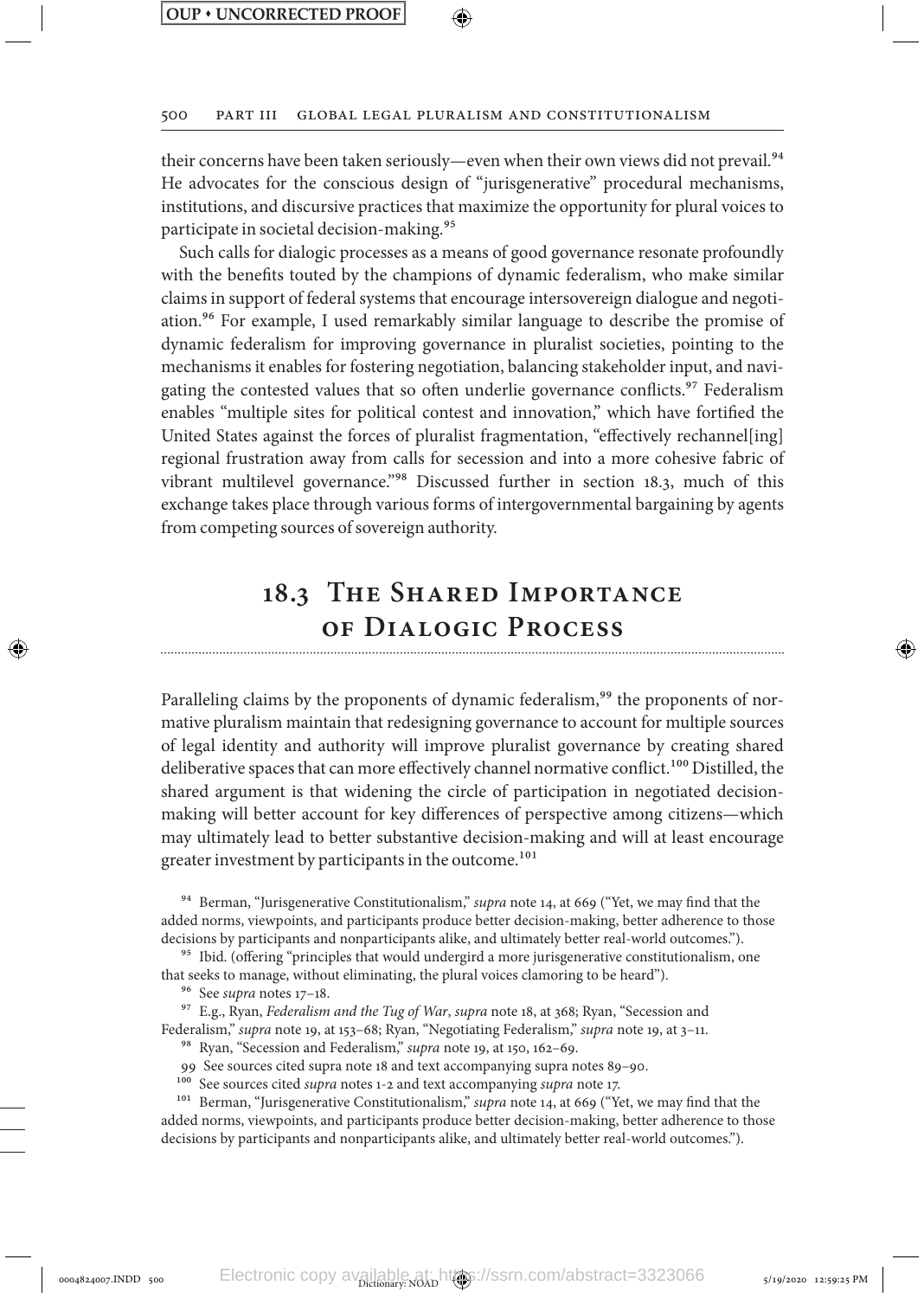#### FEDERALISM AS LEGAL PLURALISM 501

Putting flesh on the bones of these bold claims, this section considers the extent to which American federalism successfully promotes dialogic, negotiated governance, and then reflects on the implications for normative pluralism's claim for more inclusive negotiated governance. First, it reviews the various ways in which dynamic federalism fosters negotiated governance in the United States. Then, it considers the benefits that dialogic processes confer on governance, using the example of Negotiated Rulemaking in the United States. Finally, it explores the legitimizing values of bargained-for consensus as a procedural impasse tool for good governance when substantive agreement on policy content cannot be achieved by other means.

↔

## **18.3.1 Negotiated Federalism and Dialogic Process**

In the United States, intergovernmental bargaining between local and national actors is virtually endemic in areas of jurisdictional overlap, or those policy realms in which both local and national actors hold legitimate regulatory interests or obligations.<sup>102</sup> Broadly understanding negotiation as "an iterative process of joint decision-making"<sup>103</sup>—that is, any outcome resulting from multiple minds after some back-and-forth communication negotiated federalism encompasses a wide range of interjurisdictional governance in the United States,<sup>104</sup> and presumably elsewhere.

In *Federalism and The Tug of War Within* and preceding scholarship, I began the process of cataloging the largely uncharted landscape of federalism bargaining in the United States, building a taxonomy of at least ten different types of opportunities for intergovernmental negotiation available within various constitutional and statutory frameworks.<sup>105</sup> The taxonomy is organized into overarching categories of conventional bargaining, negotiations to reallocate authority, and joint policymaking bargaining:<sup>106</sup>

102 Ryan, *Federalism and the Tug of War*, *supra* note 18, at 145–80.

⊕

103 See, e.g., Roger Fisher and William Ury, *Getting to Yes: Negotiating Agreement Without Giving In*, ed. Bruce Patton, 2nd ed. (New York: y, 1991), xvii (describing it as "back-and-forth communication designed to reach agreement" whenever parties have both shared and differing interests); G. Richard Shell, *Bargaining for Advantage: Negotiation Strategies for Reasonable People* (New York: Penguin Books, 1999), 6 (describing it as the "interactive communication process" that takes place when parties want things from each other).

104 See generally Ryan, "Negotiating Federalism," *supra* note 19; Ryan, *Federalism and the Tug of War*, *supra* note 18.

105 Ryan, "Negotiating Federalism," *supra* note 19, at 27; Ryan, *Federalism and the Tug of War*, *supra* note 18, at 282 ("The final and most theoretically interesting category draws elements from the prior two, partnering local and national actors in negotiations that lead to new substantive policies. Joint policymaking forms include: (7) negotiated rulemaking under the Administrative Procedure Act; (8) policymaking laboratory negotiations, by which federal laws create 'fill-in-the-blank' state policymaking zones and otherwise invite state proposals to modify federal law; (9) iterative policymaking negotiations, which create a limited forum for shared state-federal policymaking over time; and (10) intersystemic signaling negotiations, by which separately deliberating state and federal actors trade influence over the direction of shared policy.").

106 Ryan, "Negotiating Federalism," *supra* note 19, at 27; Ryan, *Federalism and the Tug of War*, *supra* note 18, at 282.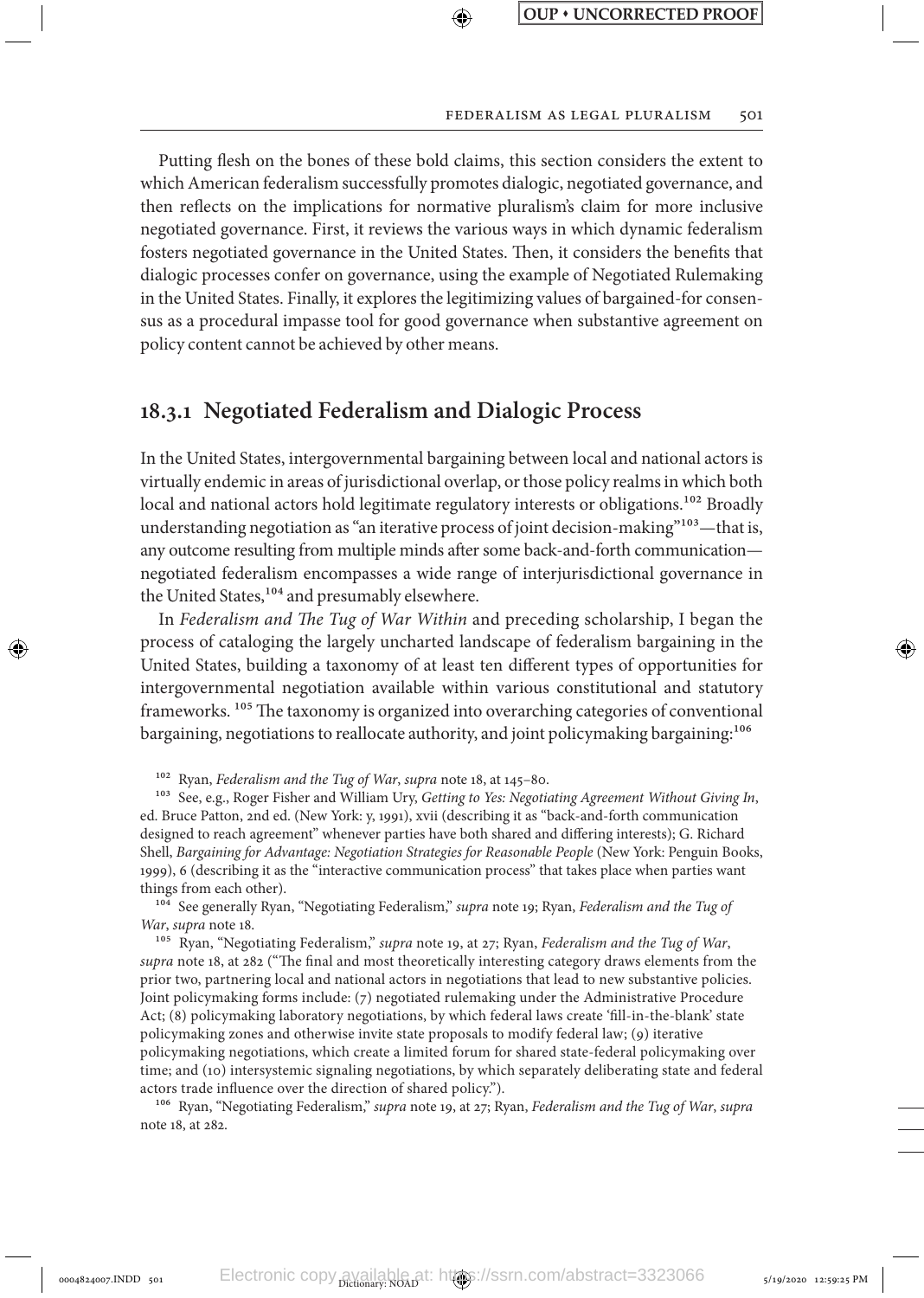⊕

### ↔

#### 502 Part III Global Legal Pluralism and Constitutionalism

The conventional group includes examples in which the iterative process most resembles colloquial understandings of bargaining as a simple exchange, or a purposeful and time-bounded collective deliberation. These include: (1) interest group representation bargaining, by which state actors lobby federal lawmakers; (2) enforcement negotiations, including those over individual enforcement cases, state-federal enforcement partnerships, and enforcement matters within programs of cooperative federalism; and (3) negotiations over more administrative details, resource allocation, or settlement of litigation. . . .

Negotiations to reallocate authority, or to depart from an otherwise established legal order, take place in contexts of overlap in which a constitutional or statutory provision provides an initial answer to the question of who gets to decide, but the parties choose to bargain around that line. Examples include: (4) spending power bargains, in which the federal government negotiates to extend its regulatory reach into zones otherwise constitutionally reserved to the states [through the use of conditional federal funding]; (5) bargained-for encroachment and commandeering, two closely related (but occasionally unconstitutional) forms in which states bargain to assume federal power or become bound by federal law; and (6) negotiations for various exceptions and permissions within frameworks of statutory law.

The final and most theoretically interesting category draws elements from the prior two, partnering local and national actors in negotiations that lead to new substantive policies. Joint policymaking forms include: (7) negotiated rulemaking under the Administrative Procedure Act; (8) policymaking laboratory negotiations, by which federal laws create "fill-in-the-blank" state policymaking zones and otherwise invite state proposals to modify federal law; (9) iterative policymaking negotiations, which create a limited forum for shared state-federal policymaking over time; and (10) intersystemic signaling negotiations, by which separately deliberating state and federal actors trade influence over the direction of shared policy. Negotiations within this final category receive the most sustained attention because they hold the most meaningful promise for bilaterally balanced federalism interpretation.<sup>107</sup>

This positive account of "federalism bargaining" describes negotiations between competing sovereign agents that range from conventional political haggling, as over the terms of proposed legislation;<sup>108</sup> formalized methods of collaborative policymaking, as created by various federal statutes, including the Medicaid health insurance program or Coastal Zone Management Act;<sup>109</sup> and more remote signaling processes by which state

107 Ryan, *Federalism and the Tug of War*, *supra* note 18, at 282; Ryan, "Negotiating Federalism," *supra* note 19, at 27.

<sup>108</sup> "State-federal negotiations that follow the conventional model are easily recognizable. For example, state and federal executive actors frequently negotiate in a conventional manner over the details of federal law that may impact the states, about law enforcement matters in which both hold interests, and over administrative details within cooperative programs that include state and federal participation." Ryan, *Federalism and the Tug of War*, *supra* note 18, at 280, 282–87; Ryan, "Negotiating Federalism," *supra* note 19, at 28–36.

109 Ryan, *Federalism and the Tug of War*, *supra* note 18, at 296, 311; Ryan, *Federalism and the Tug of War*, *supra* note 18, at 50–69.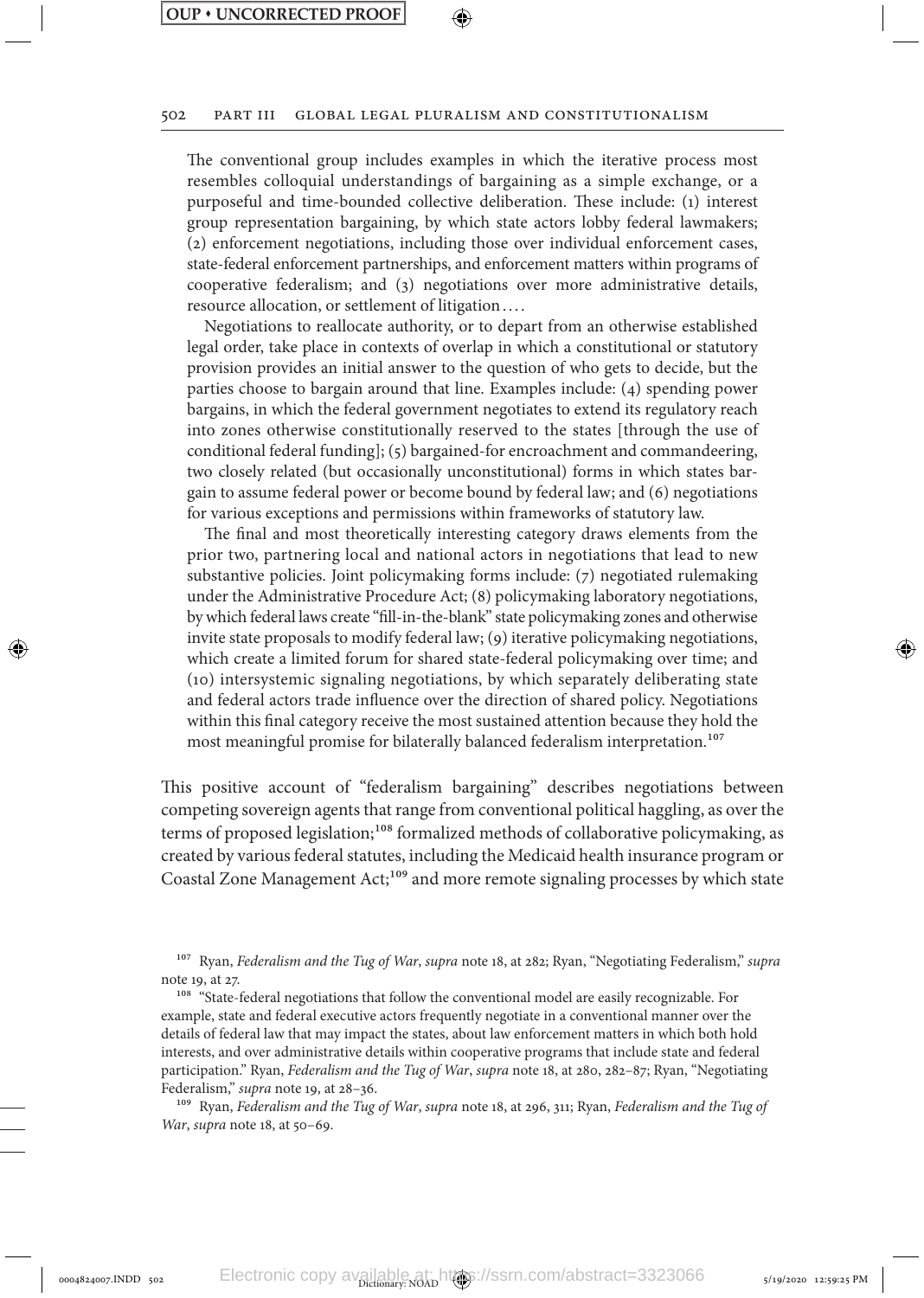and federal actors share responsibility for evolving public decision-making over time, for example, over medical marijuana enforcement.<sup>110</sup>

⊕

Some forums for conventional intergovernmental negotiation are purposefully created within other legal frameworks. For example, within some programs of cooperative federalism, premised already on a bargained-for exchange of conditional federal funds, Congress invites additional bargaining by inviting state participants to propose innovations to federal baselines, the details of which are often heavily negotiated with the overseeing federal agencies.<sup>111</sup> In addition, federal agencies sometimes invite state stakeholders to negotiate the terms of administrative rulemaking early in the process, affording them more influence than under the traditional model, in which stakeholders may comment on an agency's proposed rule only after work has neared completion.<sup>112</sup>

Other forms of bargaining depart even further from the conventional model. These include forums for long-term, iterative sharing of policymaking authority with states that may not even register at first as negotiation—such as the Clean Air Act's formal creation of a two-track vehicular emissions program, in which EPA sets one standard but allows states to choose between that one or a competing standard set by California, resulting in dynamic regulatory competition between the two standard-setters.<sup>113</sup> Another example might be the intersystemic signaling that unfolds between state and federal policymakers over issues like marijuana and immigration enforcement, which effectively partners them in a subtle pattern of call and response, even as they are nominally acting independently.<sup>114</sup>

### **18.3.2 The Benefits of Dialogic Governance**

↔

Writ large, then, American federalism is a negotiated dialogue among the various levels and branches of government,<sup>115</sup> balancing multiscalar input and the distinctive

110 Ryan, *Federalism and the Tug of War*, *supra* note 18, at 311–14; Ryan, "Negotiating Federalism," *supra* note 19, at 69–74.

111 Ryan, *Federalism and the Tug of War*, *supra* note 18, at 282; Ryan, "Negotiating Federalism," *supra* note 19, at 27.

112 Ryan, *Federalism and the Tug of War*, *supra* note 18, at 282; Ryan, "Negotiating Federalism," *supra* note 19, at 27. See also Ryan, *Federalism and the Tug of War*, *supra* note 18, at 297–300; Ryan, "Negotiating Federalism," *supra* note 19, at 51–57 (discussing Negotiated Rulemaking); Bertram I. Spector, "Negotiated Rulemaking: A Participative Approach to Consensus-Building for Regulatory Development and Implementation," Technical Notes, no. 10 (May 1999): 1–7. See David M. Pritzker and Deborah S. Dalton, *Negotiated Rulemaking Sourcebook* (Washington, DC: U.S. Government Printing Office, 1995).

113 Ryan, *Federalism and the Tug of War*, *supra* note 18, at 281; Ryan, "Negotiating Federalism," *supra* note 19, at 26.

114 Ryan, *Federalism and the Tug of War*, *supra* note 18, at 281; Ryan, "Negotiating Federalism," *supra* note 19, at 26.

115 See Erin Ryan, "Negotiating Federalism and the Structural Constitution: Navigating the Separation of Powers Both Vertically and Horizontally (A Response to Aziz Huq)," *Columbia Law*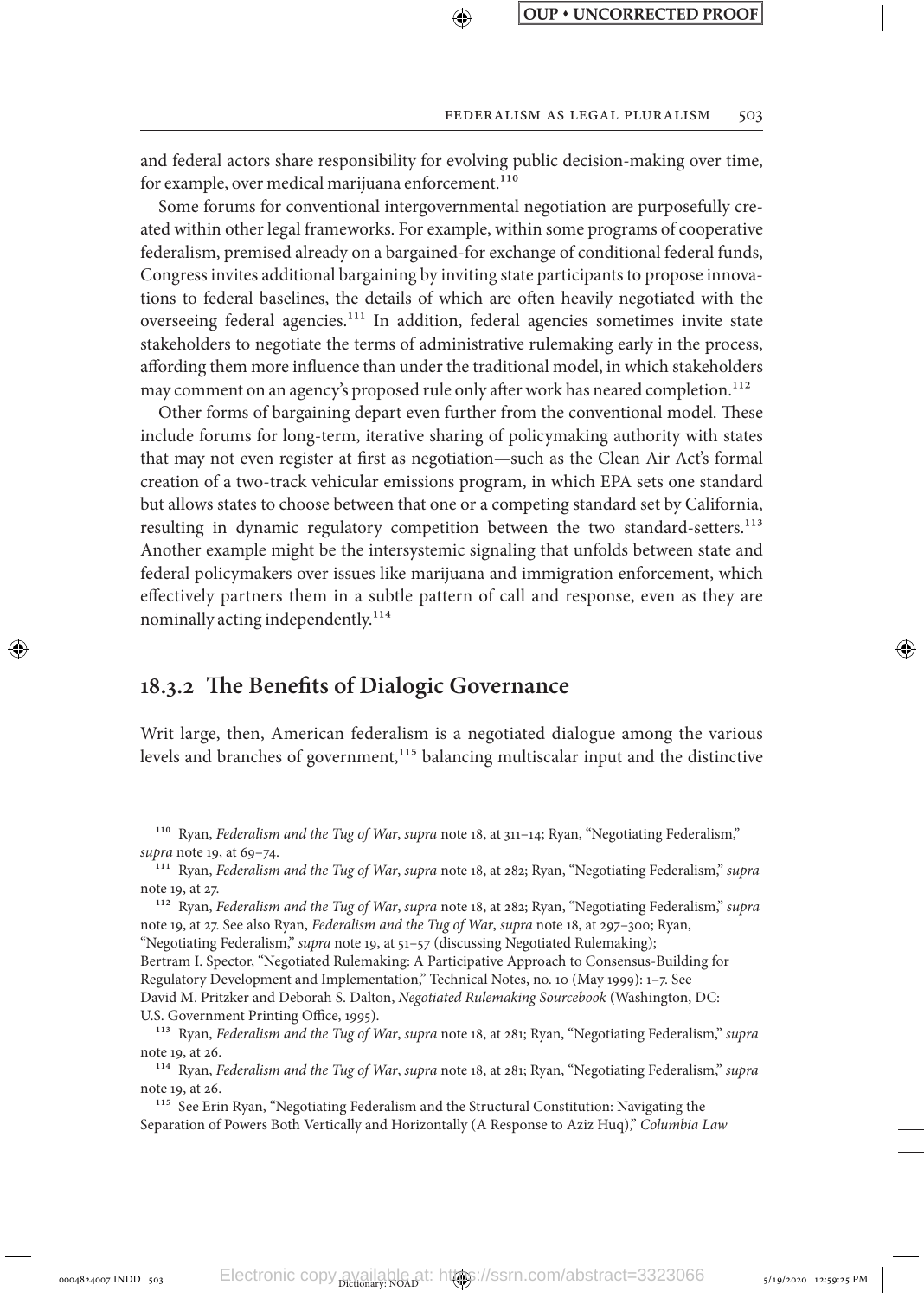### ↔

#### 504 Part III Global Legal Pluralism and Constitutionalism

functional capacities of legislative, executive, and judicial decision-making.<sup>116</sup> Negotiated federalism affords opportunities for these multiple stakeholders to voice their concerns, participate in governance, compete in policymaking, and renew their commitment to the system that affords them these opportunities. Similar benefits of dialogic process are also claimed by the champions of legal pluralism, who advocate for more normatively inclusive dialogic processes in pluralist governance. If negotiated multiscalar governance delivers on this promise, it might support the call for more normatively inclusive negotiated governance. This section considers whether Negotiated Rulemaking, an example of administrative bargaining in the American system, substantiates claims in favor of negotiated governance—concluding that it can, at least in some instances.

The myriad examples of negotiated federalism support the assertion that dynamic federalism provides a structural forum for intersovereign contestation and dialogue. The most successful examples suggest that it can lead to more effective interjurisdictional governance than a less consultative process, especially in areas of intense jurisdictional contest, such as environmental $117$  and national security law.<sup>118</sup> It is difficult to produce statistically satisfying comparisons of negotiated governance and the alternative, because it is almost never possible to run the same governing dilemma through both governance methods in a scientific fashion. However, some evidence of the dialogic benefits of negotiated governance can be found in the literature reviewing negotiated rulemaking,<sup>119</sup> a structured form of negotiated governance that partners multiple stakeholders in complex administrative rulemaking.120 Comparisons between negotiated rulemaking and the traditional notice-and-comment method, which involves much less negotiation, indicate that the dialogic benefits predicted by legal pluralism and dynamic federalism can be realized in appropriate contexts.

Negotiated Rulemaking is a tailored form of interest group bargaining in which stakeholders and agency personnel work together to produce the elements of an administrative regulation early on in the process of rulemaking.121 It stands in contrast to traditional notice-and-comment rulemaking, in which stakeholders are invited to

*Review Sidebar* 115 (2015): 4–38, 5 (discussing negotiated governance across both the vertical federalism dimension and horizontal separation of powers dimension of American constitutionalism).

116 See generally Ryan, "Negotiating Federalism," *supra* note 19; Ryan, *Federalism and the Tug of War*, *supra* note 18, at 265–367.

117 Ryan, *Federalism and the Tug of War*, *supra* note 18.

⊕

118 See Ryan, *Federalism and the Tug of War*, *supra* note 18, at 301–302; Ryan, "Negotiating Federalism," *supra* note 19, at 56–58 (discussing the failure of the REAL ID federal mandate in the absence of prior state consultation).

119 Negotiated Rulemaking Act, 5 U.S.C. §§ 561–70 (2018). See also Ryan, *Federalism and the Tug of War*, *supra* note 18, at 297–300; Ryan, "Negotiating Federalism," *supra* note 19, at 51–55 (discussing Negotiated Rulemaking).

120 Spector, *supra* note 112, at 2; Pritzker and Dalton, *supra* note 112; Cornelius M. Kerwin and Laura I. Langbein, "Regulatory Negotiation Versus Conventional Rule Making: Claims, Counterclaims, and Empirical Evidence," *Journal of Public Administration Research and Theory* 10, no. 3 (July 2000): 599–632.

121 This analysis first appeared in Ryan, "Negotiating Federalism," *supra* note 19, at 52–53 and Ryan, *Federalism and the Tug of War*, *supra* note 18, at 298–99.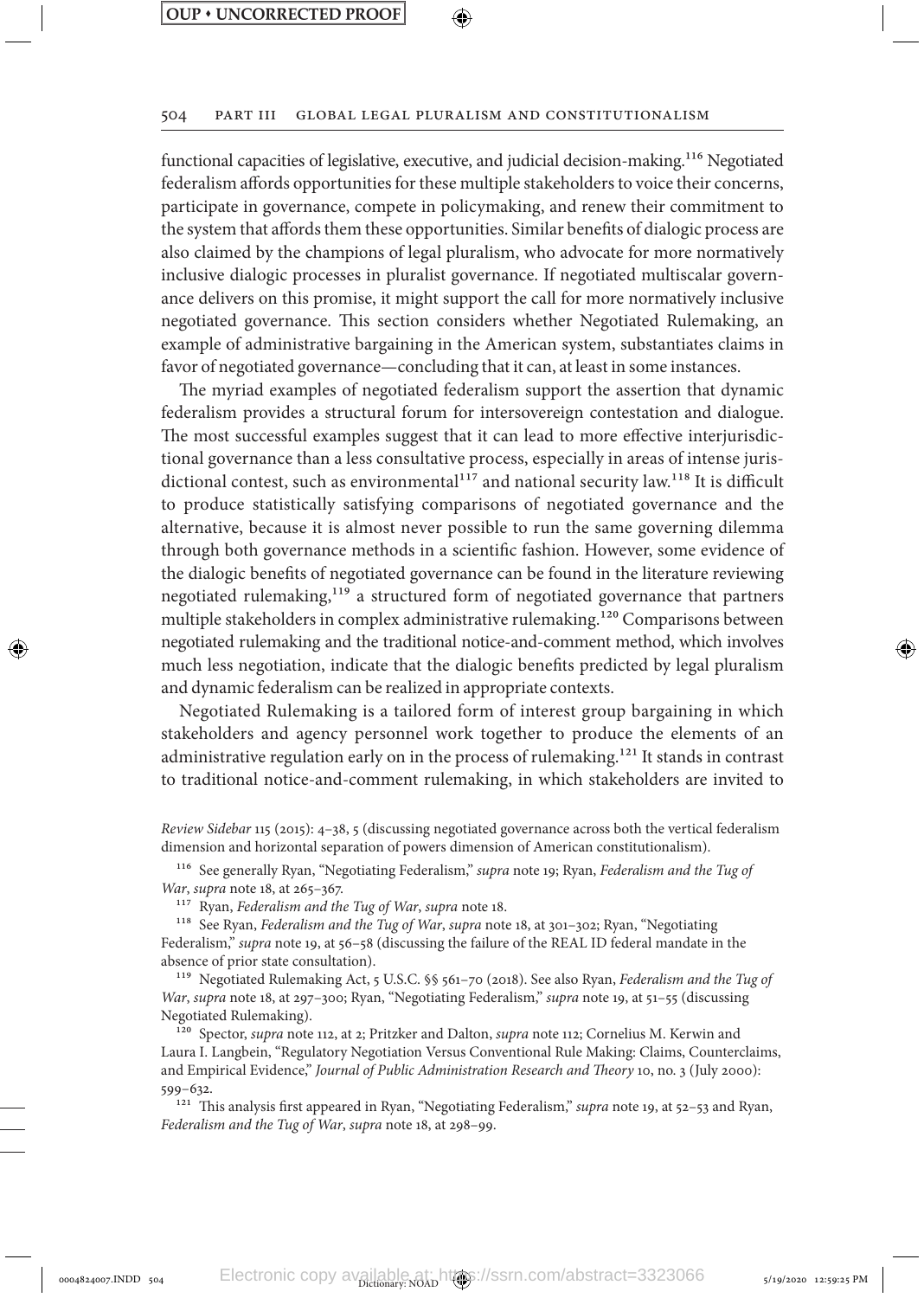#### FEDERALISM AS LEGAL PLURALISM 505

provide responses to the agency's proposed rule much later in the process, after the agency has already invested substantial time and effort in its proposal.<sup>122</sup> Participants in negotiated rulemaking generally report that the process is usually more subjectively satisfying than traditional rulemaking—even for the government representatives who are voluntarily ceding their primary rulemaking authority to the negotiated rulemaking process.<sup>123</sup> Participating agency personnel and regulated parties form more cooperative relationships, facilitating both the future implementation and enforcement of the rules created by the process.124 This affirms the intuitions of legal pluralists that dialogic processes build stronger relationships within a polity, even among opposing interest groups.

↔

In many ways, the results of negotiated rulemaking are also more efficient. The final regulations are clearer to stakeholders and usually include fewer technical errors, so that less overall time, money,, and effort are expended on enforcement.<sup>125</sup> Shepherding a proposed rule through public comment takes more time under negotiated rulemaking than the traditional alternative, but negotiated rules receive fewer and more moderate public comment during the public comment process and are less frequently challenged in court by regulated entities.<sup>126</sup> The final products of negotiated rulemaking are therefore implemented more quickly and with greater compliance from stakeholders than the results of traditional rulemaking.<sup>127</sup> Researchers report that the process also confers valuable learning benefits on participants, who come to better understand the concerns of other stakeholders.128 The process encourages participants to become more invested in the consensus they help create, and they often go on to campaign for the success of the regulations they help create with their constituent communities.<sup>129</sup>

Nevertheless, the literature also reports on the limitations of the Negotiated Rulemaking model. Fair representation is critical to the success of negotiated rulemaking, but it can be difficult to ensure proper representation of all interest groups at the negotiating table.130 The transparency characteristic of good governance can be compromised by prenegotiation consultations among the parties.<sup>131</sup> Not all subject matter is

124 Cf. Freeman and Langbein, *supra* note 122, at 62; Kerwin and Langbein, *supra* note 120, at 610, 625.

<sup>128</sup> Gerard McMahon and Lawrence Susskind, "The Theory and Practice of Negotiated Rulemaking," *Yale Journal on Regulation* 3 (Fall 1985): 133–66, 161–65.

129 Ibid.

⊕

130 Cary Coglianese, "Assessing Consensus: The Promise and Performance of Negotiated Rulemaking," *Duke Law Journal* 46, no. 6 (Apr. 1997): 1255–350, 1261, 1321–34. But see Philip Harter, "Assessing the Assessors: The Actual Performance of Negotiated Rulemaking," *New York University Environmental Law Journal* 9 (2000): 32–59, 39–44, 54–57 (challenging Coglianese's methodology and arguing that negotiated rulemaking has lived up to its promise).

<sup>131</sup> Anonymous Interview, U.S. EPA, Office of the Administrator, Wash., D.C., Jan. 4, 2010 (noting that the most protracted part of all state-federal bargaining is about "what the opening gambit will be" when the formal negotiation begins, but also that this facilitates progress and that, "when we're doing

<sup>122</sup> Jody Freeman and Laura I. Langbein, "Regulatory Negotiation and the Legitimacy Benefit," *New York University Environmental Law Journal* 9 (2000): 60–151, 60–64; Ryan, *Federalism and the Tug of War*, *supra* note 18, at 298.

<sup>123</sup> Pritzker and Dalton, *supra* note 112, at 3–5; Spector, *supra* note 112, at 2.

<sup>&</sup>lt;sup>125</sup> Pritzker and Dalton, *supra* note 112, at 3–5; Spector, *supra* note 112, at 2.<sup>126</sup> Spector, *supra* note 112, at 2.<sup>127</sup> Ibid.

<sup>&</sup>lt;sup>126</sup> Spector, *supra* note 112, at 2.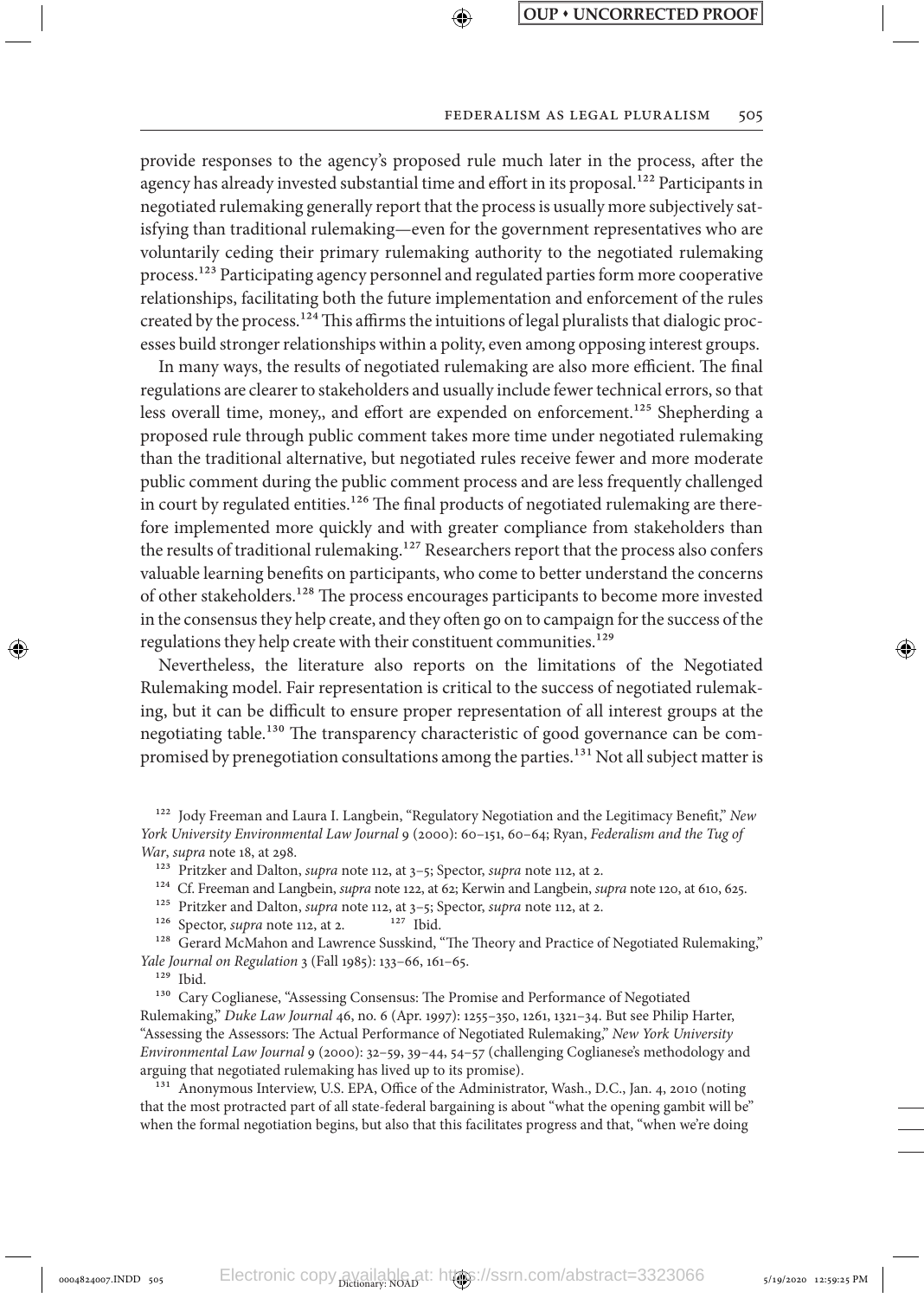506 Part III Global Legal Pluralism and Constitutionalism

appropriately subject to negotiation, such as those matters impacting fundamental rights, especially those of insular minorities.<sup>132</sup> Finally, there is the impossibility of achieving consensus when interests insufficiently overlap.<sup>133</sup>

Similar limitations can hamstring negotiated governance in all contexts, and they are likely to hamper the seamless deployment of normative legal pluralism as well. In the context of negotiated federalism, depending on the circumstances, the need to break a deadlock may justify the use of preemptive authority. It is not as clear how legal pluralism should cope. But as in all cases of negotiation, questions of preferable alternatives loom large. American federalism also demonstrates examples where the choice to preempt without engagement led to total failures of governance, as in the case of the REAL ID Act, enacted to improve identification after the 9/11 attacks—in which the states simply declined to comply with federal mandates after having been cut out of the policymaking process.134 Accordingly, the architects of governance must query whether it is preferable to risk deadlock in pursuit of consensus or risk the backlash that can follow a failure to consult at all.

### **18.3.3 Consensus Process as Best Alternative**

Dynamic federalism and legal pluralism also herald the value of bargained-based consensus as a procedural impasse tool in policymaking arenas where substantive agreement cannot be procured by other means. Bargained-for consent, when it is genuine, can procedurally legitimize negotiated results in the absence of substantive agreement on content. Mutual consent ensures fairness, "on the theory that no deal is reached unless all parties agree, and reasonable negotiators will not bargain for results that contravene their best interests."135 Genuine consent is procured when bargainers who can be trusted to (1) understand their own interests and (2) faithfully represent their principals (3) reach a bilateral agreement that each side genuinely prefers to no agreement.<sup>136</sup> Through the iterative process of communication, compromise, assessment, and agreement, bargainers regularly substitute mutual consent for substantive agreement on the merits.<sup>137</sup>

our job, there are lots of conversations like these early on in the process"); Ryan, *Federalism and the Tug of War*, *supra* note 18, at 299.

132 Cf. Owen Fiss, "Against Settlement," *Yale Law Journal* 93 (1983–1984): 1073–90, 1076.

133 Coglianese, *supra* note 130, at 39–44, 54–57.

⊕

134 National Security Intelligence Reform Act of 2004, Pub. L. No. 108-458, 118 Stat. 3638. See Ryan, *Federalism and the Tug of War*, *supra* note 18, at 301–302 (discussing the failure of the Act); Ryan, "Negotiating Federalism," *supra* note 19, at 56–58.

135 Ryan, *Federalism and the Tug of War*, *supra* note 18, at 343; Ryan, "Negotiating Federalism," *supra* note 19, at 105.

136 Ryan, *Federalism and the Tug of War*, *supra* note 18, at 342–47; Ryan, "Negotiating Federalism," *supra* note 19, at 105–10 ("If negotiators truly understand their own interests and pursue them faithfully, then we can trust that they will not consent to terms that undermine their interests. And as long as they can truly walk away from the bargaining table when no beneficial deal is possible, then we can trust that the terms they negotiate benefit all parties more than no agreement at all.").

137 Ryan, *Federalism and the Tug of War*, *supra* note 18, at 342–47; Ryan, "Negotiating Federalism," *supra* note 19, at 105–10.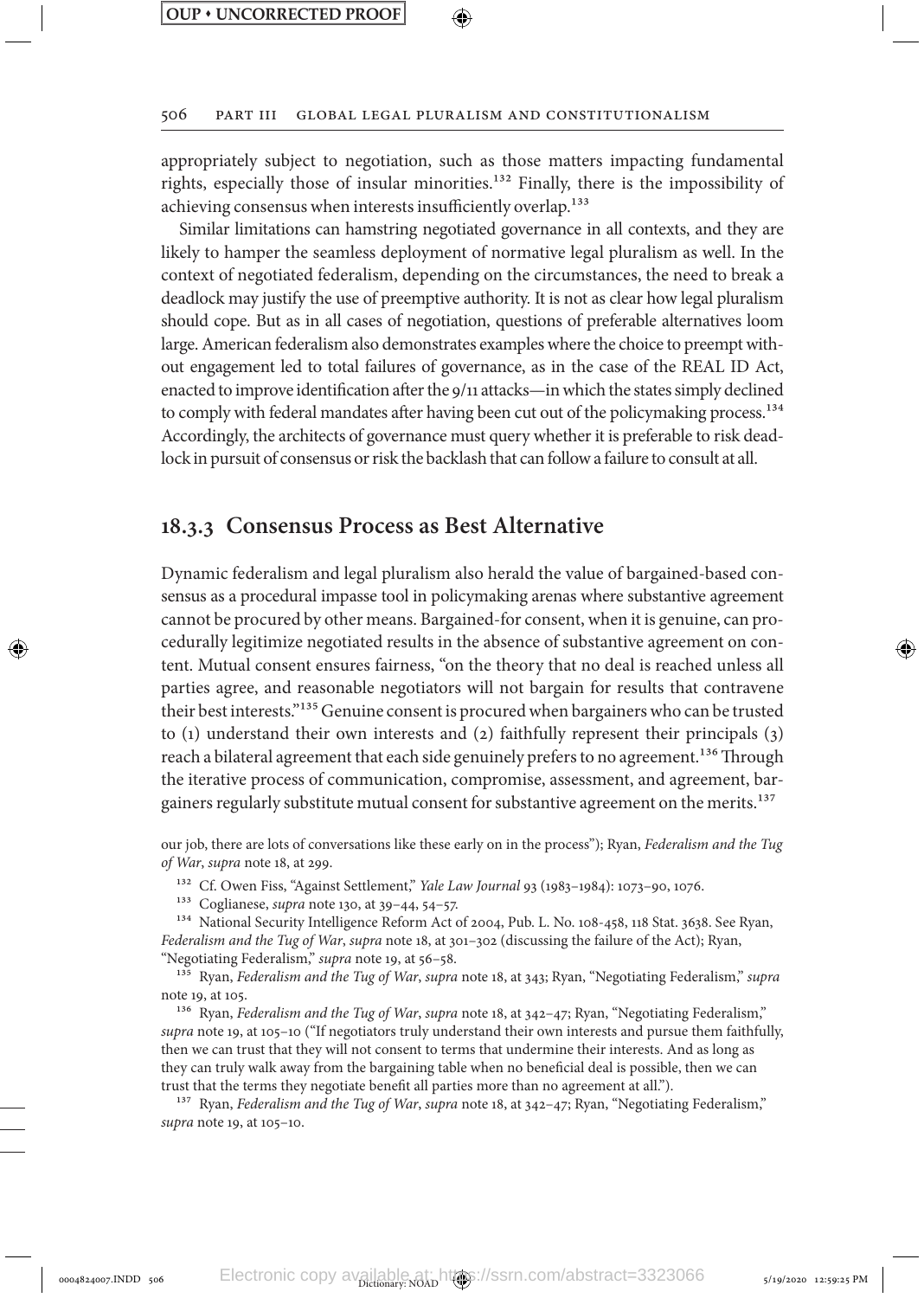#### FEDERALISM AS LEGAL PLURALISM 507

Scholars in both fields argue that bargaining is often the best (and sometimes, the only) available alternative for bridging pluralist dissensus.<sup>138</sup> When parties cannot reach substantive consensus about why an outcome is legitimate, they substitute procedural consensus by agreeing to defer to the results of a fair bargaining process, legitimized by the above principles of mutual consent.139 As I explained in *Federalism and the Tug of War Within*,

↔

For thousands of years, human cultures worldwide have turned to procedurallybased negotiated outcomes when mired in substantive disagreement, essentially substituting procedural consensus for the missing substantive consensus. Negotiators defer to bargained-for results on the simple grounds that, even without a more convincing substantive rationale, the results must hold merit if all parties are willing to abide by them. In other words, even if the parties cannot agree on a rationale that explains why the negotiated result is the right outcome, if they can actually agree on some outcome that they all prefer to a stalemate—then, goes the wisdom of bargaining, that outcome must be a worthy choice. If it was reached through a fair process of exchange, then it holds decisional gravity that exceeds random chance or a forced alternative, and warrants deference in the future.<sup>140</sup>

Wisely crafted forums for negotiated governance should include procedural mechanisms to help ensure that bargaining will be consistent with the consent principles that legitimize bargaining in general, and I have recommended opportunities to engineer legitimizing procedures into state-federal bargaining at the level of regulatory design.<sup>141</sup>

⊕

The value of negotiated governance can go beyond the mere accomplishment of any agreement. In the federalism context, I suggest that negotiation is not just a de facto response to regulatory uncertainty about who should decide, but can itself be a constitutionally legitimate way of deciding, especially when other governance mechanisms have failed.<sup>142</sup> Competing sovereign agents frequently use consent-based process to navigate federalism dilemmas that other means of constitutional interpretation have failed to clarify—for reasons of political gridlock, regulatory abdication, litigation, or other

138 Berman, *Global Legal Pluralism*, *supra* note 1, at 11 (calls to create spaces for productive interaction among multiple, overlapping legal systems by developing procedural mechanisms and institutions that aim to manage the legal pluralism that is all around us, which facilitates recognition of the interests of multiple communities and agreement among competing norms); Ryan, *Federalism and the Tug of War*, *supra* note 18, at 339–76; Ryan, "Negotiating Federalism," *supra* note 19, at 102–27.

139 Ryan, *Federalism and the Tug of War*, *supra* note 18, at 343; Ryan, "Negotiating Federalism," *supra* note 19, at 106 ("Lacking substantive consensus about why the outcome is legitimate, the parties thereby substitute procedural consensus in agreeing to defer to the results of fair bargaining.").

140 Ryan, *Federalism and the Tug of War*, *supra* note 18, at 342; Ryan, "Negotiating Federalism," *supra* note 19, at 105.

141 Ryan, *Federalism and the Tug of War*, *supra* note 18, at 362–67; Ryan, "Negotiating Federalism," *supra* note 19, at 128–35.

142 Ryan, *Federalism and the Tug of War*, *supra* note 18, at 339–42; Ryan, "Negotiating Federalism," *supra* note 19, at 102–104.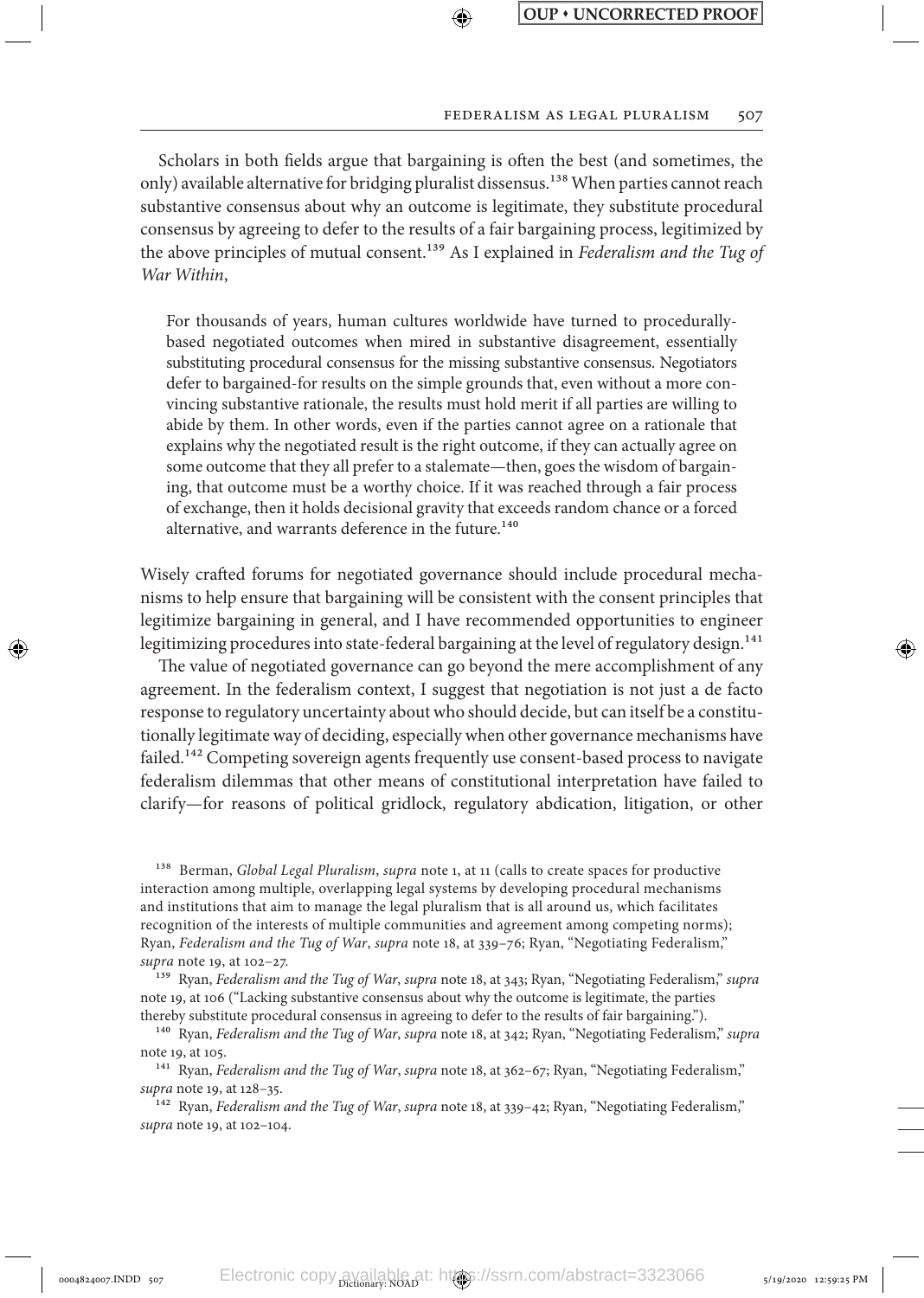⊕

#### 508 Part III Global Legal Pluralism and Constitutionalism

obstacles.143 I argue that these negotiated results warrant deference if both the legitimizing principles of bargained-for consent are honored<sup>144</sup> and the negotiation process is consistent with the procedural expressions of the core federalism values that constrain good multiscalar governance in any context.<sup>145</sup>

Not all federalism bargaining will satisfy these criteria.<sup>146</sup> But when it does, bilaterally negotiated outcomes warrant interpretive deference as a means of implementing constitutional federalism directives, $147$  when we understand federalism interpretation as a means of constraining public behavior to be consistent with constitutional values.<sup>148</sup> Indeed, surveying the landscape of jurisdictional overlap yields many instances in which the very process of intergovernmental bargaining proves more able to balance competing constitutional values than judicial or legislative decisions alone.<sup>149</sup>

Legal pluralist Paul Schiff Berman similarly advocates for the deployment of dialogic, consensus-based processes to bridge normative divides in which the prospect of forging substantive agreement is daunting. He argues that pluralism recognizes the inevitability of normative conflict, but rather than attempting to erase it, a pluralist framework "seeks to manage it through procedural mechanisms, institutions, and practices that might at least draw the participants to the conflict into a shared social space."150 He observes that this approach "draws on Ludwig Wittgenstein's idea that agreements are reached principally through participation in common forms of life, rather than through agreement on substance."<sup>151</sup> Better still, dialogic processes afford participants the opportunity to learn more about the concerns of their counterparts, opening greater possibilities for forging consensus on even the substance.<sup>152</sup>

143 Ryan, *Federalism and the Tug of War*, *supra* note 18, at 339–42; Ryan, "Negotiating Federalism," *supra* note 19, at 102–104.

144 Ryan, *Federalism and the Tug of War*, *supra* note 18, at 342–47; Ryan, "Negotiating Federalism," *supra* note 19, at 105–10.

145 Ryan, *Federalism and the Tug of War*, *supra* note 18, at 347–56; Ryan, "Negotiating Federalism," *supra* note 19, at 110–21.

146 See Ryan, *Federalism and the Tug of War*, *supra* note 18, at 349; Ryan, "Negotiating Federalism," *supra* note 19, at 113–14 ("Bargaining that allocates authority through processes that weaken rights, threaten democratic participation, undermine innovation, and frustrate problem-solving is not consistent with federalism values, and warrants no interpretive deference.").

<sup>147</sup> See Ryan, *Federalism and the Tug of War*, *supra* note 18, at 349; Ryan, "Negotiating Federalism," *supra* note 19, at 113–14 ("Bargaining that procedurally safeguards rights, enhances participation, fosters innovation, and harnesses interjurisdictional synergy accomplishes what federalism is designed to do—and what federalism interpretation is ultimately for. As such, it warrants interpretive deference from a reviewing court, or any branch actor interrogating the result. Of course, not all federalism bargaining will do so.... The more consistency with these values of good governing process, the more interpretive deference is warranted; the less procedural consistency with these values, the less interpretive deference is warranted.").

148 Ryan, *Federalism and the Tug of War*, *supra* note 18, at 272–73; Ryan, "Negotiating Federalism," *supra* note 19, at 11–14.

149 Ryan, *Federalism and the Tug of War*, *supra* note 18, at 367; Ryan, "Negotiating Federalism," *supra* note 19, at 5.

<sup>150</sup> Berman, "Jurisgenerative Constitutionalism," *supra* note 14, at 665, 675-76. <sup>151</sup> Ibid.

152 See Berman, "Federalism, International Law, and Legal Pluralism," *supra* note 8 (arguing that "jurisdictional redundancy operating in the transnational, international, and federalist realm. . .show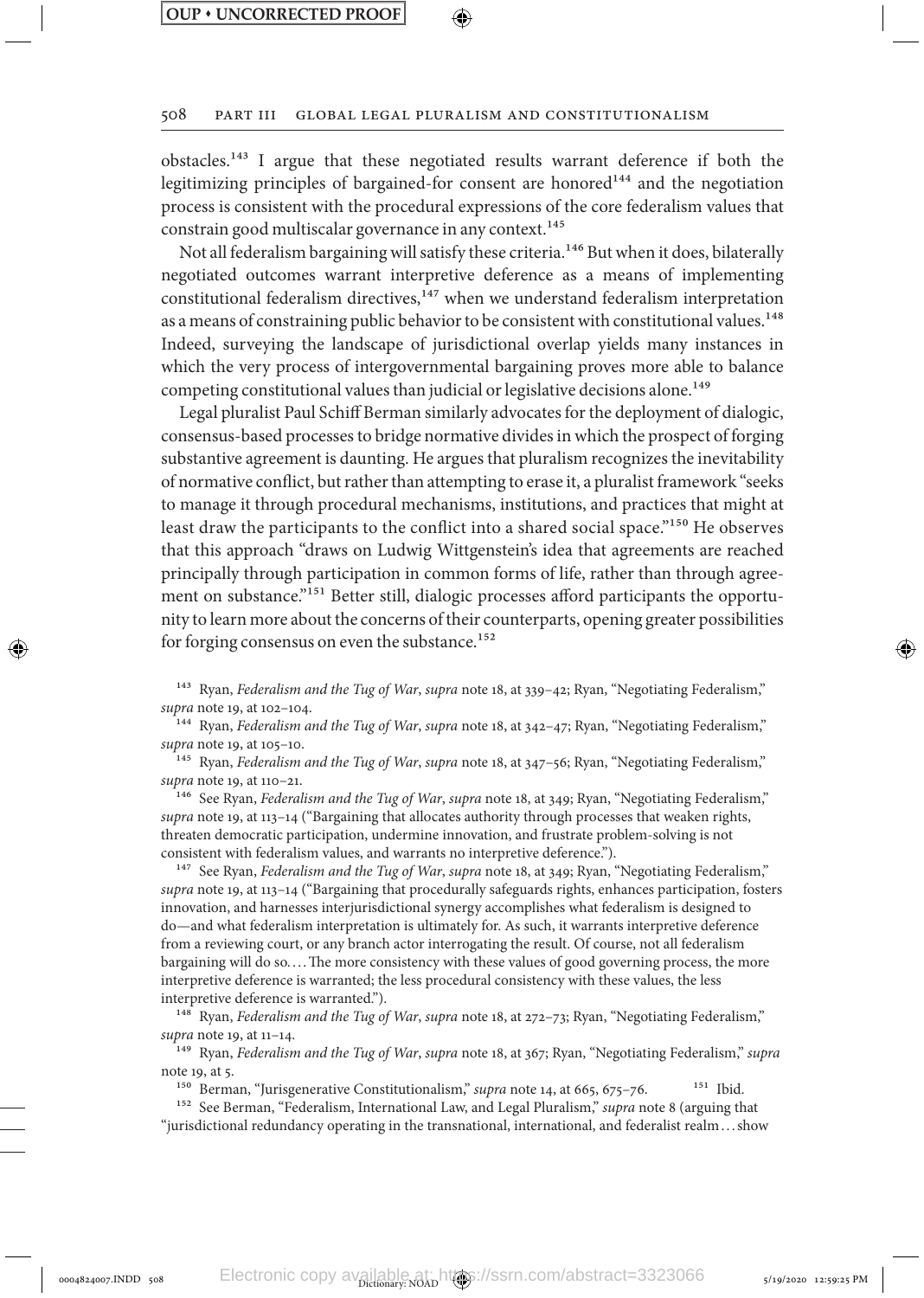#### FEDERALISM AS LEGAL PLURALISM 509

Berman suggests that building these shared social spaces will require the creation of "procedural mechanisms, institutions, and practices for managing pluralism" that will inspire participants to wrestle with the difficult questions of multiple affiliation rather than shunting aside normative difference.<sup>153</sup> He advocates for constitutional mechanisms for managing global legal pluralism that capitalize on the use of procedural constraints to shepherd pluralist deliberation in healthy directions of inclusion, tolerance, and engagement.<sup>154</sup> He proposes a variety of such mechanisms to encourage dialectical legal interactions between competing normative interests, including many that resonate with the procedural tools of dynamic federalism, such as subsidiarity schemes, preserved spaces for local variation, hybrid participation agreements, and purposeful jurisdictional redundancy.<sup>155</sup>

⊕

# **18.4 The Shared Rejection of Zero-Sum Governance**

In addition to their shared emphasis on dialogic processes as a tool of good governance, the legal pluralism and dynamic federalism discourses share three meta-phenomenal features, explored in this section. First, both contain positive and normative elements that are markedly disaggregable, in that interpreters might subscribe to both accounts, or they might accept the positive account while rejecting the normative account. More importantly, both models begin by rejecting the zero-sum assumptions that left their respective predecessors unable to account for the full dynamics of on-the-ground governance. Finally, both models must nevertheless contend with the possibility of circumstances where the zero-sum analogy holds.

### **18.4.1 Disaggregating the Positive and the Normative**

As discussed earlier, legal pluralism and dynamic federalism include both positive and normative elements, with distinctive roles in the discourse. The positive elements are devices of description, by which each attempts to convey an accurate, working model of the elements of governance on which they focus. The positive account takes no position on whether the picture it paints is attractive or unattractive, or desirable or undesirable; it simply tells a story. By contrast, the normative elements are value-judgment based proposals, asserting how good governance should work, and what must be done to accomplish that. In both discourses, these elements are frequently disaggregated.

how the existence of multiple fora can both empower voices that might otherwise be silenced and effect changes of legal consciousness over time").

<sup>153</sup> Ibid., 677. <sup>154</sup> Ibid., 680-94. <sup>155</sup> Ibid.

↔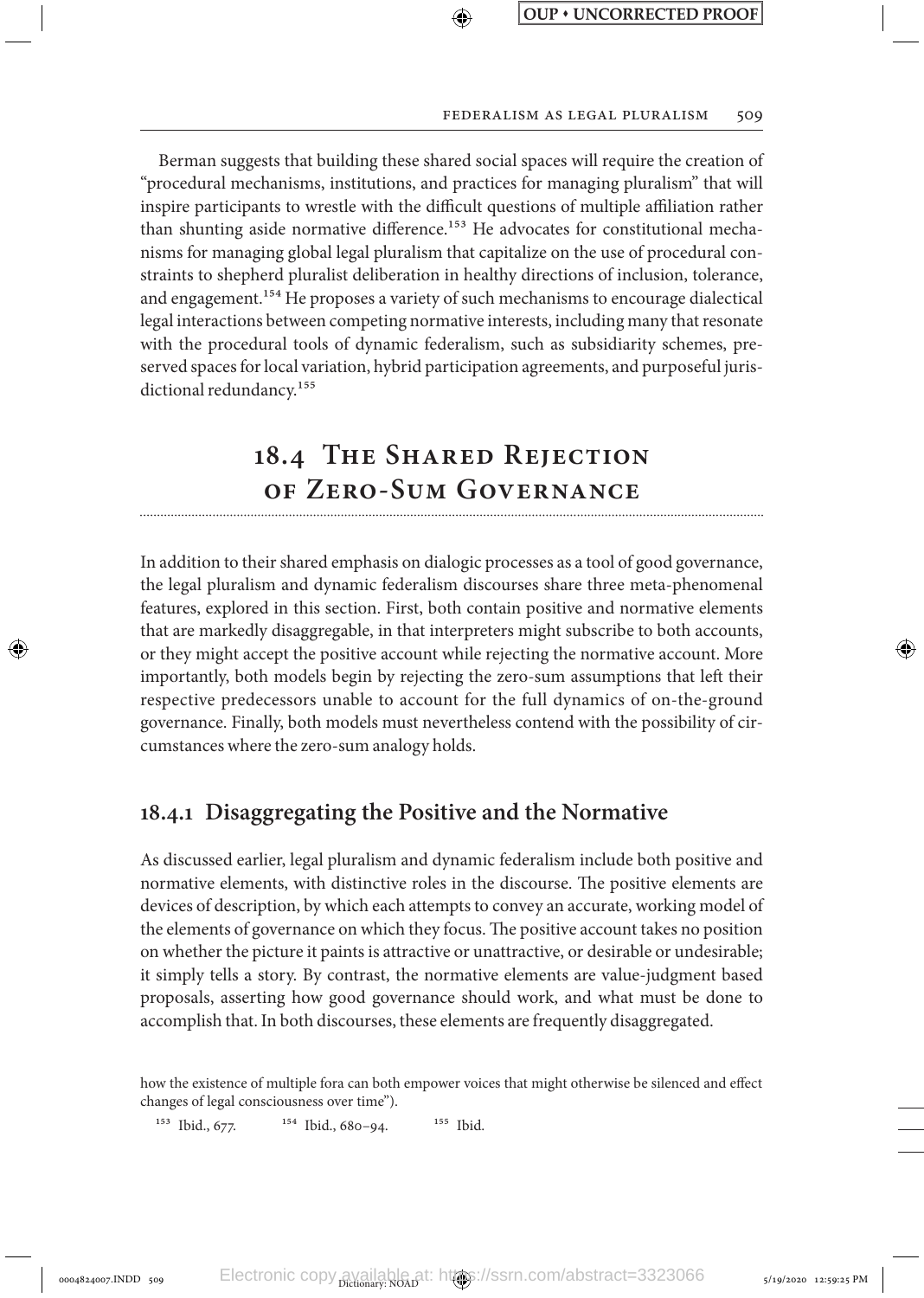#### 510 Part III Global Legal Pluralism and Constitutionalism

Again, each discourse begins with a positive account of the status quo that, it claims, better captures the complex dynamics of actual governance than the preexisting model. Legal pluralism describes the simultaneous normative force of multiple sources of authority and the complex dynamics this creates for the individuals and entities within cosmopolitan societies.156 Dynamic federalism describes the richness of intersovereign engagement in the negotiation of interjurisdictional governance, and the interpretive possibilities it creates.157 In both cases, the positive account is persuasive, because it conveys a reality that, once described, is hard to discount. Multiple sources of authority do exert normative force in pluralist societies, and modern federalism is clearly marked by intergovernmental engagement.

The two discourses then advance normative accounts, both of which prove more controversial than their descriptive counterparts.<sup>158</sup> Legal pluralism shifts from describing the fact of normative overlap to advocating for the institution of more inclusive dialogic processes to improve governance by engaging all communities of interest.<sup>159</sup> Similarly, dynamic federalism moves from the observation that intersovereign engagement abounds to the assertion that it leads to better governance than separation, for many of the same reasons.<sup>160</sup> Interjurisdictional governance achieved through consultation and negotiation is more likely to produce outcomes that appropriately balance the values and interests in conflict, and in which participants who feel respected are more likely to invest meaning. Both normative accounts hinge on the good governance benefits of inclusion, engagement, and negotiation, and both herald the value of procedurally derived consensus when substantive agreement is unavailable.<sup>161</sup>

Markedly in the legal pluralism and dynamic federalism discourses, these positive and normative accounts can be—and frequently are—disaggregated. That is, the interpreters or architects of governance might subscribe to both accounts, or they might accept the positive account while rejecting the normative account. Many governance scholars reluctant to embrace the normative proposals associated with legal pluralism have nevertheless acceded to its description of the multiple legal identities juggled by individual actors and the overlapping normative forces of both state-based and nonstate sources.<sup>162</sup> Similarly, many federalism scholars have accepted the positive account of

<sup>156</sup> See *supra* notes 1-2, 14–15. <sup>157</sup> See *supra* note 18.

158 See, e.g., *supra*, notes 11–13 (listing scholarship skeptical of legal pluralism model); Greve, *The Upside-Down Constitution*, *supra* note 18; Young, *supra* note 18 (examples of scholarship skeptical of dynamic federalism). See also Jessica Bulman-Pozen, "Partisan Federalism," *Harvard Law Review* 127, no. 4 (Feb. 2014): 1077–146 (arguing that the dynamics of American federalism are further complicated by ideologically polarized party politics, enabling states to check federal action by channeling partisan conflict through the institutional frameworks of the federal structure); Bulman-Pozen and Gerken, "Uncooperative Federalism," *supra* note 18, at 1258–60 (arguing that dynamic federalism is marked by stonewalling as well as collaboration).

<sup>159</sup> See sources cited *supra* notes 1-2. <sup>160</sup> See sources cited *supra* note 18, 82-83.

161 See sources cited *supra* notes 1-2 (legal pluralism), 18 (dynamic federalism), and 83–85 (advocating negotiated governance).

162 See, e.g., Berman, "How Legal Pluralism Is and Is Not Distinct," *supra* note 9 (in responding to Galán and Patterson's critique of his pluralism normative proposals, first noting the significance of the fact that they accepted his pluralism descriptive account). For the quoted text, see *supra* note 15.

AQ1

AQ2 AQ3

 $\mathsf{A}$ 

⊕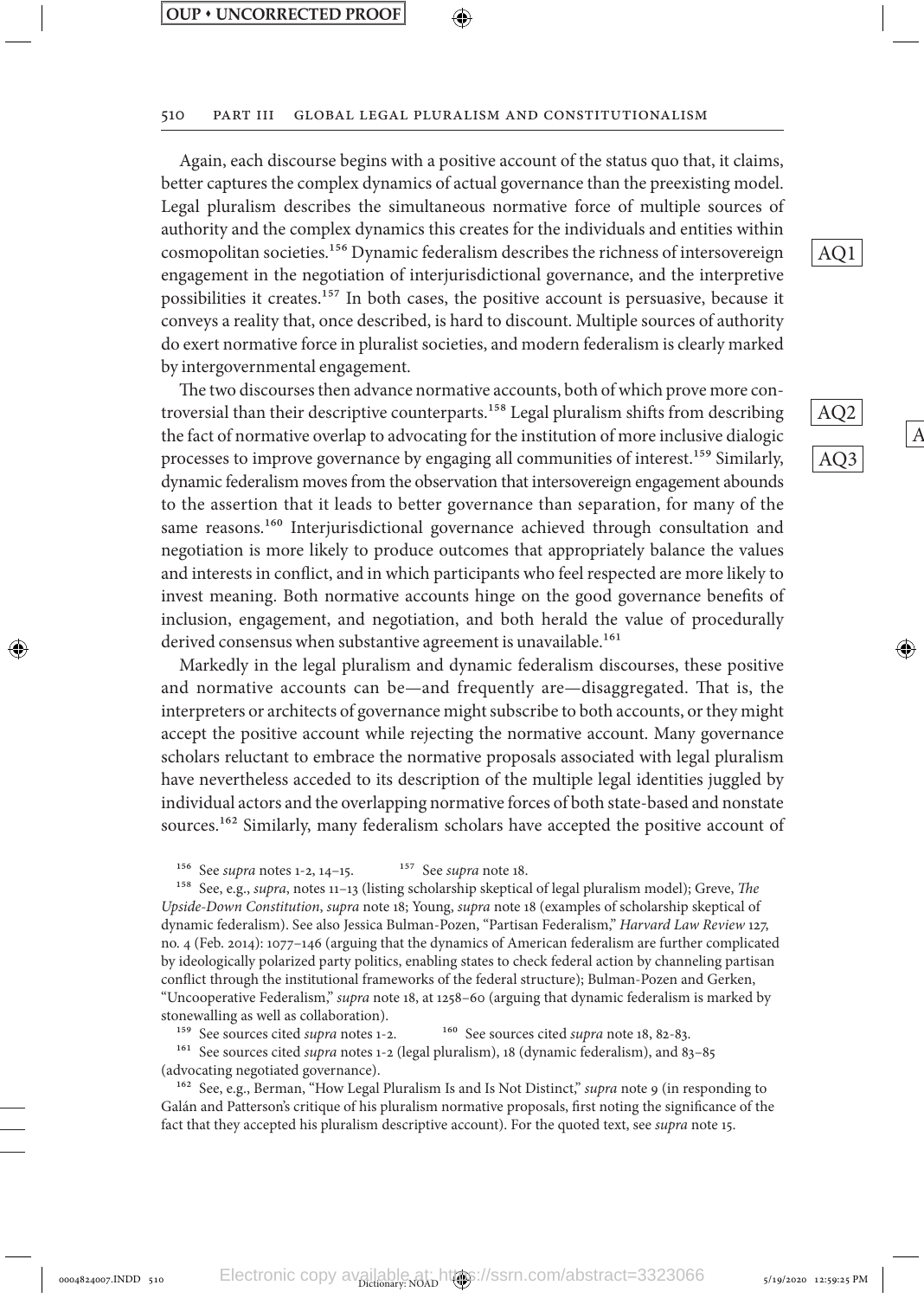dynamic exchange and intergovernmental bargaining in federalism without endorsing the normative claim that it is an effective means of governing.<sup>163</sup>

↔

### **18.4.2 The Rejection of Zero-Sum Governance**

The next shared feature likely accounts for the controversy that each normative account has generated in comparison to its paired positive account. In contending for their normative visions of good governance, both legal pluralism and dynamic federalism reject critical assumptions underlying the preceding theoretical model about the allocation of authority within governance.

The pluralist model departs from the prior monist model, in which legitimate legal authority derives only from a territorial sovereign.<sup>164</sup> Dynamic federalism departs from the separationist dual federalism model, which polices an idealized boundary between mutually exclusive spheres of national and local regulatory authority.<sup>165</sup> Yet the most important similarity here is how the rejected assumptions are themselves related. In rejecting the prior models of monism and separationist federalism, legal pluralism and dynamic federalism each reject the "zero-sum" approach to governance embraced by their intellectual predecessors.

### 18.4.2.1 *Rejecting Zero-Sum Federalism*

The entrenched role of negotiation in American federalism reveals a dynamic relationship between state and federal power that departs from the stylized, strict separationist model that predates it, one which I previously coined "zero-sum" federalism.166 The zero-sum model of federalism, which predominated the American federalism discourse until relatively recently, assumes that jurisdiction is a finite and fixed-sum competitive resource, in which more for one competitor necessarily means less for the other.<sup>167</sup> Focusing on sovereign antagonism within the federal system, it envisions the federal and state governments as locked in a bitter, winner-takes-all struggle for power, in which every jurisdictional gain by one side represents a loss for the other.<sup>168</sup> By contrast, the dynamic federalism model acknowledges sovereign competition while also recognizing the ways in which engagement enhances the ability of both sovereigns to

165 Ryan, *Federalism and the Tug of War*, *supra* note 18, at 109–44.

166 Ryan, "Negotiating Federalism," *supra* note 19, at 4–5 ("Reconceptualizing the relationship between state and federal power as one heavily mediated by negotiation demonstrates how federalism practice departs from the rhetoric, and offers hope for moving beyond the paralyzing features of the zero-sum discourse."); Ryan, *Federalism and the Tug of War*, *supra* note 18, at xiii; Erin Ryan,

168 Ryan, "Negotiating Federalism," *supra* note 19, at 4; Ryan, *Federalism and the Tug of War*, *supra* note 18, at 267.

 $\overline{2}$ 

 $\overline{\mathfrak{Z}}$ 

↔

 $1$ 

AQ4

<sup>&</sup>lt;sup>163</sup> See, e.g., Greve, *Upside-Down Constitution*, *supra* note 18. <sup>164</sup> See *supra* notes 3, 11-14.

<sup>&</sup>quot;Negotiating Federalism Past the Zero-Sum Game," *Administrative and Regulatory Law News* 38 (Fall 2012): 4–7.

<sup>167</sup> Ryan, "Negotiating Federalism," *supra* note 19, at 4; Ryan, *Federalism and the Tug of War*, *supra* note 18, at 267.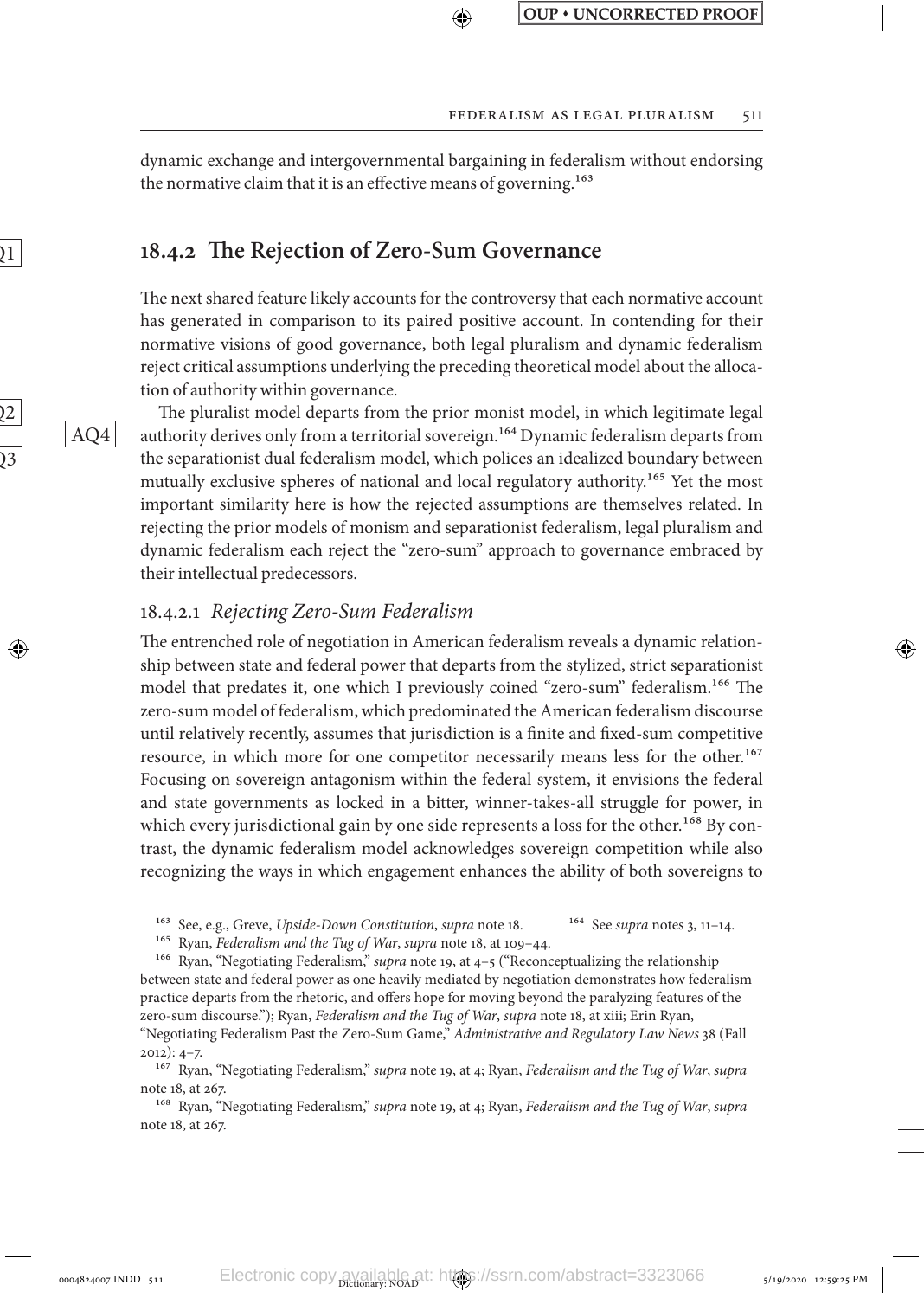⊕

#### ⊕

#### 512 Part III Global Legal Pluralism and Constitutionalism

achieve their regulatory goals and obligations.169 Countless real-world examples of interjurisdictional governance reveals that the boundary between state and federal authority is less a bright line and more an ongoing project of negotiation, taking place on levels both large and small.<sup>170</sup>

For example, in advocating for both the positive and normative features of dynamic federalism in environmental law, Professors David Adelman and Kristen Engel specifically target a zero-sum model of environmental governance for rejection in their proposal. They frame this version of zero-sum federalism as the "matching principle," directing that regulatory authority be assigned to the level of government that roughly "matches" the geographic scope of the subject problem, and exclusively to that level.<sup>171</sup> As they explain:

A hallmark of environmental federalism is that neither federal nor state governments limit themselves to what many legal scholars have deemed to be their appropriate domains. The federal government continues to regulate local issues, such as remediation of contaminated industrial sites, which have few direct interstate connections and few benefits from federal uniformity. At the same time, state and local governments are not content to confine their attention to issues of local concern, but are developing policies on environmental issues of national or even international scale, such as global climate change. Nor do environmental issues "stay" in the control of any particular level of government, but rather tend to pass back and forth between them like the proverbial football. The current system of environmental federalism is thus a dynamic one of overlapping federal and state jurisdiction. . . .

This dynamic system is [] antithetical to the prevailing economic orthodoxy of federalism scholars. Legal academics have long maintained that an optimal level of government exists for regulating a given environmental problem. The orthodox view, which we refer to as the "matching principle," is premised on the elementary economic theory that efficient regulation is possible only when the regulating entity fully internalizes the costs and benefits of its policies. A corollary of this principle is that the regulatory authority should reside at the level of government that roughly "matches" the geographic scope of the subject environmental problem. Hence regulation of intrastate groundwater ought to be regulated by state and local governments, whereas climate change should be addressed at the international level. This static model is incompatible with the existing dynamic system, as it precludes overlapping and shifting regulatory authority between the states and federal government.172

Instead, they advocate a dynamic model of federalism that more accurately reflects the reality of U.S. environmental governance, and through its ability to respond adaptively to changing circumstances, produces what they see as better normative results:

<sup>169</sup> Ryan, "Negotiating Federalism," *supra* note 19, at 4; Ryan, *Federalism and the Tug of War*, *supra* note 18, at 267.

<sup>&</sup>lt;sup>170</sup> Ryan, *Federalism and the Tug of War*, *supra* note 18, at 6.<br><sup>171</sup> See Adelman and Engel, *supra* note 18, at 1798. <sup>172</sup> Ibid., 1796–98. <sup>171</sup> See Adelman and Engel, *supra* note 18, at 1798.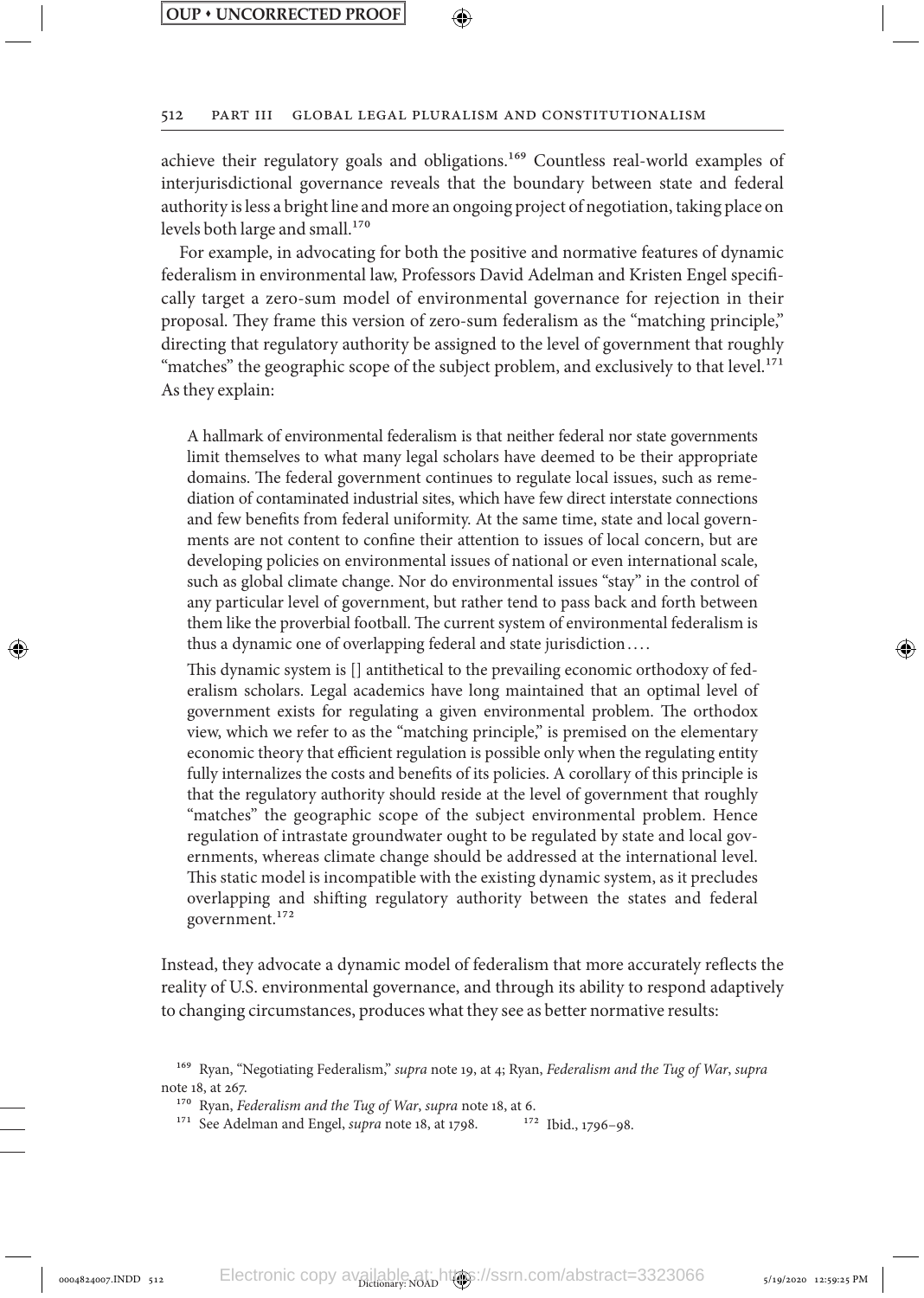#### FEDERALISM AS LEGAL PLURALISM 513

We reject the traditional static optimization model for an adaptive one. Our approach draws on an emerging trend in legal scholarship that calls for a dynamic model of federalism. We start with the unremarkable observation that environmental problems are multifaceted. Sources of environmental harm may be the manifestation of numerous failures, market as well as regulatory, that arise along numerous dimensions and at widely variant temporal and spatial scales. Further, the initiative to address environmental problems will originate from more than one level of government based upon a variety of political, socioeconomic, and environmental factors, each differing from the other in the mix of these variables. This diversity of contexts proves to be an essential asset in a complex and dynamic world.

↔

The simplicity of the matching principle, in this light, comes at a significant price because it assumes away much of the inherent complexity of environmental problems. Further, the static nature of the matching principle's economic model ignores the constantly shifting landscape in which environmental policy is set, with its disruptions from both natural processes and human interventions. Rigid adherence to the matching principle . . . is counterproductive in such an environment because it increases the risks of freezing policies in local maxima (dead ends) and decreases responsiveness to changing environmental conditions.<sup>173</sup>

Indeed, it should not be surprising that so much federalism-sensitive governance is accomplished through dynamic collaboration, competition, and negotiation, given how these features are built into the very structure of American government.<sup>174</sup> The bicameral nature of the legislature, the presidential veto, and even the subtle invitation to iterative policymaking afforded by judicial review—prompting Congress to try again to meet constitutional muster, or signaling the concerns that future legislators must heed<sup>175</sup>—all speak to the way American governance is, by design, an iterative process of joint decision-making. The interest-group representation model of democratic governance itself anticipates how lawmaking will reflect the results of bargaining between competing interest groups.176 Federalism affords federal supremacy and Tenth Amendment protection for those instances in which decision-making truly is a zero-sum game—but dynamic federalism suggests they may be far fewer than the zero-sum model of dual federalism assumed.

⊕

176 Jody Freeman, "Collaborative Governance in the Administrative State," *UCLA Law Review* 45 (Oct. 1997): 1–98, 4–8 (proposing a model of collaborative governance that involves multiple levels of cooperation).

<sup>173</sup> Ibid., 1798–1800.

<sup>174</sup> Ryan, "Negotiating Federalism," *supra* note 19, at 8; Ryan, *Federalism and the Tug of War*, *supra* note 18, at 281.

<sup>&</sup>lt;sup>175</sup> For example, Congress designed the Religious Land Use and Institutionalized Persons Act of 2000 (RLUIPA) in response to the U.S. Supreme Court's 1997 invalidation of the Religious Freedom and Restoration Act (RFRA) as exceeding legislative authority under the Fourteenth Amendment. RLUIPA, Pub. L. No. 106-274, 114 Stat. 803 (2000) (codified as amended at 42 U.S.C. §§ 2000cc-1 to -5 (2006)); RFRA, Pub. L. No. 103-41, 107 Stat. 1488 (1993), *invalidated by* City of Boerne v. Flores, 521 U.S. 507, 511 (1997).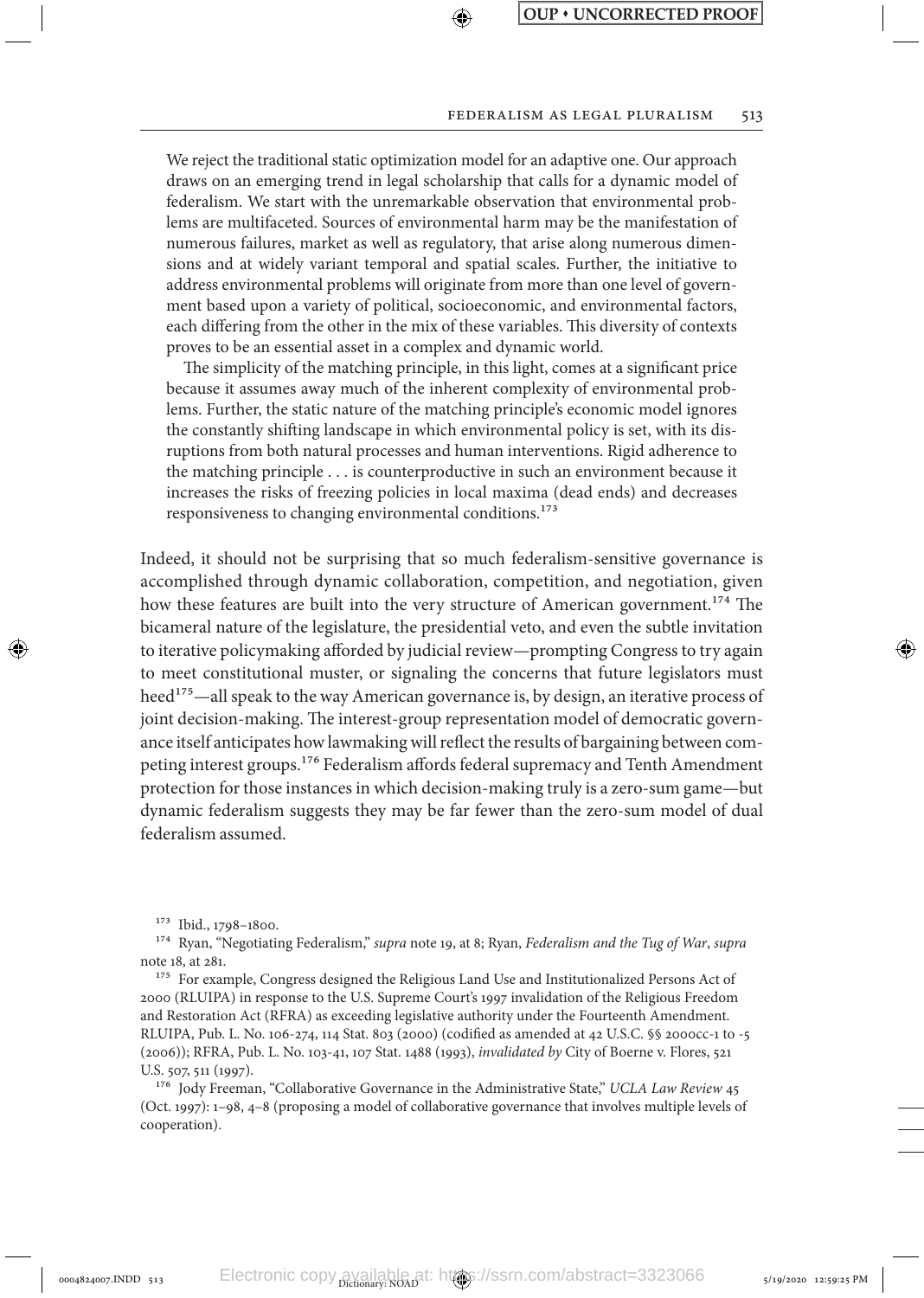### 514 Part III Global Legal Pluralism and Constitutionalism

↔

## 18.4.2.2 *Rejecting Statist Monism*

Similarly, the legal pluralists have rejected statist monism, which assumes that allowing normative competition from non-sovereignty-based sources will undermine the state. In doing so, legal pluralists are calling for a non-zero-sum normative world—a legal order in which law is composed, or at least influenced, by the full variety of norms and principles that influence the people within it.<sup>177</sup> The insight of legal pluralism is that more can be merrier, and even if all norms do not end up equally persuasive in the marketplace of ideas, we are all better off when these normative sources are acknowledged and contended with, rather than swept under a rug. That swept-under norm could be critical to understanding those outside the majority community. It might just be a really good idea.

For example, Professor Monica Hakima argues that the World Trade Organization (WTO), the international institution governing cross-border trade, was routinely the site of pluralist conflict that strengthened, rather than corroded, the effectiveness of the institution.178 As this history of pluralism conflict within the WTO demonstrates, Hakimi explains that "ineradicable governance conflicts are not necessarily dissociative for a political community. . . .Rather, allowing these people to keep having their conflicts in relatively constructive ways can itself be productive for the group. Conflict is a way for those with diverse priorities to engage together on and invest in their joint enterprise and thus to preserve it as a going concern that binds them."179 By her account, enabling discursive pluralist competition to play out at the WTO strengthened the entire community, rather than simply creating zero-sum winners and losers in a given instance.

Legal pluralism thus heralds the promise of greater normative inclusivity. Its advocates contend that opening the process to more voices will improve governance by facilitating exchange, encouraging normative competition, and enabling nonstate norm generators to contribute in contexts where state-based law may never be as effective.180 Pluralism opens the door to innovation by inviting the creative capacity of nongovernment actors into realms where they might even outperform the state (or where the state

⊕

180 See, e.g., Janet K. Levit, "A Bottom-Up Approach to International Lawmaking: The Tale of Three Trade Finance Instruments," *Yale Journal of International Law* 30 (Winter 2005): 125–210 (contrasting the "top-down" approach, in which states enact rules that govern the behavior of those subject to the rules with the "bottom-up" approach, in which the practices of nonstate actors inform the making of the rules that then evolve to govern those same actors); Berman, *Global Legal Pluralism*, *supra* note 1, at 44 (noting that industry-generated corporate codes of conduct may "regulate" behavior more effectively than state sanctions because the threat of consumer mobilization may be more motivating than the possibility of state-based enforcement); Hendry and Tatum, *supra* note 7, at 95 (discussing benefits when indigenous communities translate culturally normative practices into legal norms but critiquing the fact that "a lack of reciprocity on the part of the dominant U.S. legal culture means that these benefits have been necessarily limited"); Resnik, "Law's Migration," *supra* note 17, at 1579.

<sup>177</sup> Berman, *Global Legal Pluralism*, *supra* note 1, at 12.

<sup>&</sup>lt;sup>178</sup> Monica Hakimi, "The Integrative Effects of Global Legal Pluralism," in this volume, chapter 20. 179 Ibid.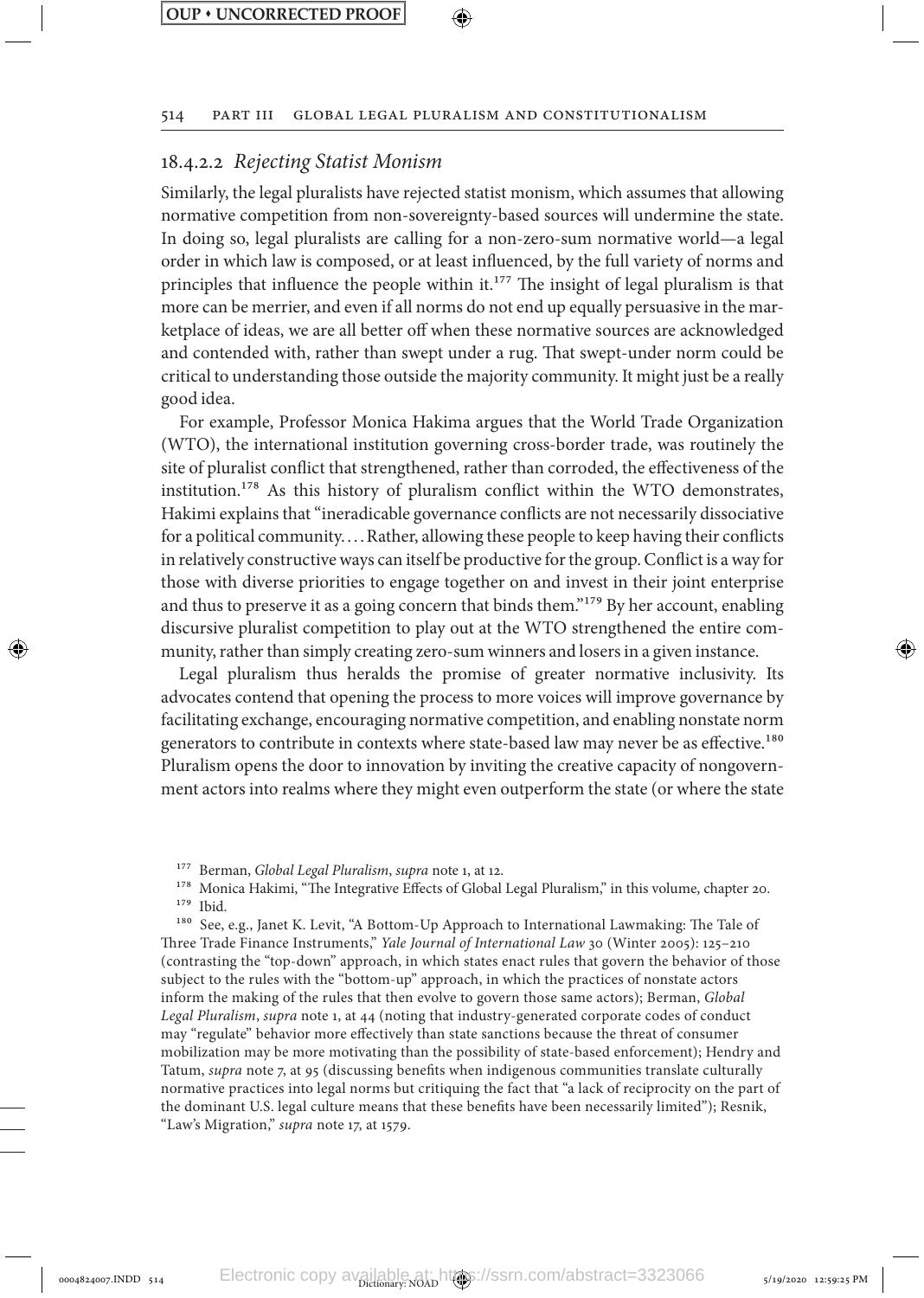↔

is manifestly underperforming).<sup>181</sup> Ideally, pluralist structures, institutions, and procedures can strengthen the overall conversation simply by enabling new players to join it. Pluralists point to compelling examples of productive dialectic between private and state-based authorities, including federal deference to Native American courts, the influence of international professional associations like the International Chamber of Commerce, and even transnational corporations and NGOs.<sup>182</sup>

## **18.4.3 Contending with Zero-Sum Realities?**

↔

All that said, the idea of nonstate-based sources of "law" provokes deep anxiety for those who worry that the state is best positioned to protect the liberal values and fundamental rights that most democratic societies hold dear.<sup>183</sup> If we entertain sources of law from beyond the state, will that weaken the ability of the state to guarantee good governance? If religious law holds currency in a pluralist society, what will that mean for members of a minority faith, or no faith at all? Can we trust the purveyors of private norms to be as zealous in protecting the public interest as the public institutions of government?

These are serious concerns, although it is worth considering whether they assume that the liberal state is performing better in this capacity than it really is—in some contexts, perhaps more mistakenly than others. Of course, not every sovereign state is a liberal state with these values, making the concern inapposite in some nations from the start. But even among those nations that purport to be liberal states, we hear increasingly cogent critiques of the idea that the liberal state is the best vindicator of these liberal values of good governance. In the United States alone, consider the intractable problems we are currently experiencing regarding democratic accountability and

181 Calliess and Jarass, *supra* note 6, at 12 (discussing the role of the International Chamber of Commerce in the regulatory void left after World War II); Amnon Lehavi, "Unbundling Harmonization; Public versus Private Law Strategies to Globalize Property," *Chicago Journal of International Law* 15, no. 2 (Winter 2015): 452–517, 455 (discussing the ability of private actors to conform to global systems and how global private lawmaking demonstrate the 'power that society, culture and history exert upon law's empire.'").

182 Berman, *Global Legal Pluralism*, *supra* note 1, at 167 (noting that "[e]ven outside the context of Islamic law, the U.S. Supreme Court has at times deferred to the independent parallel courts maintained by American Indian populations located within U.S. territorial borders" [referring to *Santa Clara Pueblo v. Martinez*, 436 U.S. 49 (1978)]); Cécile Pelaudeix, "Governance of Artic Offshore Oil: Gas Activities: Multilevel Governance and Legal Pluralism at Stake," *Arctic Yearbook* (2015), 3 (arguing that many normative communities "articulate norms without formal state power behind them," and that private sector actors, including transnational corporations and NGOs, "design norms and values in the offshore activities, potentially leading to a situation of legal pluralism where legal systems overlap."); Calliess and Jarass, *supra* note 6, at 12 (discussing the ICC).

183 See, e.g., Isiksel, *supra* note 9, at 187 ("In liberal democracies, constitutional rule safeguards pluralism against its own excesses by 'select[ing] a subset of worthy values, bring[ing] them to the foreground, and subordinat[ing] others to them.' Constitutionalism combats this anarchical tendency by highlighting some values as more central to the public weal than others. However, in the absence of such an authoritative ordering of principles, ends, and prerogatives, pluralism in the global legal realm runs a more immediate risk.").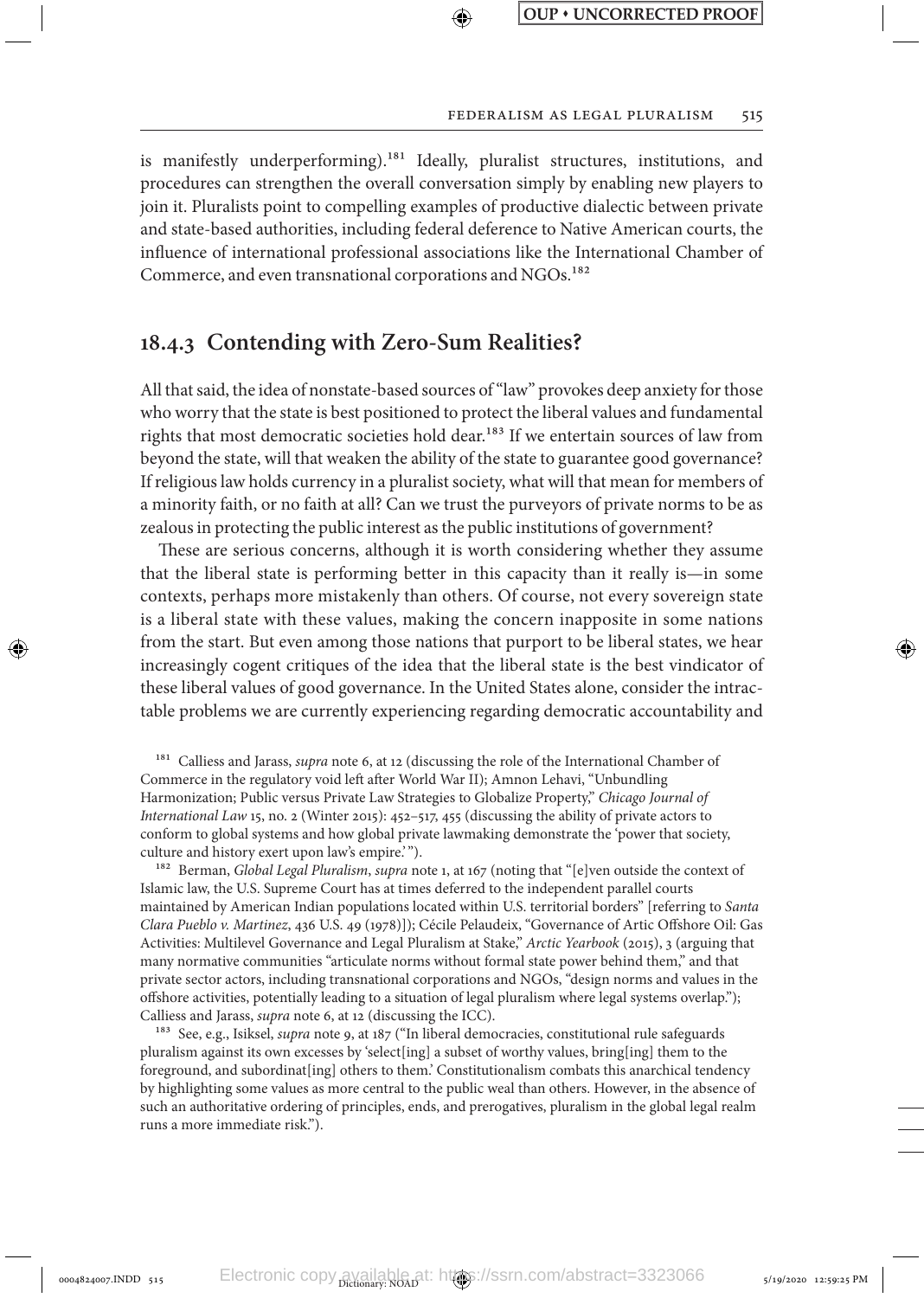#### 516 Part III Global Legal Pluralism and Constitutionalism

campaign finance issues.184 Similar issues have bedeviled the European Union, leading to withdrawal movements such as Brexit.<sup>185</sup>

Nevertheless, such anxiety begs the question whether there may be legal realms pertinent to the legal pluralism proposal that, as in the federalism context, really *are* zero-sum games—legal realms in which allowing nonstate actors to play meaningfully diminishes the ability of the state to govern effectively. Strengthening the authoritative force of private norms could harmfully displace state law in those realms in which state-based law really does perform better. For example, while environmentalists are pleased that private industry seeks to self-regulate under principles of Corporate Social Responsibility, many worry that allowing these private norms to displace formal environmental regulation by the government could dangerously undermine public health and the environment.<sup>186</sup>

This brief consideration barely scratches the surface of these issues, many of which have been well-trod elsewhere.<sup>187</sup> However, the zero-sum analytical framework signals several important questions on which more research is needed. For example, if there are zero-sum realms in the statist-pluralist context, how can we identify them? And having identified them, how can we ascertain which sources of law will be more effective to resolve the identified problem? Important scholarly canons provide us a starting point for thinking about these issues, such as John Braithwaite's work on social capital<sup>188</sup> and Elinor Ostrom's work on private regulation,<sup>189</sup> yet much remains for the next generation of scholars in this important and ongoing conversation. For even if we identified areas where we might prefer one kind of regulation or another, how could we meaningfully protect zones of exclusive jurisdiction for each where it may be needed? After all, even when a lawmaking community attempts to exclude alternative normative communities,

<sup>184</sup> See, e.g., Russ Feingold, "The Money Crises: How Citizens United Undermines Our Elections and the Supreme Court," *Stanford Law Review Online* 64 (June 2012): 145–51 ("Super PACs, now ubiquitous across the political spectrum, can collect unlimited funds from corporations and individuals, and then spend that money to elect or defeat candidates for office, so long as that work is not 'coordinated' with the candidate campaigns themselves. In practical terms, super PACs can now legally use barely-disclosed money from corporate treasuries to produce blisteringly negative television ads attacking candidates and elected officials directly.").

185 See, e.g., Timothy Garton Ash, "Liberal Europe Isn't Dead Yet. But Its Defenders Face a Long, Hard Struggle," *Guardian*, July 9, 2018, https://www.theguardian.com/commentisfree/2018/jul/09/ liberal-europe-isnt-dead-struggle.

186 See, e.g., Dan Pontefract, "Faking Corporate Social Responsibility Does Not Fool Employees," *Forbes*, Sept. 24, 2016, https://www.forbes.com/sites/danpontefract/2016/09/24/faking-corporatesocial-responsibility-does-not-fool-employees/#2b1a33f57994; Bruce Watson, "The Troubling Evolution of Corporate Greenwashing," *Guardian*, Aug. 20, 2016, https://www.theguardian.com/sustainablebusiness/2016/aug/20/greenwashing-environmentalism-lies-companies.

187 See *supra* notes 11–14.

188 See, e.g., John Braithwaite, "The Regulatory State?," in *The Oxford Handbook of Political Institutions*, eds. Sarah Binder, R.A.W. Rhodes, and Bert A. Rockman (Oxford: Oxford University Press, 2009); John Braithwaite, "The Essence of Responsive Regulation," *U.B.C. Law Review* 44, no. 3 (2011): 475–520.

189 Elinor Ostrom, *Governing the Commons: The Evolution of Institutions for Collective Action* (Cambridge: Cambridge University Press, 1990).

⊕

AQ5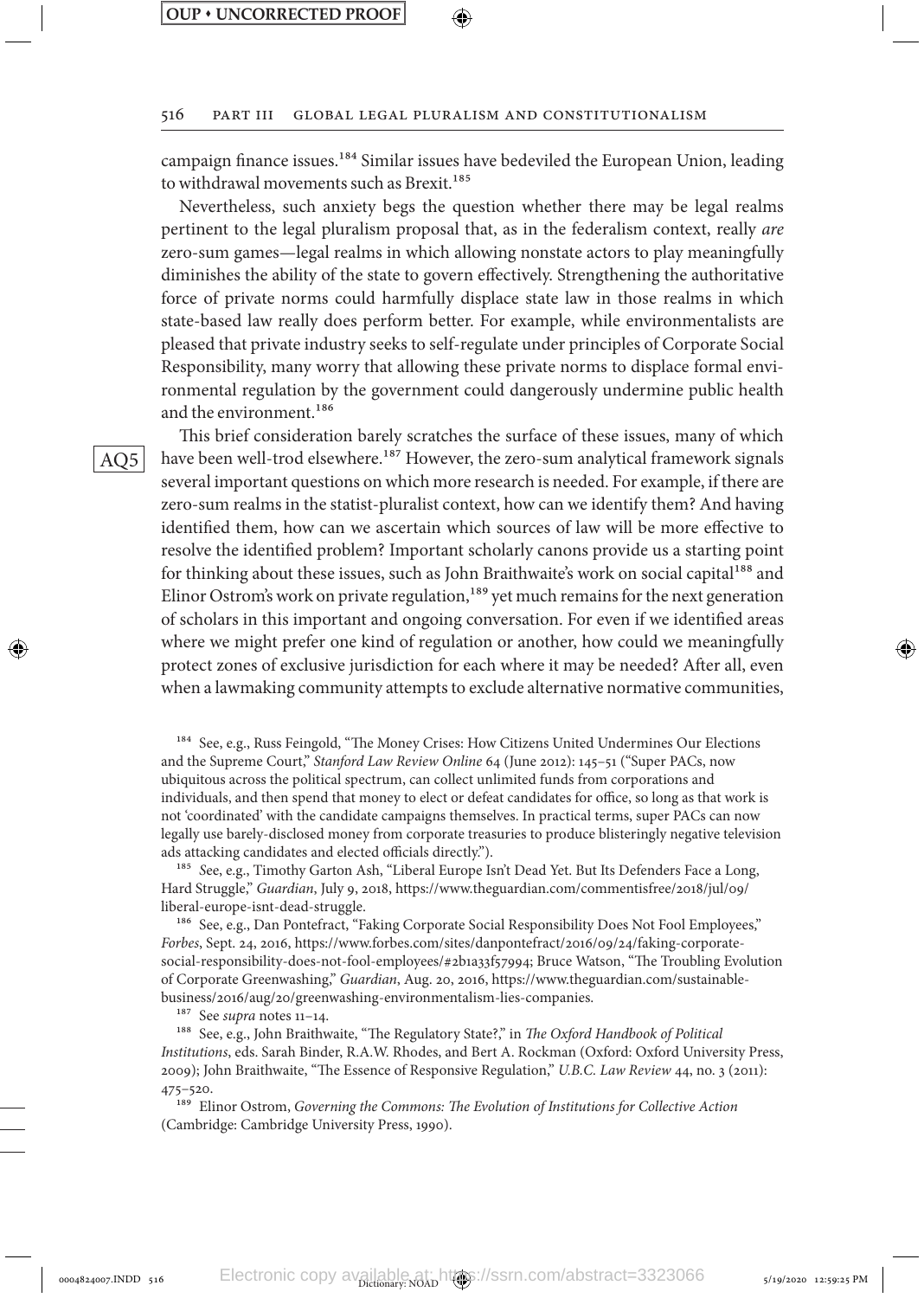positive accounts of both legal pluralism and dynamic federalism suggest that such efforts may fail.

↔

On this last point, it is worth recalling that even dynamic federalism relies on the twin devices of preemption and deference to protect the regulatory prerogatives of each sovereign in realms that fall outside the zone of jurisdictional overlap. Dynamic federalism is more determinative than unbridled pluralism, because the federal government retains the constitutional trump card of federal supremacy (and in the United States, the Supreme Court has shown periodic—if inconsistent—willingness to enforce jurisdictional boundaries).<sup>190</sup> Yet even then, ongoing state resistance to federal marriage, marijuana, and immigration policies demonstrate that hierarchy cannot always eliminate the forces of legal pluralism.<sup>191</sup>

To be sure, the hierarchical supremacy of federalism is inconsistent with true constitutional pluralism, and it may be antithetical to pluralism more generally. On the other hand, it boasts advantage as a practical means of resolving conflict in circumstances where that has been adjudicated necessary. Correspondingly, the American Tenth Amendment provides constitutional fortification for a zone of local authority against national preemption. It will be interesting to see whether these devices of federalism, which initially seem so ill-fitting to pluralism, will nevertheless hold currency in the evolution of an operational model. Or, alternatively, whether the policing of jurisdictional boundaries will always prove vulnerable under conditions of serious social contestation.

## **18.5 Conclusion**

↔

This *Handbook* defines the field of legal pluralism and charts a conceptual path forward at a moment in history—rent by pluralist conflict—that highlights the need for intersystemic dialogue, now more than ever. Legal pluralism provides a critical perspective on contemporary legal relationships that challenges the hegemonic model of uniform, monist, and even sovereignty-based legal relationships, just as the new dynamic federalism model challenges the strict separationism of traditional dual federalism.

Just as dynamic federalism has forced our reconsideration of dualism, the critique of monism framed by legal pluralism is persuasive—especially in legal realms that intrinsically transgress the old-fashioned monist model, such as the internet, indigenous peoples, international trade, and global environmental challenges. It helps deconstruct the complicated issues of legal identity and orientation faced by individuals and entities operating in environments transected by competing normative authorities, be they

<sup>190</sup> Ryan, *Federalism and the Tug of War*, *supra* note 18, at 68–104 (tracing the vacillating history of judicially enforceable federalism constraints in the United States).

<sup>&</sup>lt;sup>191</sup> See Ryan, "Environmental Federalism's Tug of War Within," *supra* note 19, at 355-56 (reviewing federalism controversies involving gay marriage, recreational marijuana policy, and immigration enforcement).